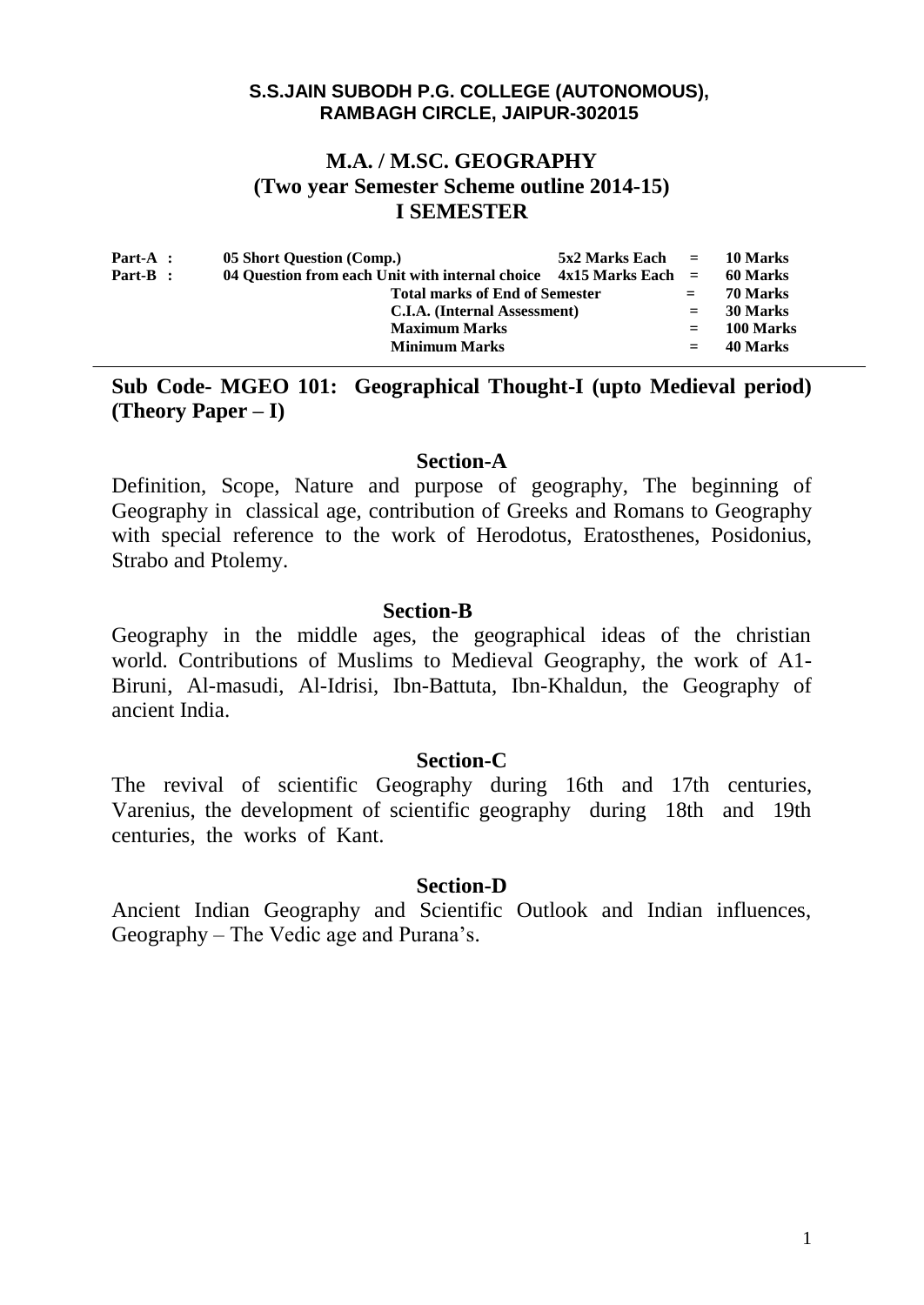|                    |                           | Prof. Husain Majid : Evolution of Geographical Thought<br>Rawat |
|--------------------|---------------------------|-----------------------------------------------------------------|
|                    |                           | Publications, Jawahar Nagar, Jaipur                             |
| Kathuria, C. D.    |                           | : History of Geographical Thought : Centrum Press               |
| Prof. Husain Majid | $\ddot{\cdot}$            | Human Geography: Rawat Publicalions, Jawahar                    |
|                    |                           | Nagar, Jaipur                                                   |
| Peet, Richard      | $\mathbb{Z}^{\mathbb{Z}}$ | Modern Geographical Thought: Rawat Publicalions,                |
|                    |                           | Jawahar Nagar, Jaipur                                           |
| जैन, शेषमल         |                           | :   भौगोलिक चिन्तन एवं विधि तंत्र : साहित्य भवन, आगरा           |
| सिंह, जगदीश        |                           | : भौगोलिक चिन्तन का क्रम विकास : ज्ञानोदय प्रकाशन,              |
|                    |                           | गोरखपुर                                                         |
| कौशिक, एस.डी.      |                           | :   भौगोलिक चिन्तन एवं विधि तंत्र : साहित्य भवन, आगरा           |
| दीक्षित, रमेश चन्द |                           | : भौगोलिक चिन्तन का विकास एवं ऐतिहासिक समीक्षा,                 |
|                    |                           | प्रिन्टीस हॉल इण्डिया।                                          |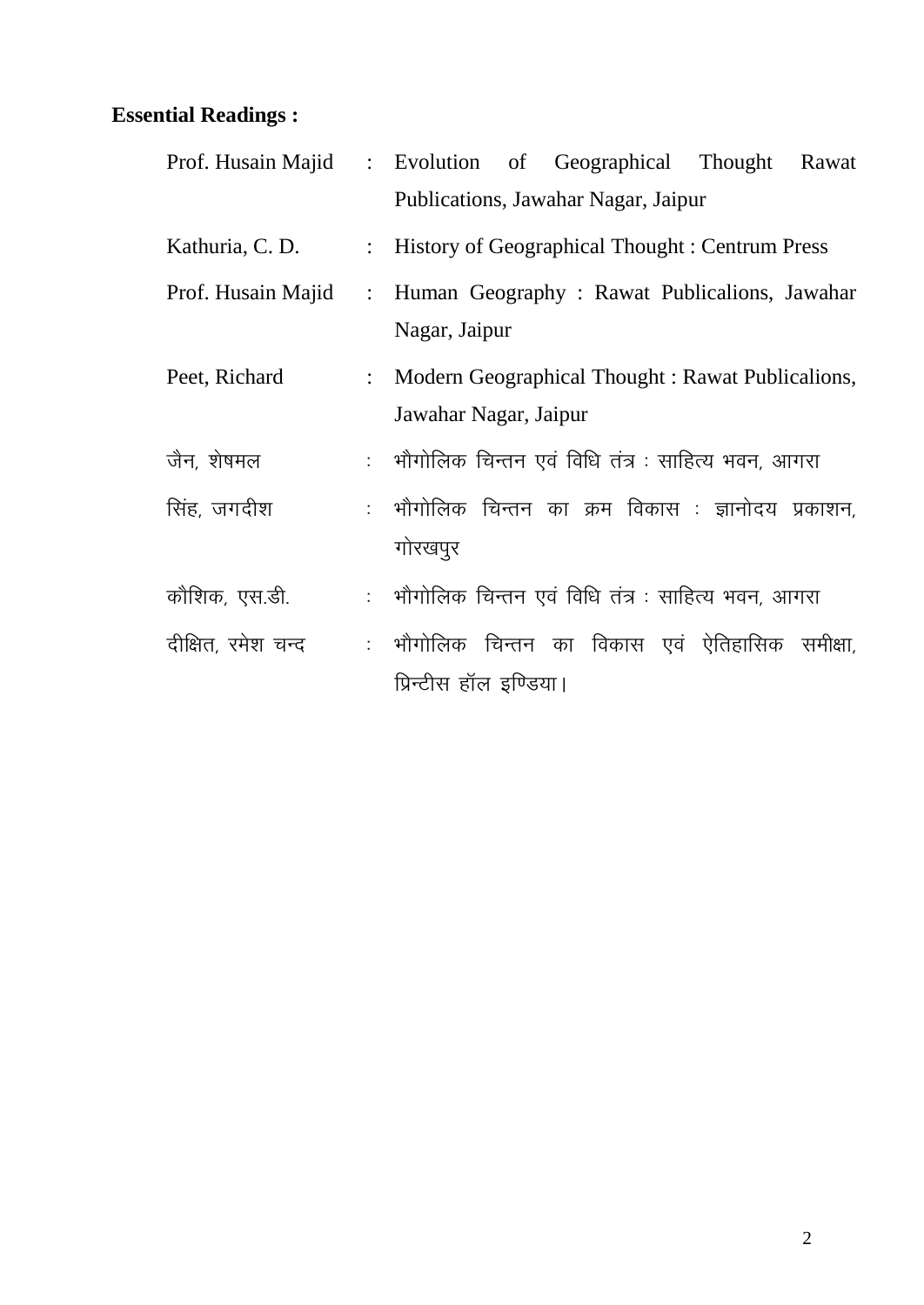# **M.A. / M.SC. GEOGRAPHY (Two year Semester Scheme outline 2014-15) I SEMESTER**

| Part-A : | 05 Short Question (Comp.)                                           | $5x2$ Marks Each $=$ |           | 10 Marks |
|----------|---------------------------------------------------------------------|----------------------|-----------|----------|
| Part-B : | 04 Question from each Unit with internal choice $4x15$ Marks Each = |                      | 60 Marks  |          |
|          | <b>Total marks of End of Semester</b>                               | $=$                  | 70 Marks  |          |
|          | C.I.A. (Internal Assessment)                                        | $=$                  | 30 Marks  |          |
|          | <b>Maximum Marks</b>                                                | $=$                  | 100 Marks |          |
|          | <b>Minimum Marks</b>                                                |                      | $=$       | 40 Marks |
|          |                                                                     |                      |           |          |

# **Sub Code- MGEO 102: Dynamic Geomorphology (Theory Paper – II)**

## **Section-A**

Introduction to physical Geography, Definition, Recent Trends in Geomorphology. Zoning of the earth's interior, Thermal state of the interior, Endogenetic forces, Mountain Building Theories, (Kober, jeffreys, joly, Holms, Wegener and plate tectonics),Volcanic activity and Earth quakes, Isostasy.

## **Section-B**

Denudation types or weathering: Physical and chemical weathering; factors affecting weathering processes.

## **Section-C**

Glacial and peri-glacial landforms. Desert and tropical landforms, process of desertification. Concept of erosion – Normal cycle of erosion of Davi's and Penck. Rivers and Drainage Basins, Drainage pattern, Drainage basin and morphometry, baseline changes. Work of Rivers Karst and limestone topography.

## **Section-D**

Concepts in Geomorphology various school of landscape development Element of slope various models of slope development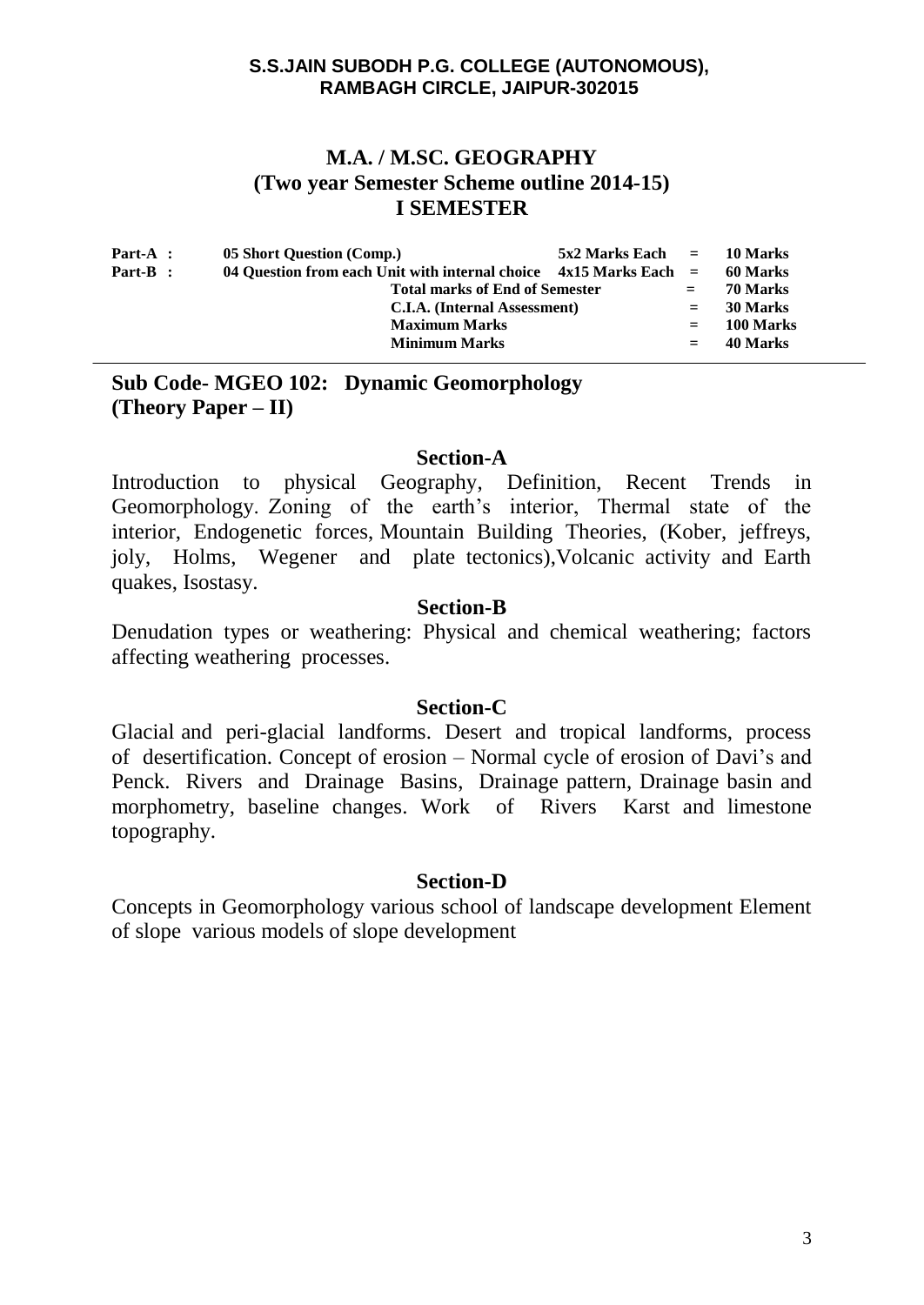| Singh, S.          |                | : Geomorphology, Prayag Pustak Bhawan,                  |  |         |
|--------------------|----------------|---------------------------------------------------------|--|---------|
|                    |                | Allahabad, 2010                                         |  |         |
| Dayal, P.          |                | : Geomorphology, Rajesh Publication, New Delhi          |  |         |
| Sharma, H.S. (ed.) | $\ddot{\cdot}$ | Perspective in Geomorphology                            |  | Concept |
|                    |                | Publications, New Delhi, 1980                           |  |         |
| Woldridge and      |                | : An Introduction to Geomorphology, Longmens,           |  |         |
| Morgan             |                | Green and Com. London                                   |  |         |
| सिंह, सविन्द्र     |                | :   भू, आकृति विज्ञान, प्रयाग पुस्तक भवन, इलाहाबाद      |  |         |
| गुप्ता, एस.एल.     |                | : भू, आकृति विज्ञान, हिन्दी माध्यम कार्यान्वय निदेशालय, |  |         |
|                    |                | दिल्ली विश्वविद्यालय                                    |  |         |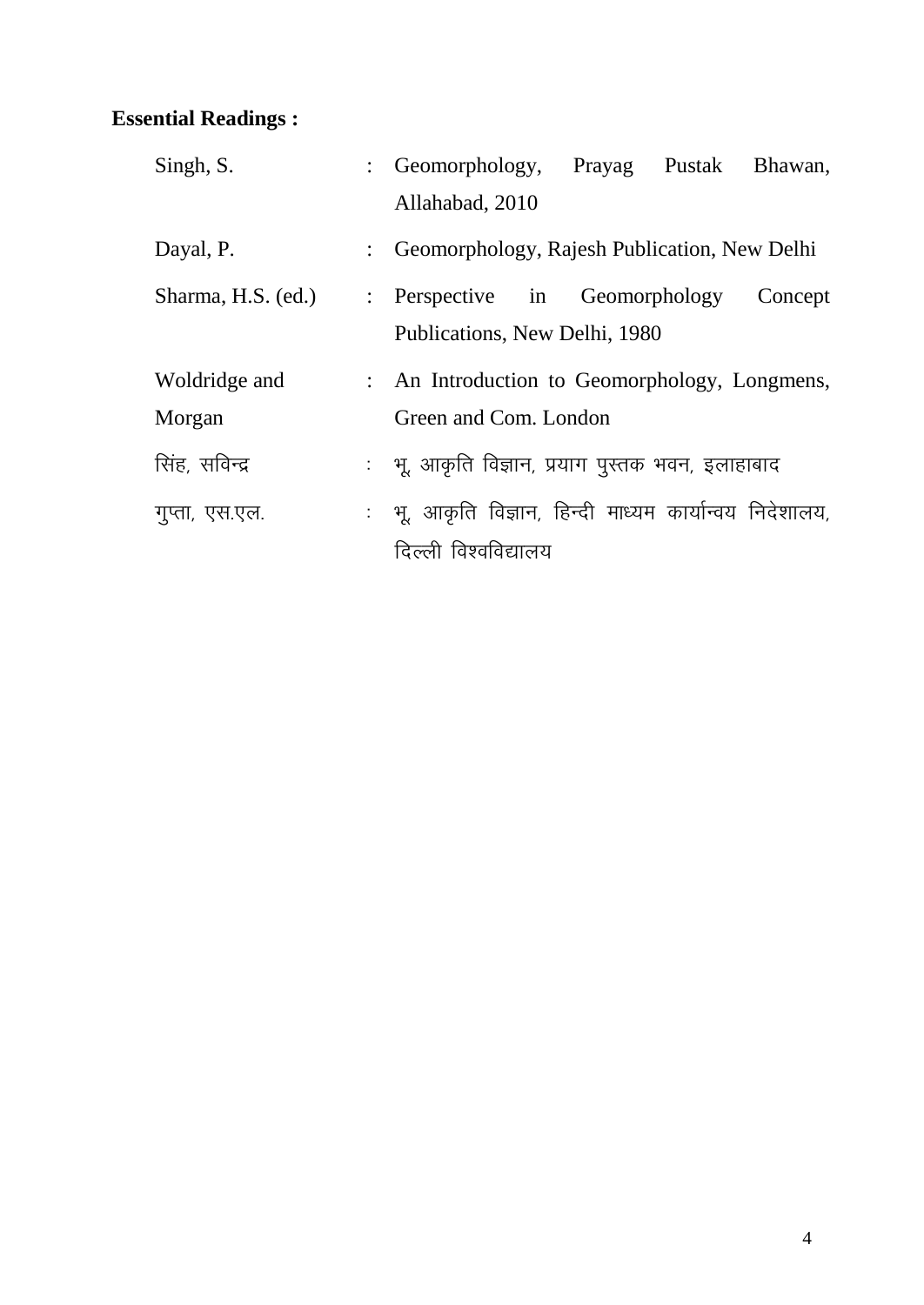# **M.A. / M.SC. GEOGRAPHY (Two year Semester Scheme outline 2014-15) I SEMESTER**

| $Part-A$ : | 05 Short Question (Comp.)                                             | $5x2$ Marks Each $=$ 10 Marks |          |           |
|------------|-----------------------------------------------------------------------|-------------------------------|----------|-----------|
| Part-B :   | 04 Question from each Unit with internal choice $4x15$ Marks Each $=$ |                               | 60 Marks |           |
|            | <b>Total marks of End of Semester</b>                                 |                               | $=$ $-$  | 70 Marks  |
|            | C.I.A. (Internal Assessment)                                          | $=$                           | 30 Marks |           |
|            | <b>Maximum Marks</b>                                                  |                               | $=$      | 100 Marks |
|            | <b>Minimum Marks</b>                                                  |                               | $=$      | 40 Marks  |
|            |                                                                       |                               |          |           |

## **Sub Code- MGEO 103: Economic Geography (Theory Paper – III)**

## **Section-A**

Changing nature of economic geography as a field of study. Agricultural typology-with special reference to: subsistence agriculture, plantation agriculture, Mediterranean agriculture, Mixed farming, Commercial grain farming, Livestock rearing.

### **Section-B**

Energy resources: Conventional and non-conventional spatial patterns and supply problems Industries-Iron & Steel, Aluminum Industry, paper and pulp, cotton textile, chemical Industries-Fertilizer.

## **Section-C**

Decision making process: Location decision-behavioural view. Dynamics of world trade and investment: Trade and growth of international co-operation in trade,. Economic Region-Concept and methods of delineation, need of economic regionalization for area development and planning-economic regions of India.

## **Section-D**

World transportation pattern trade routes, trade policies and their effect of world economic, globalization and economy and its impact on environment.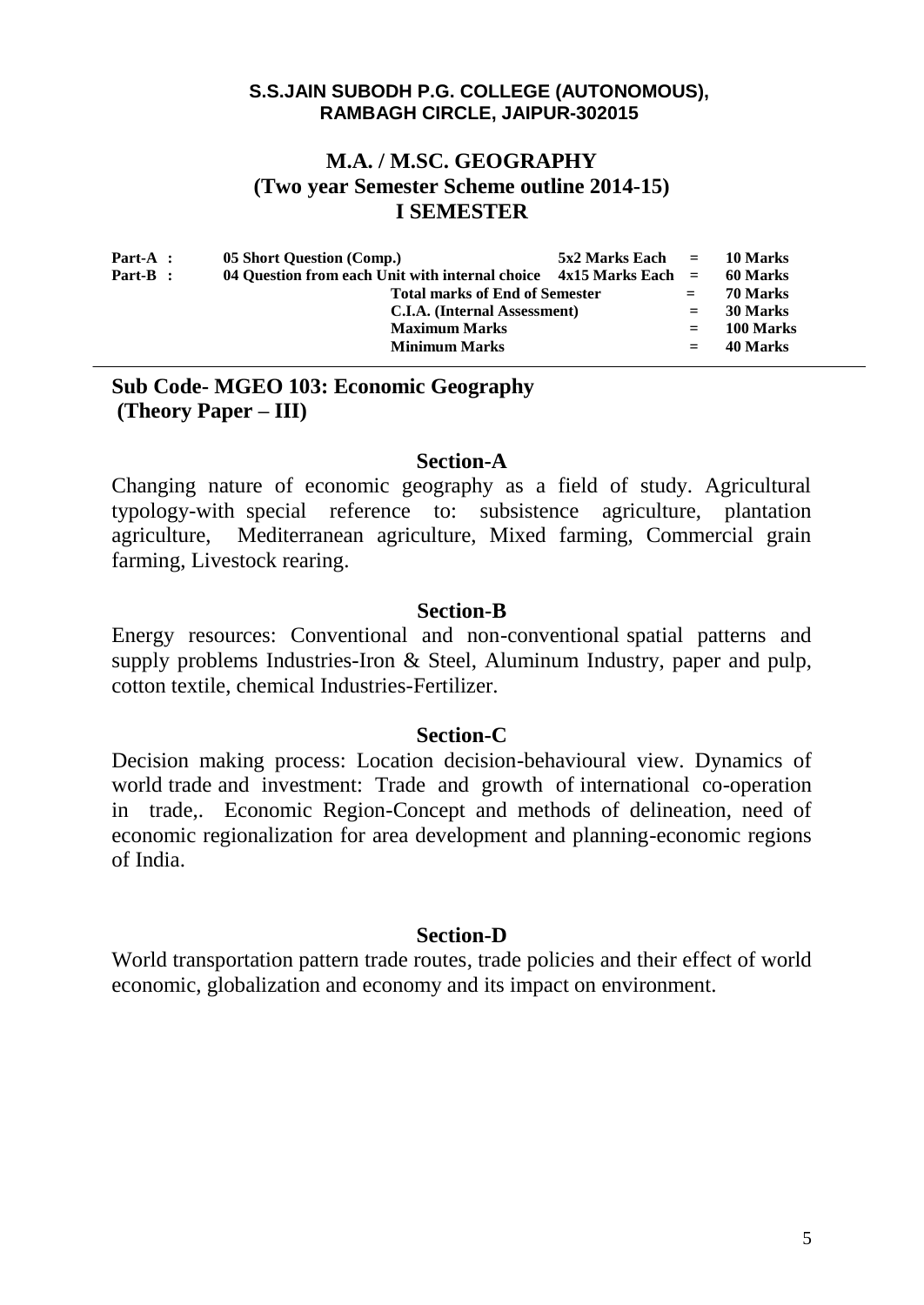| Hartshorn &     |                | : Economic Geography, Prentice Hall of India,        |
|-----------------|----------------|------------------------------------------------------|
| Alexander       |                | New Delhi                                            |
| Alexandra J.W.  | $\ddot{\cdot}$ | Economic Geography, Mc Graw Hill, New<br>Delhi       |
| Hodder & Lee    |                | : Economic Geography, St. Martins Press, New<br>York |
| Robson, H       | $\ddot{\cdot}$ | Economic Geography, Mac. Donald, London              |
| सिंह, जगदीश एवं |                | : आर्थिक भूगोल के मूल तत्व – ज्ञानोदय प्रकाशन,       |
| सिंह काशीनाथ    |                | गोरखपुर                                              |
| कौशिक, एस.डी.   | t,             | मानव तथा आर्थिक भूगोल, रस्तोगी प्रकाशन, मेरठ         |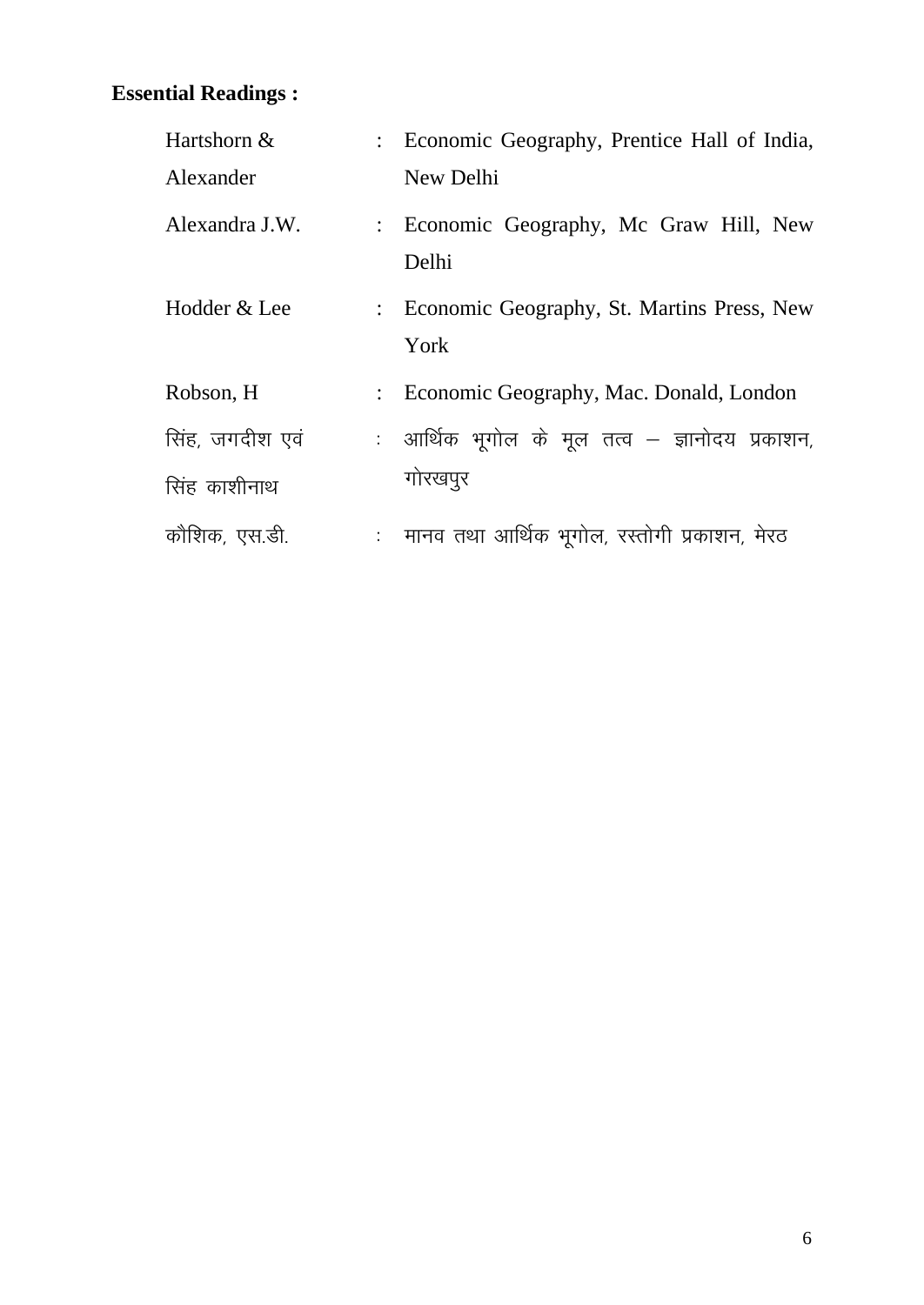# **M.A. / M.SC. GEOGRAPHY (Two year Semester Scheme outline 2014-15) I SEMESTER**

| Part-A : | 05 Short Question (Comp.)                                             | $5x2$ Marks Each $=$ 10 Marks |            |           |
|----------|-----------------------------------------------------------------------|-------------------------------|------------|-----------|
| Part-B : | 04 Ouestion from each Unit with internal choice $4x15$ Marks Each $=$ |                               | - 60 Marks |           |
|          | <b>Total marks of End of Semester</b>                                 |                               | $=$        | 70 Marks  |
|          | C.I.A. (Internal Assessment)                                          |                               | $=$        | 30 Marks  |
|          | <b>Maximum Marks</b>                                                  |                               | $=$        | 100 Marks |
|          | <b>Minimum Marks</b>                                                  |                               | $=$        | 40 Marks  |
|          |                                                                       |                               |            |           |

**Sub Code- MGEO 104(A) : Man and Natural Environment – I (Theory Paper – IV-A )**

## **Section-A**

Perspective on man environment Relationship, symbiosis between man and environment, the effect of environment on man: biophysical, perceptional and behavioural related to resource availability.

## **Section-B**

The effect of man on environment:

a. direct and indirect

b. man's capacity to modify the environment.

The environmental crises, Nature and causes of environmental problems, some case studies of India,

## **Section-C**

Environmental pollution-Air, Water, Noise, Soil pollutions – Causes, effects, their impacts, reduction in bio-diversity and depletion of forest, global warming and acid rain.

### **Section-D**

Criteria for environmental quality. Evolution of balanced and healthy environment, sustainability of human ecosystem.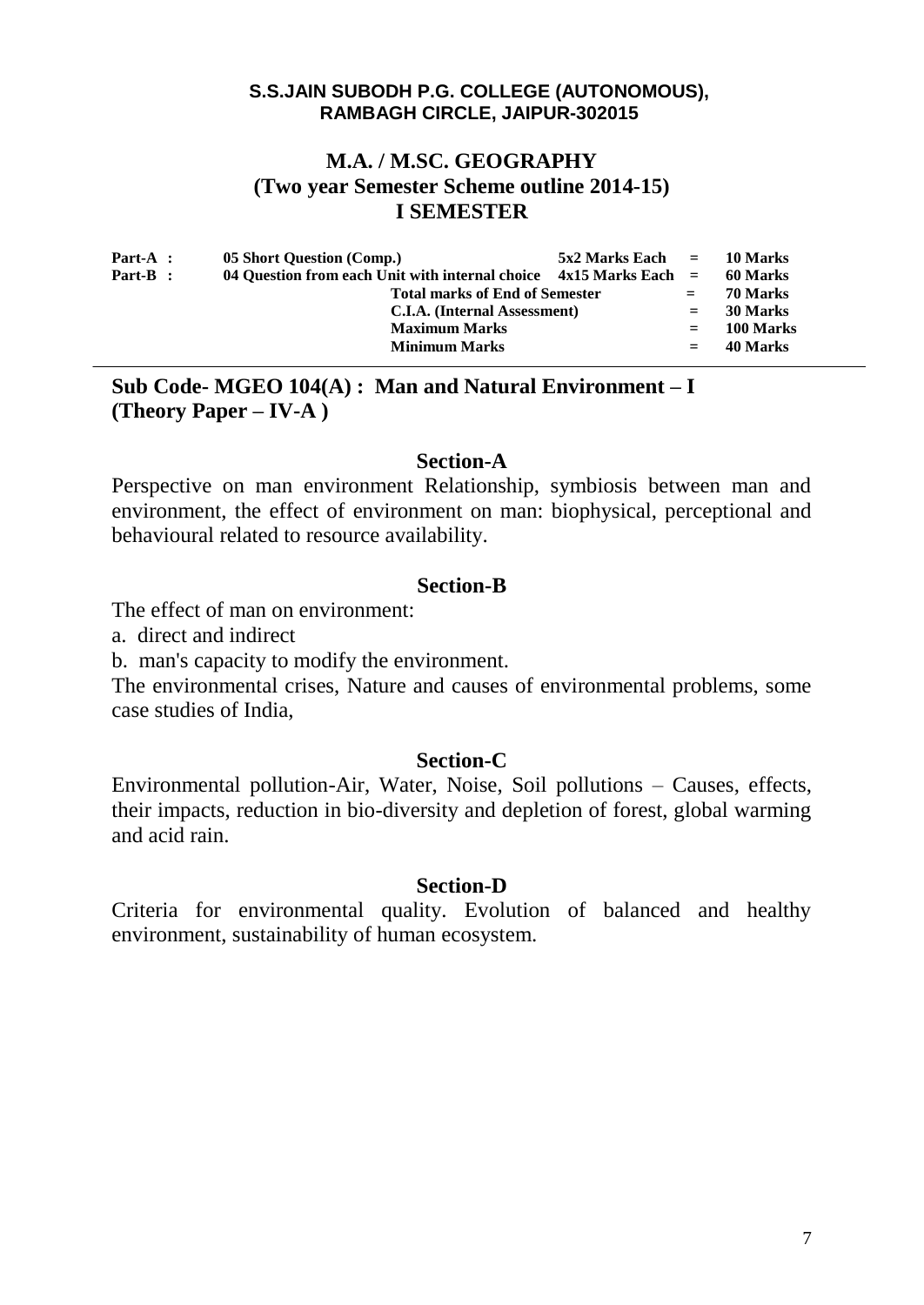| Saxna, K.K.     |                           | : Environmental Studies, University Book           |
|-----------------|---------------------------|----------------------------------------------------|
|                 |                           | House, Jaipur                                      |
| Duffey, E.      | $\ddot{\cdot}$            | <b>Conservation of Nature Collins, London</b>      |
| Singh, R.B.     | $\mathbb{R}^{\mathbb{Z}}$ | <b>Environmental Studies, RBD Jaipur</b>           |
| Thakur, D.K.    |                           |                                                    |
| Chauhan, J.P.S. |                           |                                                    |
| Edington, J.M.  |                           | : Ecology Environmental Planning, Champan          |
|                 |                           | and Hall, London                                   |
| नेगी, पी.एस.    |                           | : पारिस्थितिकीय विकास एवं पर्यावरण भूगोल, रस्तोगी  |
|                 |                           | प्रकाशन, मेरठ                                      |
| सक्सेना, एच.एम. |                           | : पर्यावरण एवं पारिस्थितिकी भूगोल, राजस्थान हिन्दी |
|                 |                           | ग्रंथ अकादमी, जयपुर                                |
| सिंह, सविन्द्र  |                           | : पर्यावरण भूगोल, प्रयाग पुस्तक भवन, इलाहाबाद      |
| सिंह, सविन्द्र  |                           | : जैव भूगोल, प्रयाग पुस्तक भवन, इलाहाबाद           |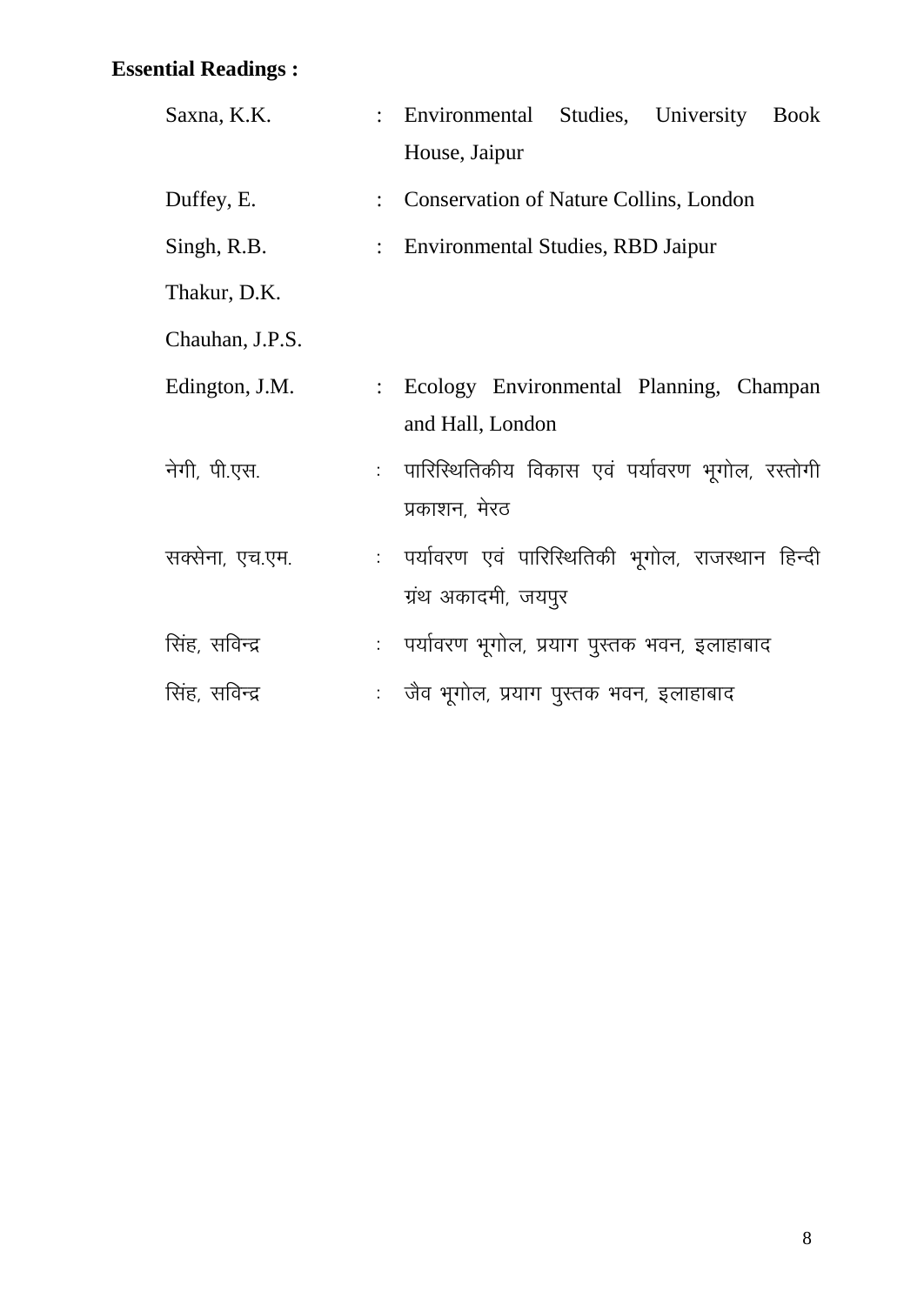# **M.A. / M.SC. GEOGRAPHY (Two year Semester Scheme outline 2014-15) I SEMESTER**

| $Part-A$ : | 05 Short Question (Comp.)                                             | $5x2$ Marks Each $=$ 10 Marks |          |           |
|------------|-----------------------------------------------------------------------|-------------------------------|----------|-----------|
| Part-B :   | 04 Question from each Unit with internal choice $4x15$ Marks Each $=$ |                               | 60 Marks |           |
|            | <b>Total marks of End of Semester</b>                                 |                               | $=$      | 70 Marks  |
|            | C.I.A. (Internal Assessment)                                          | $=$                           | 30 Marks |           |
|            | <b>Maximum Marks</b>                                                  |                               |          | 100 Marks |
|            | <b>Minimum Marks</b>                                                  |                               | $=$      | 40 Marks  |
|            |                                                                       |                               |          |           |

**Sub Code- GEO 104(B) : Quantitative Techniques in Geography-I (Theory Paper – IV-B)**

### **Section-A**

**Probability:** Theory of probabilites- law of addition and multiplication probabilites of distribution.

## **Section-B**

Normal, bionomial, poisson-sampling: basic concepts, sample units and design, sampling frame and procedures, standard error and sample size, testing the adequancy of samples.

### **Section-C**

Bivariate Analysis; Forms of relation and measuring the strength of association and relation-construction and meanings of scatter diagram simple linear and regression analysis.

### **Section-D**

Multivariate Analysis; Basics of multiple regression-partial correlation coefficient regression analysis and ANOVA-testing the overall significance of a regression auto correlation-multicolliniarity -basis principles and elements of factor Analysis and principal component analysis.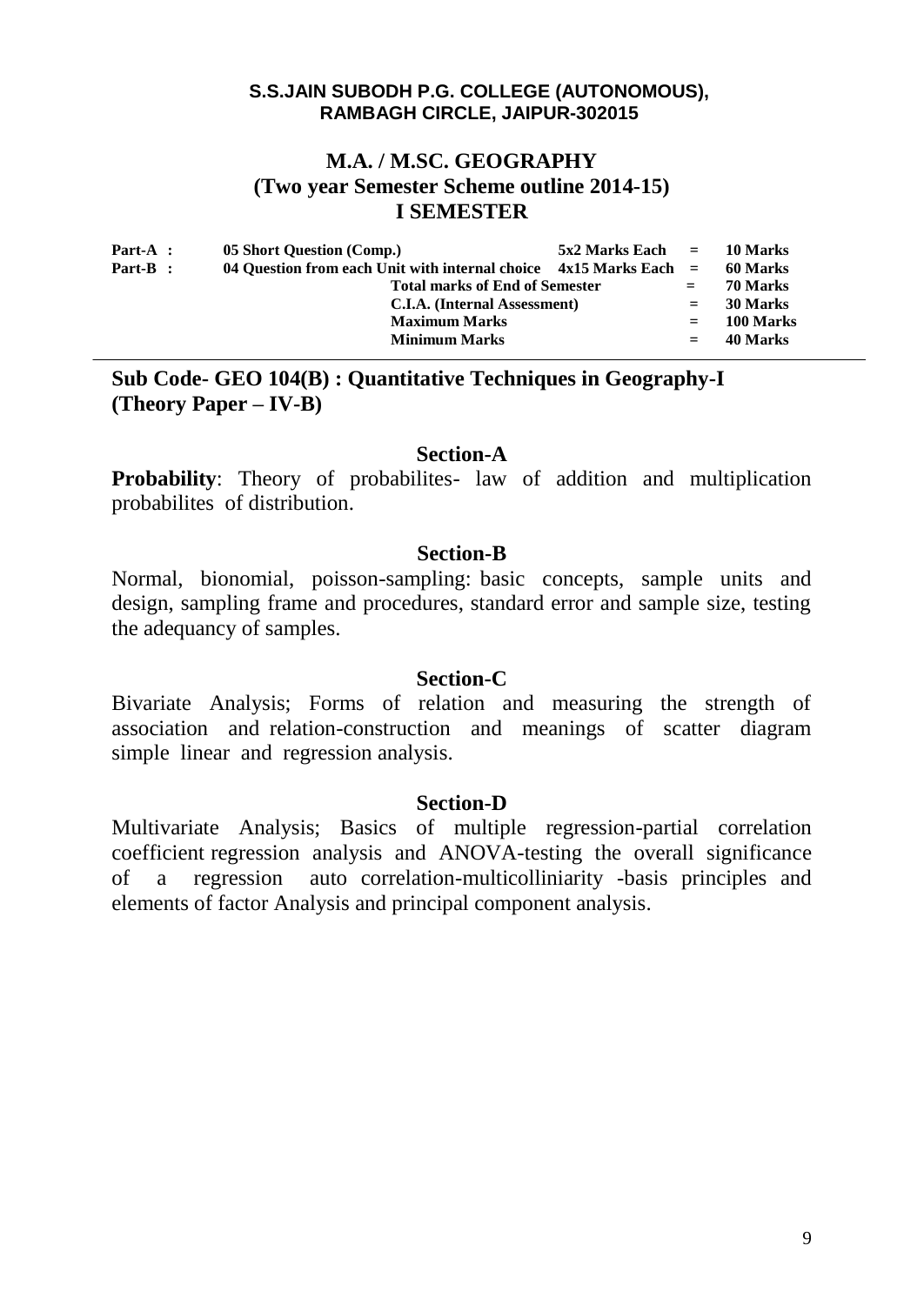| Hammond R & P.S.    | $\ddot{\cdot}$              | Quantitative Techniques in Geography : An                          |
|---------------------|-----------------------------|--------------------------------------------------------------------|
| Mccullagh           |                             | Introduction Clearendan press, Oxford, U.K.                        |
| David Unwin         |                             | Introductory Spatial Analysis, Methuen, London<br>1981             |
| Johnston, R.J.      | $\ddot{\cdot}$              | Multivariate Statistical Analysis in Geography,<br>Longman, London |
| John P. Cole &      |                             | Quantitative Geography, Johri Witey, London 1968                   |
| Cuchlanie A.M. King |                             |                                                                    |
| Mahmood, Aslam      | $\ddot{\cdot}$              | Quantitative Techniques in Geography, Jawahar<br>Pub. New Delhi    |
| Nagar, K.N.         |                             | Elements of Statistics, Meenaxi Prakashan, Meerut.                 |
| Gupta, S.P.         | $\ddot{\cdot}$              | Statistical Methods, S.C. Chand & Co., New Delhi                   |
| गुप्ता एस.पी., गौतम | t.                          | सांख्यिकीय विधियां, शारदा पुस्तक भवन, इलाहाबाद                     |
| अल्का               |                             |                                                                    |
| नागर, कैलाश नाथ     | $\mathcal{L}_{\mathcal{A}}$ | सांख्यिकी के मूल तत्व, मिनाक्षी प्रकाशन, मेरठ                      |
| रिज्वी, एस.एम.      | t.                          | सांख्यिकीय भूगोल, राजस्थान हिन्दी ग्रन्थ अकादमी, जयपुर             |
| श्रीवास्तव, वी.के.  |                             | भूगोल की सांख्यिकीय विधियां, वसुन्धरा प्रकाशन, गौरखपूर             |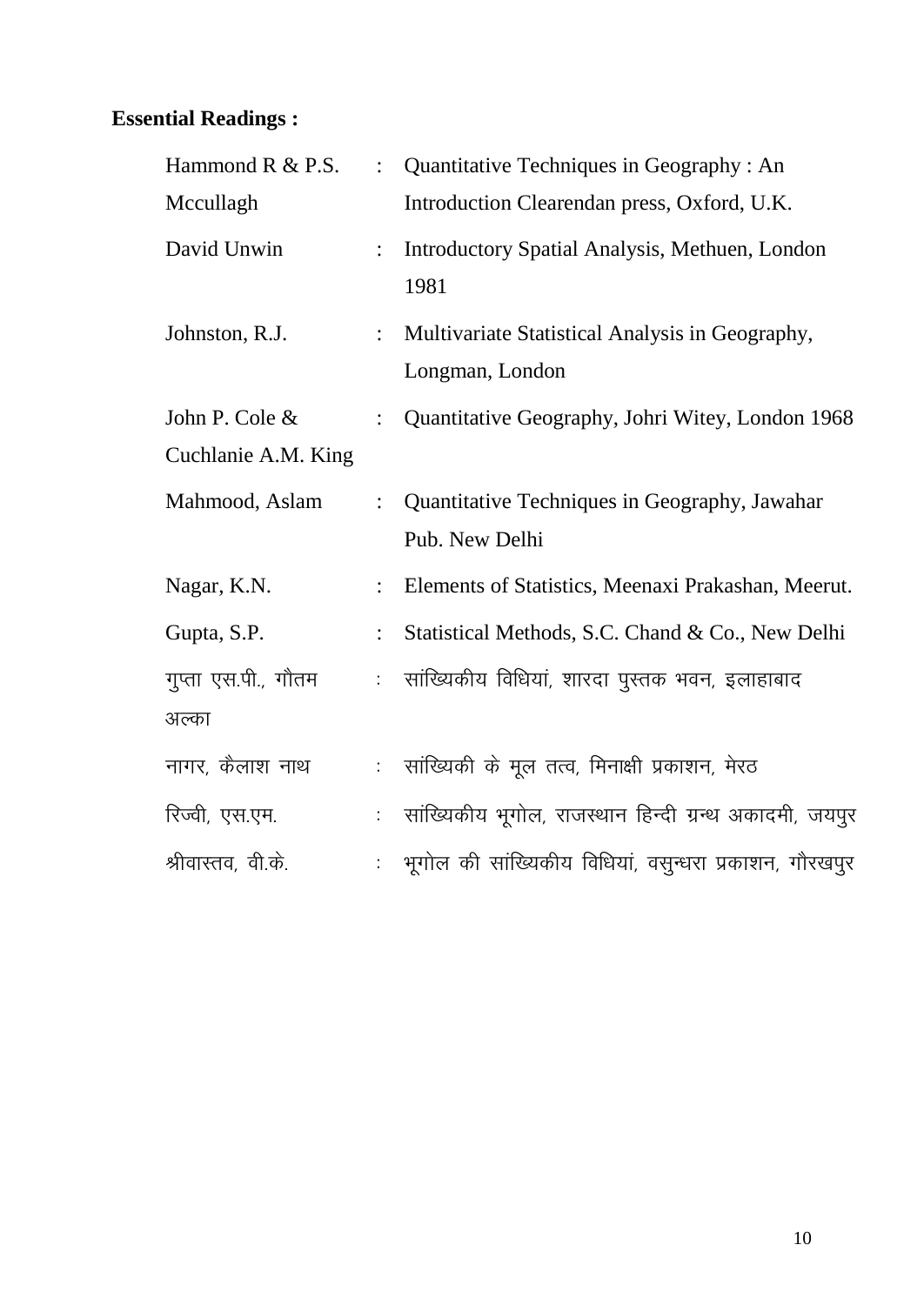#### **M.A. / M.SC. GEOGRAPHY (Two year Semester Scheme outline 2014-15) I SEMESTER**

#### **Sub Code- GEO 105: PRACTICAL (Practical Paper-I) Max. Marks - 200 (140 ESE) + (60 CIA)** 1. Written Test on LabWork. Four hrs (4Qs.) 40 Marks 2. Record Work & Viva-Voce. (25+15) 40 Marks 3. Field Survey & Viva-Voce.  $(40+20)$  60 Marks Total **140 Marks**

### **Laboratory and Map Work**

- i. The Art and Science of Cartography. History of Maps. Materials. Techniques and Preparation of Maps.
- ii. Enlargement. Reduction and Finding Area of Maps. Use of Planimeter.
- iii. Elementary Trigonometry.
- iv. Maps Projections.

#### **Projections and their classification:**

Construction and characteristics of any three from each of the four classes of projections(mathematical constructions).

- I. Conical Projections:
	- 1. Equal Area with the one standard parallel(Lambert's Projections)
	- 2. Equal Area with two standard parallels(Albert's Projections).
	- 3. Bonne's
	- 4. polyconic
	- 5. International

#### **II. Cylindrical Projections:**

#### 1. Cylindrical Equal Area, 2. Mercator's, 3. Gall's Stereographic.

### **III. Zenithal Projections:**

- 1. Gnomonic. a. Polar Case
- 2. Stereographic a. Polar Case
- 3. Orthographic a. Polar Case
- 4. Equal Area a. Polar Case
- 5. Equidistant a. Polar Case

#### **IV. Conventional projections:**

- 1. Sinusoidal
- 2. Mollweide
- 3. Interrupted Mollweide and Godde's
- 4. Interrupted Sanson Flemsteed (Homolosine),
- 5. Aito's.
- Choice of Projections, Projections used for maps produced in India.

## **Field Surveying : Small Area Survey**

- 1. Abeny Level : Use and application.
- 2. Indian clinometre : Its parts and use, finding out of heights in the field.
- 3. Prizmatic Campass : Open and closed traverse correction of bearings.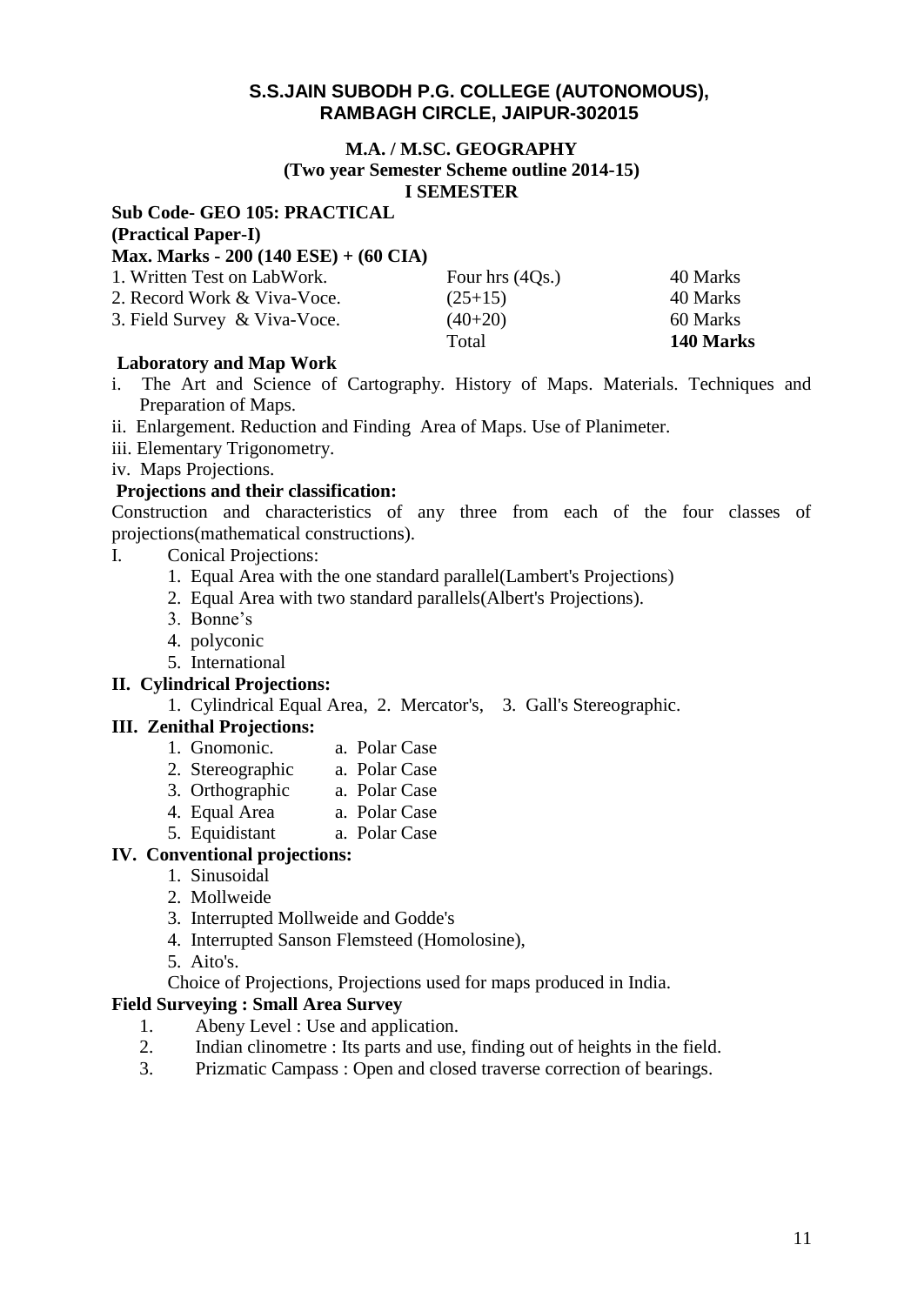| Sharma, J.P.                            |                             | Practical Geography, Rastogi Publications, Meerut                     |
|-----------------------------------------|-----------------------------|-----------------------------------------------------------------------|
| Singh, L.R.                             | $\ddot{\cdot}$              | Fundamentals of Practical Geography, Sharda Pub.<br>Allahabad         |
| Sharma, S.R.                            |                             | Practical Geography, College Book depot, Jaipur                       |
| Crampton, J.                            | $\ddot{\cdot}$              | Mapping, Black well, Publications                                     |
| Singh, R. L.                            |                             | Elements of Practical Geography, Students friends<br>Allahabad        |
| Mounck House, F.G.<br>& Wilkinson, H.R. | $\ddot{\cdot}$              | Map & Diagram, B.I. Publications Pvt. Ltd., New<br>Delhi.             |
| इन्द्रपाल एवं माथुर<br>हेमशंकर          | $\mathcal{L}^{\mathcal{L}}$ | मानचित्र एवं प्रक्षेप, राजस्थान हिन्दी ग्रंथ अकादमी, जयपुर            |
| अय्यर, एन.पी.                           | $\mathcal{L}_{\mathcal{A}}$ | सर्वेक्षण, मध्यप्रदेश हिन्दी ग्रंथ अकादमी, भोपाल                      |
| राव, बी.पी.                             |                             | प्रायोगिक भूगोल, वसुन्धरा प्रकाशन, गोरखपुर                            |
| भारद्वाज, दिनेश चन्द्र                  |                             | स्थूल आरेख, राजस्थान हिन्दी ग्रंथ अकादमी, जयपुर                       |
| खुल्लर, डी.आर.                          |                             | प्रयोगात्मक भूगोल के तत्व, न्यू एकेडमिक पब्लिशिंग<br>कम्पनी, जालन्धर। |
| जैन एवं मामोरिया                        |                             | प्रयोगात्मक भूगोल एवं मानचित्रांकन, साहित्य भवन,<br>आगरा              |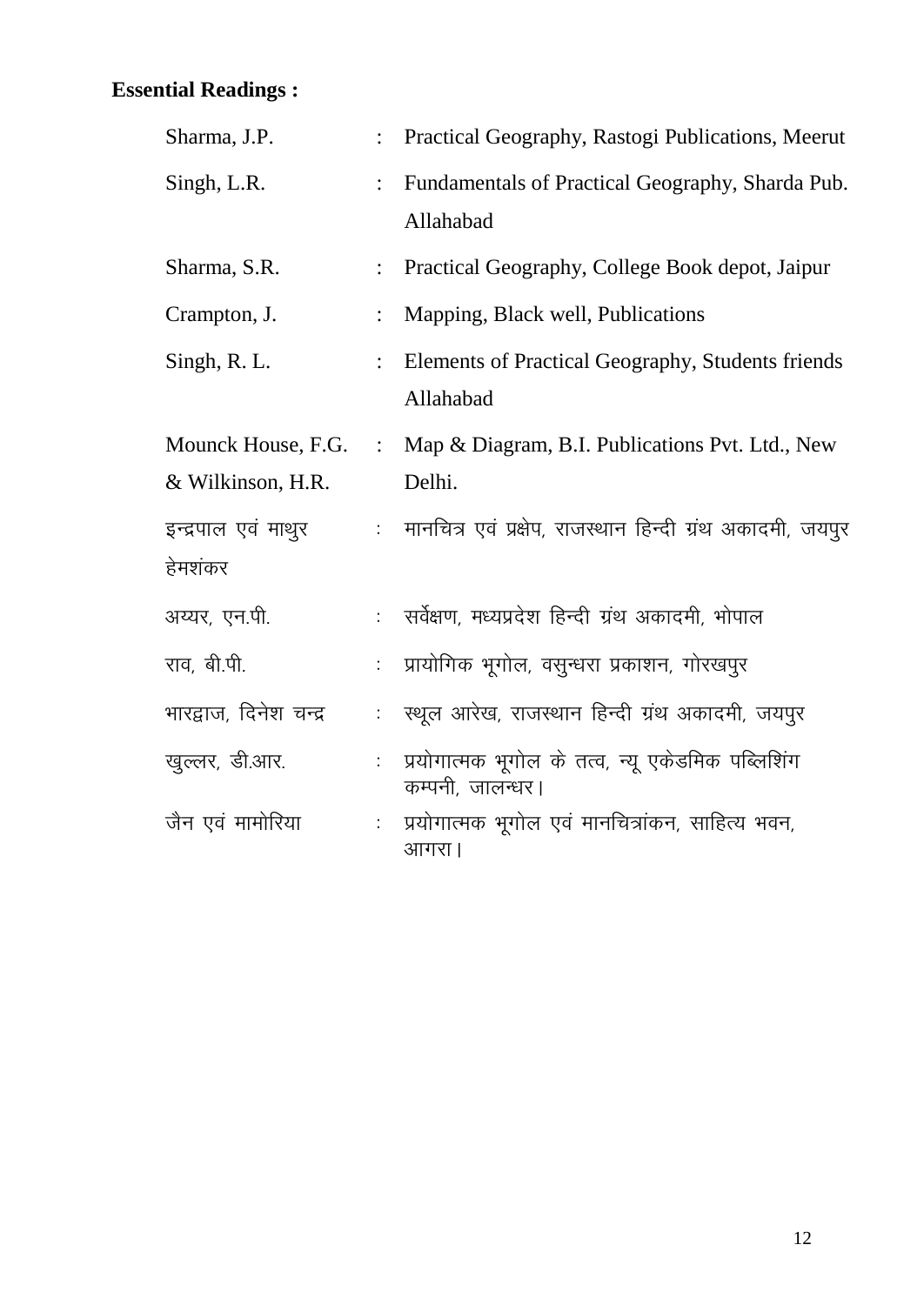## **M.A. / M.SC. GEOGRAPHY (Two year Semester Scheme outline 2014-15) II SEMESTER**

| $Part-A$ : | 05 Short Question (Comp.)                                             | $5x2$ Marks Each $=$ 10 Marks |         |           |
|------------|-----------------------------------------------------------------------|-------------------------------|---------|-----------|
| Part-B :   | 04 Ouestion from each Unit with internal choice $4x15$ Marks Each $=$ |                               |         | 60 Marks  |
|            | <b>Total marks of End of Semester</b>                                 |                               | $=$     | 70 Marks  |
|            | C.I.A. (Internal Assessment)                                          |                               | $=$     | 30 Marks  |
|            | <b>Maximum Marks</b>                                                  |                               | $=$     | 100 Marks |
|            | <b>Minimum Marks</b>                                                  |                               | $=$ $-$ | 40 Marks  |

# **Sub Code- MGEO 201: Geographical Thought-II (Modern) (Theory Paper –V)**

## **Section-A**

Founders of modern geography, Humboldt and Ritter, shifting view points of geography during the later half of 19th century-Geography as geophysics, geography as a science of planet earth, geography as a science of distribution and geography as science of relationship, the works of Richthofen and Ratzel. Geography as a chronological science, the contributions of Hettner and Hartshome.

# **Section-B**

The development of geographical ideas during the 20th century, geography as a science of landscape morphology, the contribution of schelluter and saur, Geography as Human Ecology, the views of Huntington, Blache and Brunches. C. O. Sauer

# **Section-C**

The debate between environmental determinism and possibilism, the dualism of regional and systematic geography, the dichotomy of Human and Physical Geography, Quantitative and conceptual revolution in geography, the influence of logical positivism on the development of analytical geography, the development of Behavioural geography, Radical geography.

# **Section-D**

Exceptionism in geography, scientific positivism, humanistic geography, idealism, phenomenalism, development in geography in India.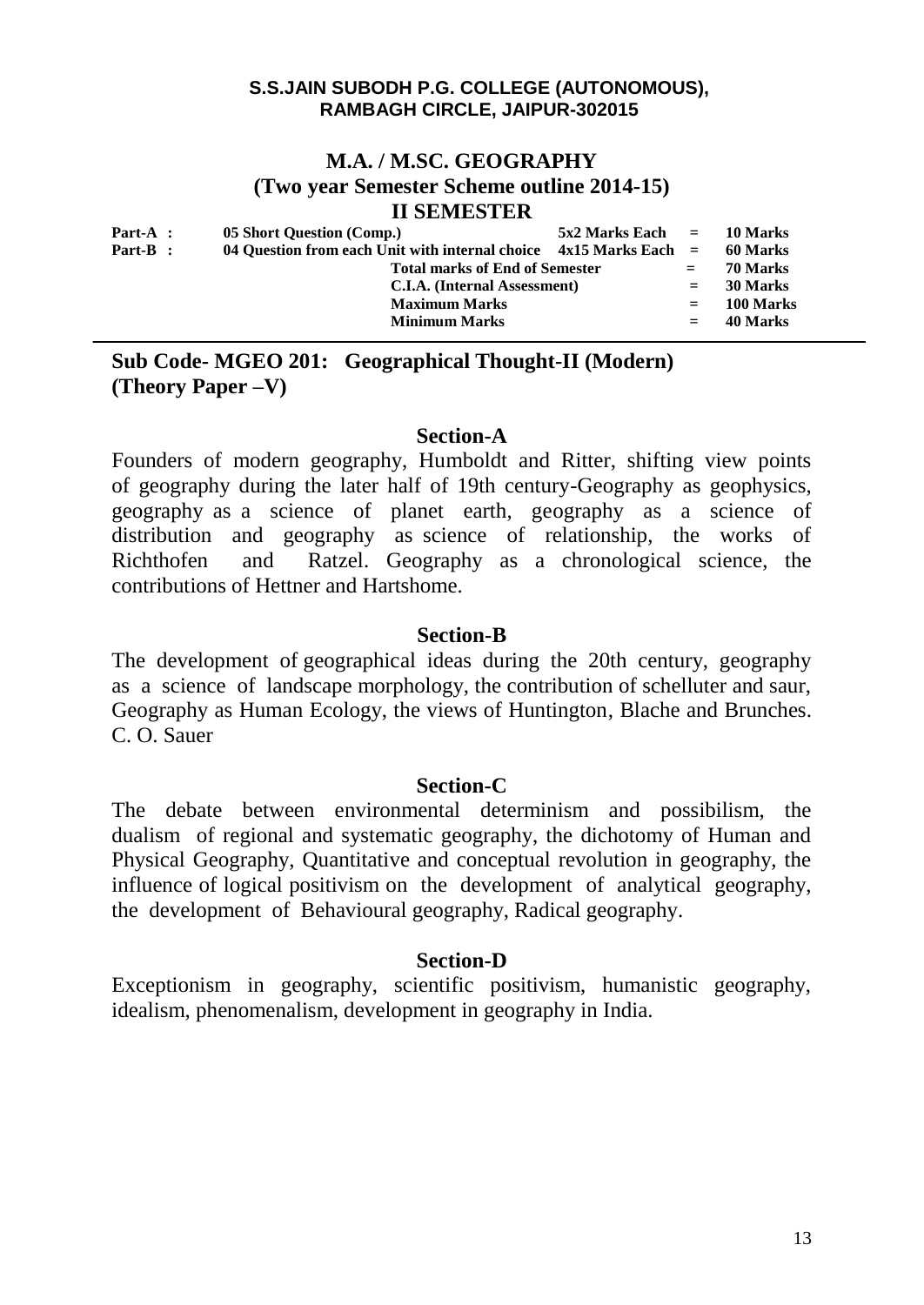|                    |                | Prof. Husain Majid : Evolution of Geographical Thought<br>Rawat |  |  |  |  |
|--------------------|----------------|-----------------------------------------------------------------|--|--|--|--|
|                    |                | Publications, Jawahar Nagar, Jaipur                             |  |  |  |  |
| Kathuria, C. D.    |                | : History of Geographical Thought : Centrum Press               |  |  |  |  |
| Prof. Husain Majid | $\ddot{\cdot}$ | Human Geography: Rawat Publicalions, Jawahar                    |  |  |  |  |
|                    |                | Nagar, Jaipur                                                   |  |  |  |  |
| Peet, Richard      | $\ddot{\cdot}$ | Modern Geographical Thought: Rawat Publicalions,                |  |  |  |  |
|                    |                | Jawahar Nagar, Jaipur                                           |  |  |  |  |
| जैन, शेषमल         |                | :   भौगोलिक चिन्तन एवं विधि तंत्र : साहित्य भवन, आगरा           |  |  |  |  |
| सिंह, जगदीश        |                | : भौगोलिक चिन्तन का क्रम विकास : ज्ञानोदय प्रकाशन,              |  |  |  |  |
|                    |                | गोरखपुर                                                         |  |  |  |  |
| कौशिक, एस.डी.      |                | : भौगोलिक चिन्तन एवं विधि तंत्र : साहित्य भवन, आगरा             |  |  |  |  |
| दीक्षित, रमेश चन्द |                | : भौगोलिक चिन्तन का विकास एवं ऐतिहासिक समीक्षा,                 |  |  |  |  |
|                    |                | प्रिन्टीस हॉल इण्डिया।                                          |  |  |  |  |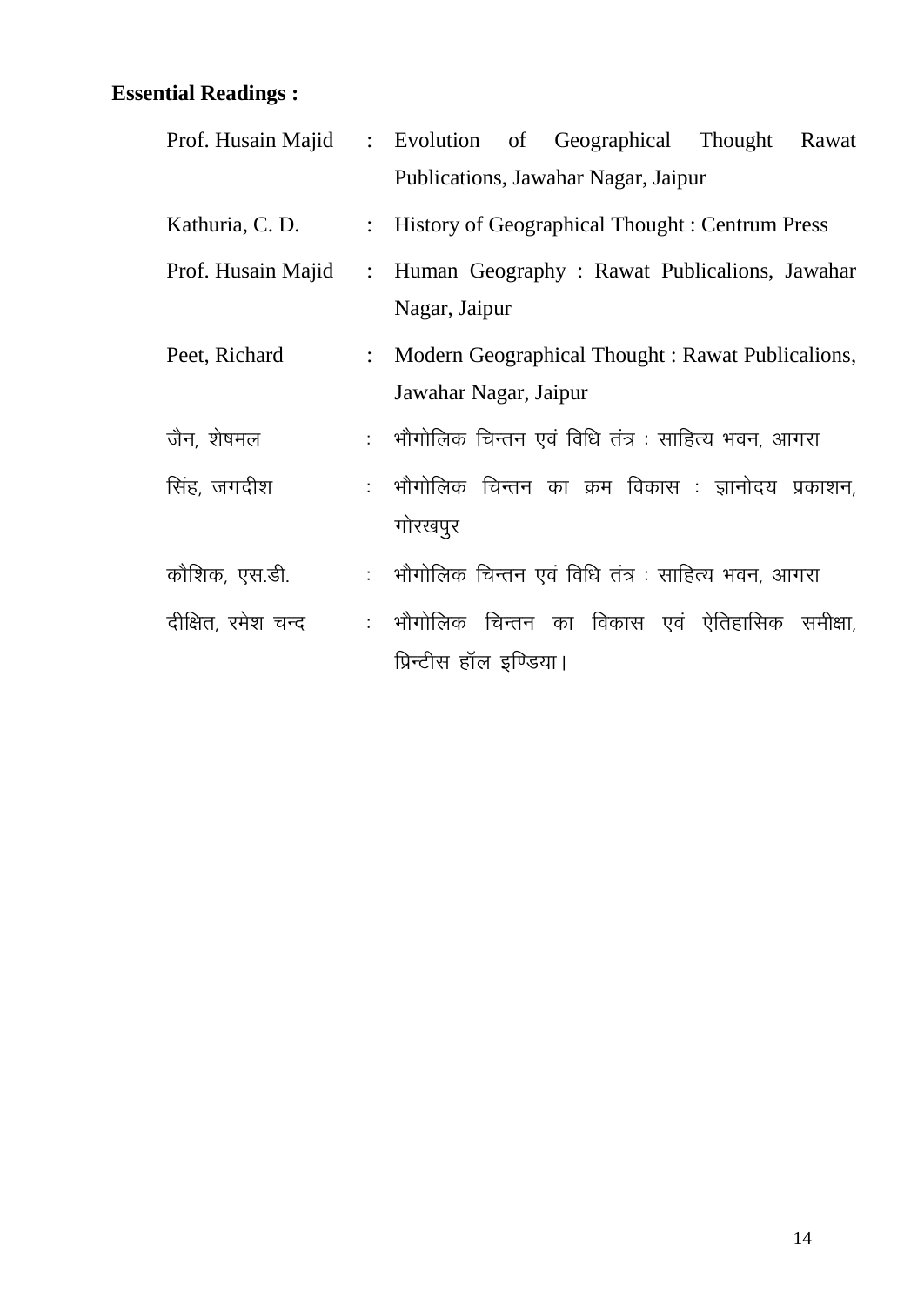## **M.A. / M.SC. GEOGRAPHY (Two year Semester Scheme outline 2014-15) II SEMESTER**

| Part-A : | 05 Short Question (Comp.)                                           | $5x2$ Marks Each $=$ 10 Marks |          |           |
|----------|---------------------------------------------------------------------|-------------------------------|----------|-----------|
| Part-B : | 04 Question from each Unit with internal choice $4x15$ Marks Each = |                               | 60 Marks |           |
|          | <b>Total marks of End of Semester</b>                               | $=$                           | 70 Marks |           |
|          | C.I.A. (Internal Assessment)                                        | $=$                           | 30 Marks |           |
|          | <b>Maximum Marks</b>                                                |                               | $=$      | 100 Marks |
|          | <b>Minimum Marks</b>                                                |                               | $=$      | 40 Marks  |

# **Sub Code- MGEO 202: Climatology & Oceanography (Theory Paper – VI)**

### **Section-A**

**Climatology**: The structure of Atmosphere, Atmospheric energy, air temperature, Heat Balance, Layered structure of atmosphere and characteristics of each layer. Moisture in the Atmosphere, humidity and its expression, Evaporation and condensation, adiabatic-non-adiabatic process, stability and instability, precipitation, Thunderstorms, World precipitation pattern.

## **Section-B**

Air Motion, Pressure variations, Pressure belts, forces governing air movement, upper air motion. General circulation, the planetary wind system, the mechanism of the circulation surface features and circulation. Fronts, airmassges and Types, Depression, cyclones (Intra Tropical and extra tropical) and anticyclones. Climatic types: Koppen's, Thornthwaite's schemes of climatic classification

## **Section-C**

**Oceanography**: Oceanic water circulation, Ocean bottom relief, horizontal and vertical distribution of temperature, ocean deposits, origin and impact of ocean currents, Tides and tidal, Theories of coral reef formation, atolls and coral islands, marine resources-biotic, mineral and energy resources and their utilization.

## **Section-D**

**Soil and Vegetation**: Soil genesis, classification and distribution: biotic succession and major biotic regions of the world with special reference to ecological aspects of savannah and monsoon biomes.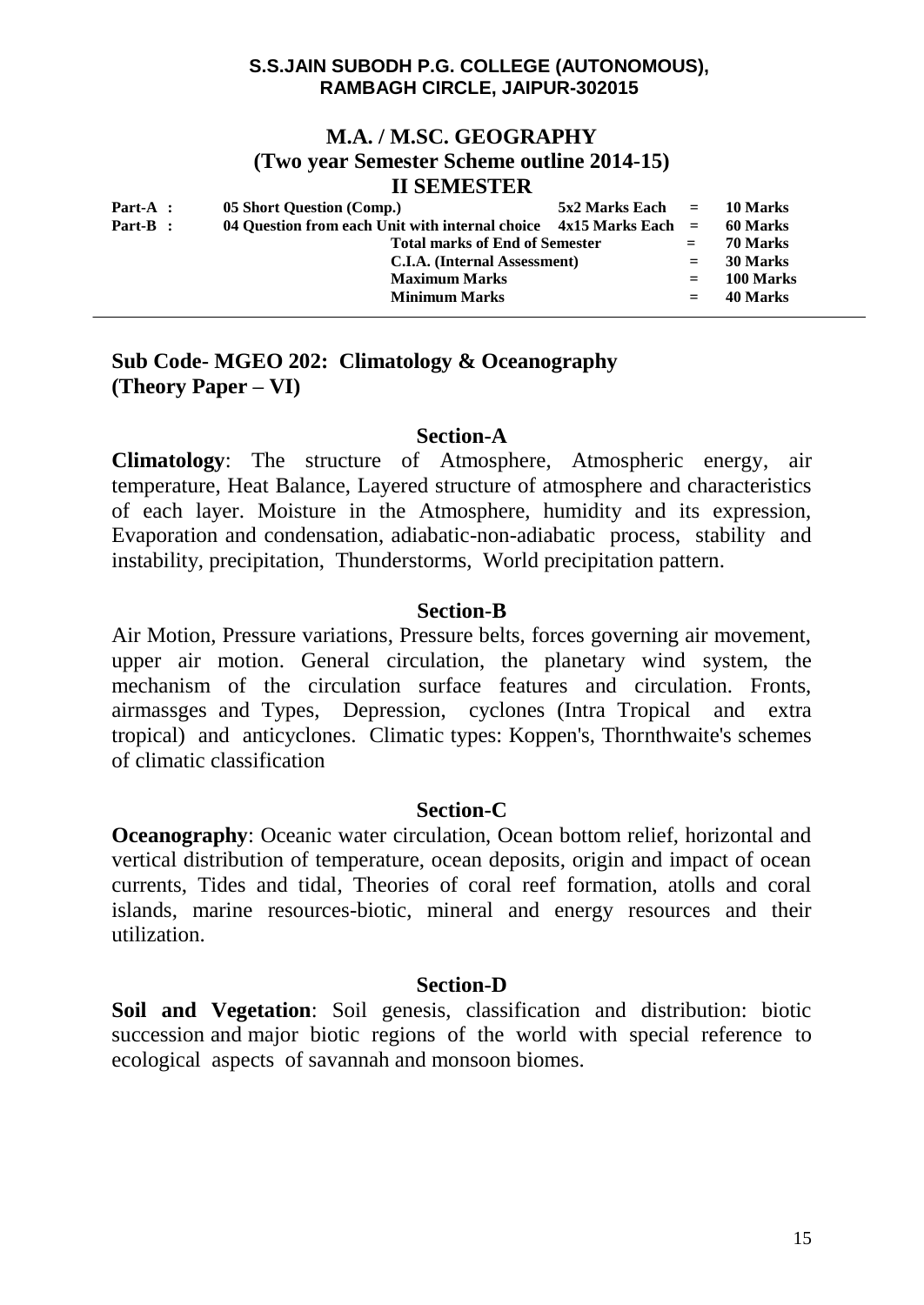| Crtchifield J.H. |                | : General Climatology Prentic Hall India, New<br>Delhi         |  |  |
|------------------|----------------|----------------------------------------------------------------|--|--|
| Lal, D.S.        | $\ddot{\cdot}$ | Climatology & Oceanography, Sharda Pustak<br>Bhawan, Allahabad |  |  |
| Siddharth, K.    |                | Atmosphere, Weather & Climate, Kitab<br>Mahal, New Delhi       |  |  |
| Siddharth, K.    |                | Oceanography : A Brief Introduction, Kitab<br>Mahal, New Delhi |  |  |
| सिंह, सविन्द्र   |                | जलवायु विज्ञान, प्रयाग पुस्तक भवन, इलाहाबाद                    |  |  |
| बंसल, एस.सी.     |                | : जलवायु एवं समुद्र विज्ञान, वसुन्धरा प्रकाशन,<br>गोरखपुर      |  |  |
| लाल, डी. एस.     |                | : जलवायु एवं समुद्र विज्ञान, केदारनाथ–रामनाथ,<br>मेरठ          |  |  |
| गौत्तम, अल्का    |                | जलवायु एवं समुद्र विज्ञान, रस्तोगी प्रकाशन, मेरठ               |  |  |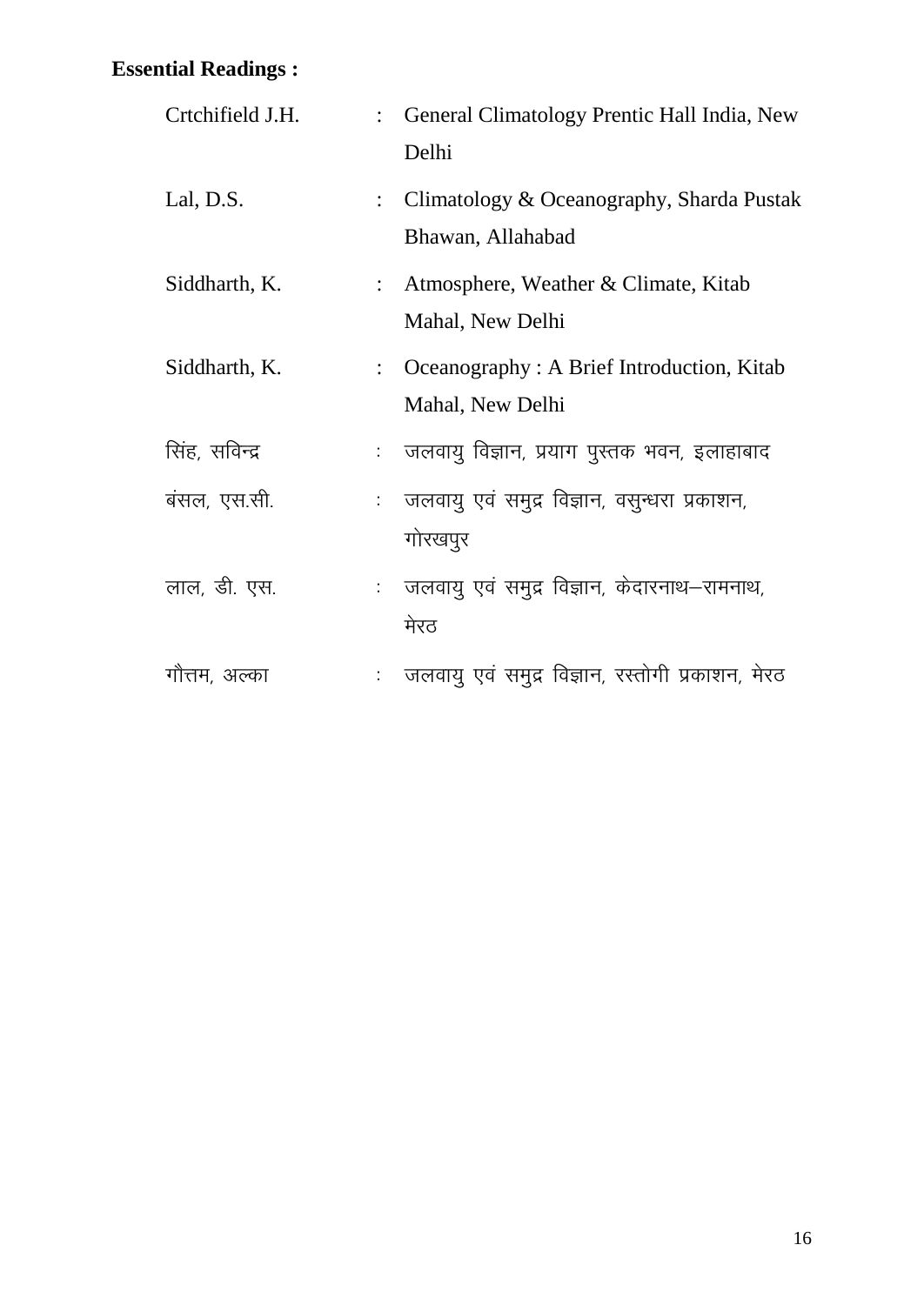## **M.A. / M.SC. GEOGRAPHY**

**(Two year Semester Scheme outline 2013-14)**

## **II SEMESTER**

| $Part-A$ : | 05 Short Question (Comp.)                                           | $5x2$ Marks Each $=$ |          | 10 Marks  |
|------------|---------------------------------------------------------------------|----------------------|----------|-----------|
| $Part-B$ : | 04 Question from each Unit with internal choice $4x15$ Marks Each = |                      | 60 Marks |           |
|            | <b>Total marks of End of Semester</b>                               | $=$                  | 70 Marks |           |
|            | C.I.A. (Internal Assessment)                                        |                      | $=$      | 30 Marks  |
|            | <b>Maximum Marks</b>                                                |                      | $=$      | 100 Marks |
|            | <b>Minimum Marks</b>                                                |                      | $=$      | 40 Marks  |

# **Sub Code- MGEO 203: Principles and Theory of Economic Geography (Theory Paper – VII)**

### **Section-A**

Simple model of economy, environmental relations of the economy. Spatial structure of economy. Geographical basis of economic activities: systematic approach and spatial approach.

## **Section-B**

Manufacturing-Factors of production: Theories of plant location: Weber's Least cost theory, Loscher's economics of location, Isard's space economy, Smith's spatial margins.

### **Section-C**

Spatial variation in transport costs: Location and structure of transport costs. Transportation network analysis and models.

### **Section-D**

Spatial organisation of land use: Laws of return, concept of rent, Vonthunen's isolated state, Vonthunen's principles then and now, classical central place theory; Range of good, threshold, central place system, central place hierarchy, Modification of christaller's model.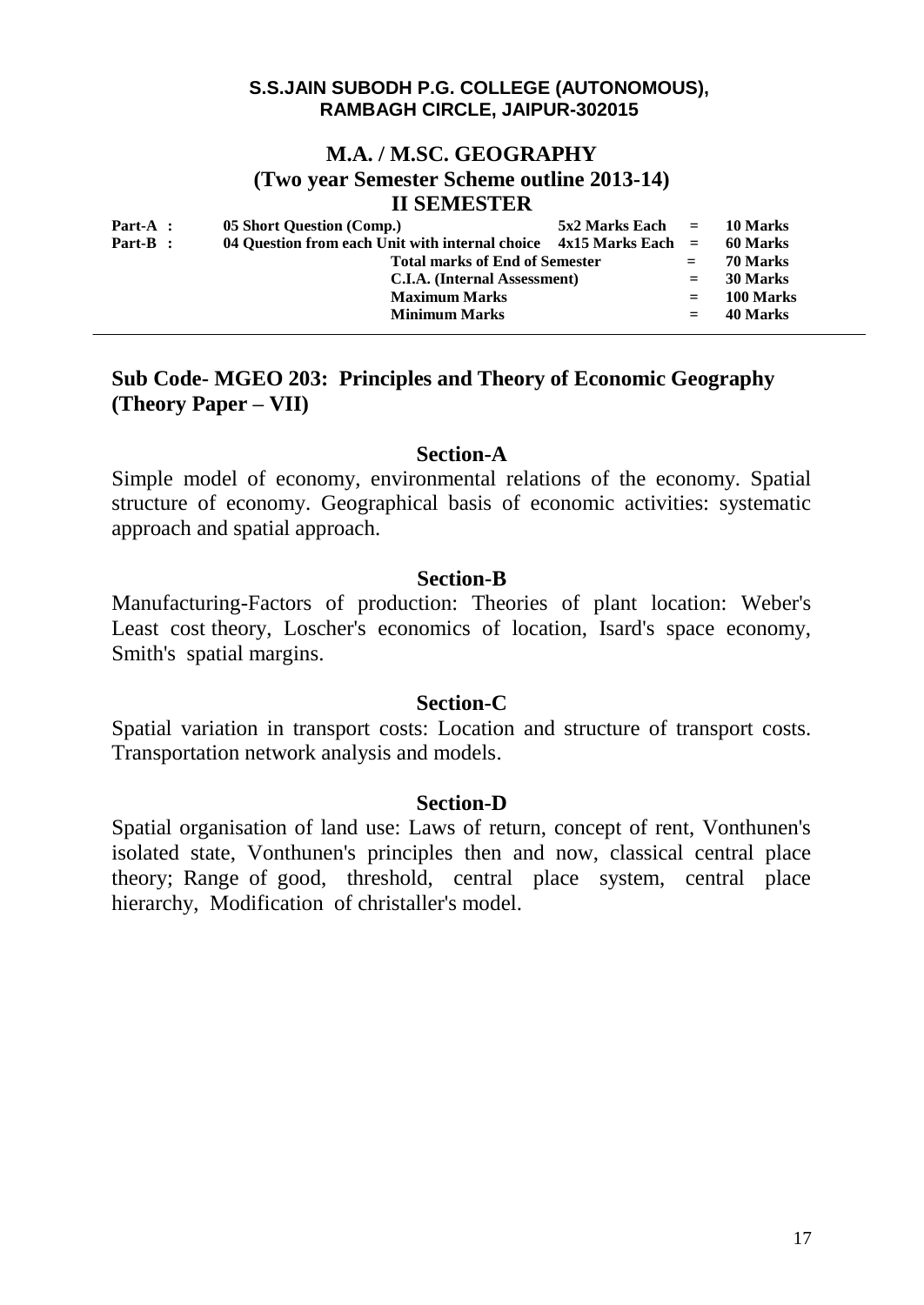| Hartshorn &     | : Economic Geography, Prentice Hall of India,        |
|-----------------|------------------------------------------------------|
| Alexander       | New Delhi                                            |
| Alexandra J.W.  | : Economic Geography, Mc Graw Hill, New<br>Delhi     |
| Hodder & Lee    | : Economic Geography, St. Martins Press, New<br>York |
| Robson, H       | Economic Geography, Mac. Donald, London              |
| सिंह, जगदीश एवं | : आर्थिक भूगोल के मूल तत्व – ज्ञानोदय प्रकाशन,       |
| सिंह काशीनाथ    | गोरखपुर                                              |
| कौशिक, एस.डी.   | : मानव तथा आर्थिक भूगोल, रस्तोगी प्रकाशन, मेरठ       |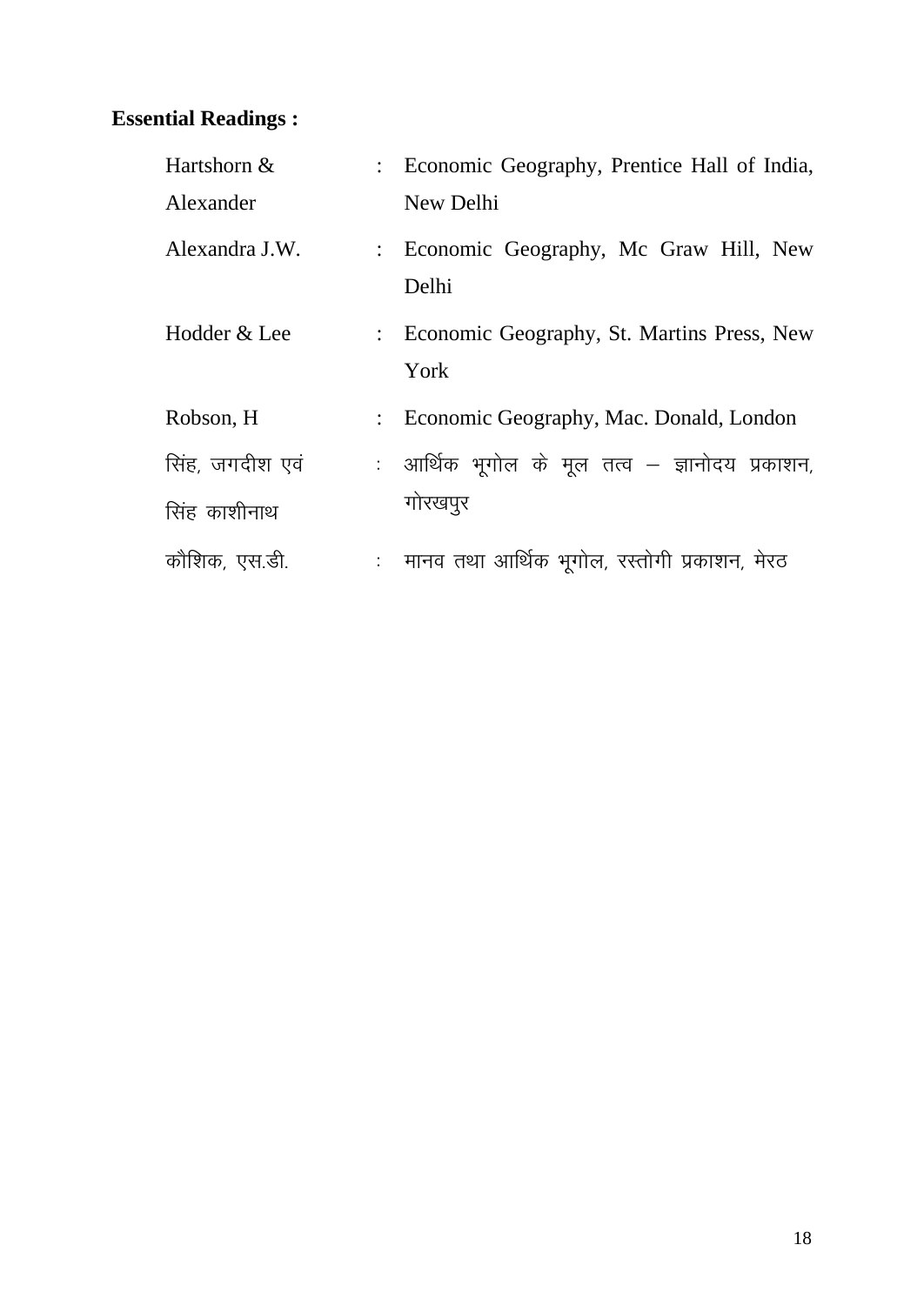## **M.A. / M.SC. GEOGRAPHY (Two year Semester Scheme outline 2014-15) II SEMESTER**

| Part-A : | 05 Short Question (Comp.)                                           | $5x2$ Marks Each $=$ 10 Marks |          |           |
|----------|---------------------------------------------------------------------|-------------------------------|----------|-----------|
| Part-B : | 04 Question from each Unit with internal choice $4x15$ Marks Each = |                               | 60 Marks |           |
|          | <b>Total marks of End of Semester</b>                               | $=$                           | 70 Marks |           |
|          | C.I.A. (Internal Assessment)                                        |                               | $=$      | 30 Marks  |
|          | <b>Maximum Marks</b>                                                |                               | $=$      | 100 Marks |
|          | <b>Minimum Marks</b>                                                |                               | $=$      | 40 Marks  |

# **Sub Code- MGEO-204(A) : Man & Natural Environment – II (Theory Paper – VIII[A])**

## **Section-A**

Environmental Management – Management of Forest, Soil, Wildlife, Energy and Mineral Resource. Conservation of Natural Resources.

## **Section-B**

Environmental education, Monitoring and mapping. Environment awareness. Environmental policies and programmes (International and National).

## **Section-C**

Ecological issues (in reference to India) – Environmental Hazards – Landslides, earthquakes, Tsunamis, Flood and Drought.

# **Section-D**

Population explosion and food security. Environmental Degradation, Disaster Management – Types, components and role of peoples. Sustainable development and Environmental impact assessment. Climate change its causes, impact (National and International).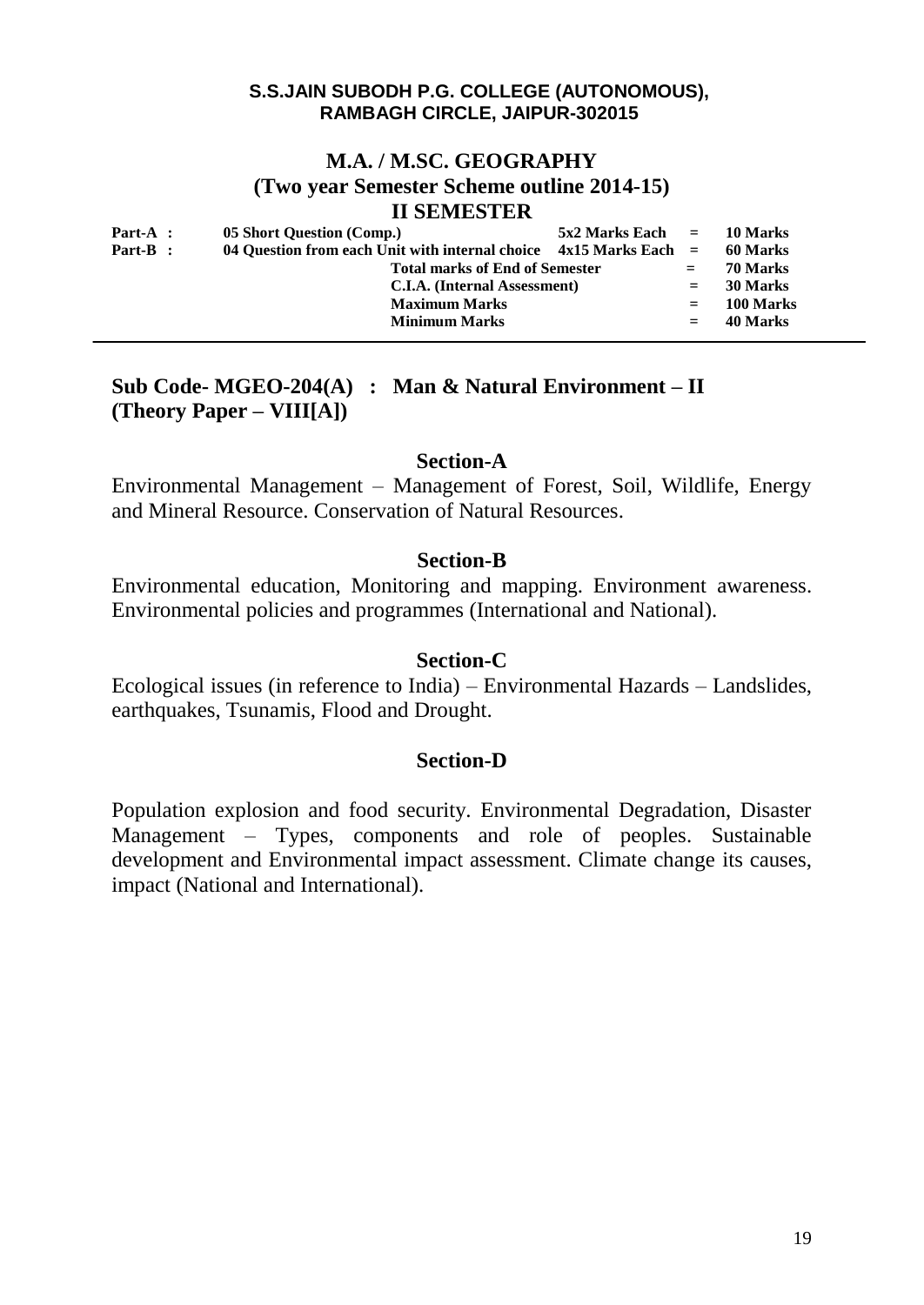| Saxena, K.K.    | : Environmental Studies, University Book<br>House, Jaipur                 |
|-----------------|---------------------------------------------------------------------------|
| Duffey, E.      | <b>Conservation of Nature Collins, London</b>                             |
| Singh, R.B.     | Environmental Studies, RBD Jaipur                                         |
| Thakur, D.K.    |                                                                           |
| Chauhan, J.P.S. |                                                                           |
| Edington, J.M.  | Ecology Environmental Planning, Champan<br>and Hall, London               |
| नेगी, पी.एस.    | : पारिस्थितिकीय विकास एवं पर्यावरण भूगोल, रस्तोगी<br>प्रकाशन, मेरठ        |
| सक्सेना, एच.एम. | : पर्यावरण एवं पारिस्थितिकी भूगोल, राजस्थान हिन्दी<br>ग्रंथ अकादमी, जयपुर |
| सिंह, सविन्द्र  | : पर्यावरण भूगोल, प्रयाग पुस्तक भवन, इलाहाबाद                             |
| सिंह, सविन्द्र  | : जैव भूगोल, प्रयाग पुस्तक भवन, इलाहाबाद                                  |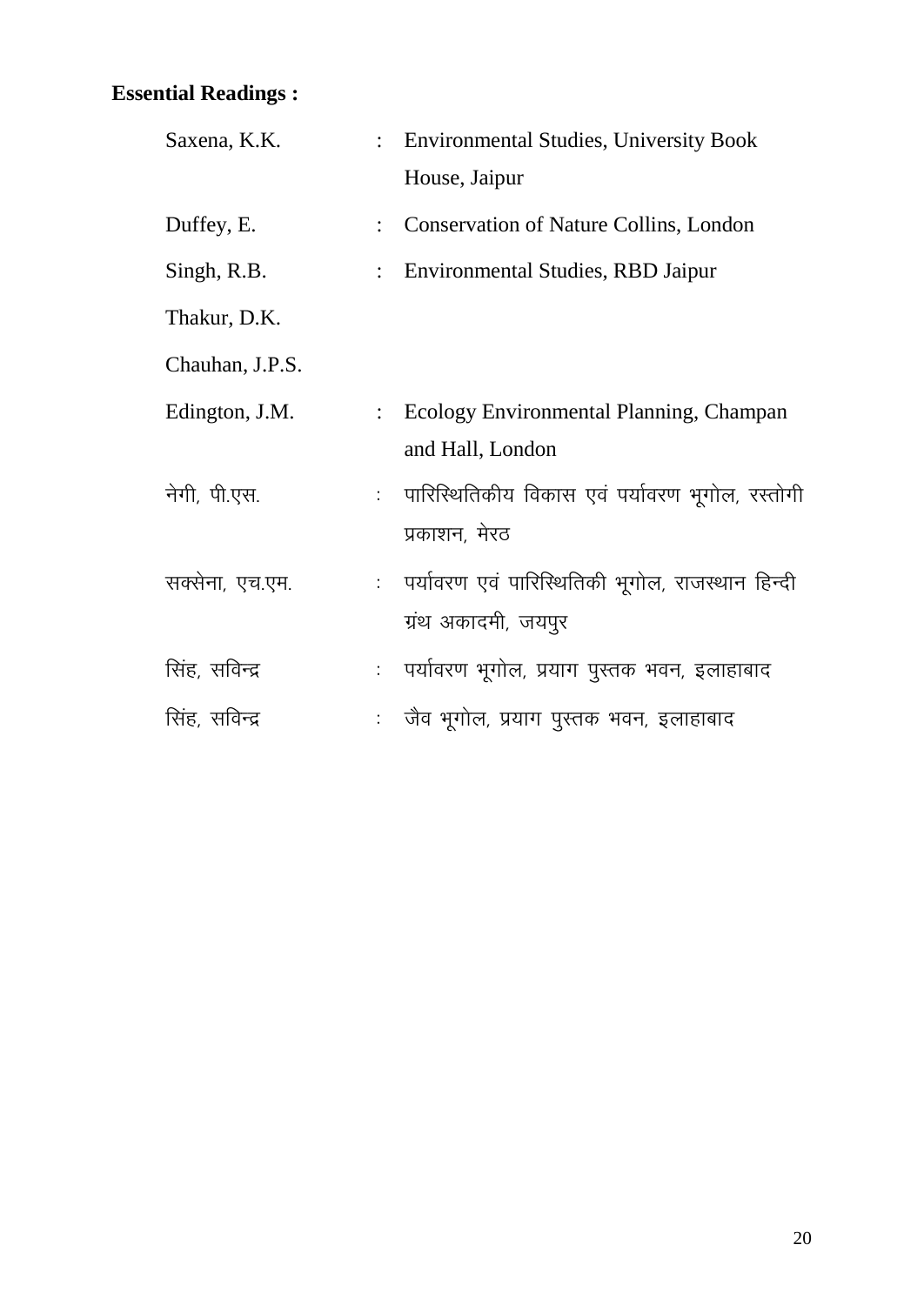## **M.A. / M.SC. GEOGRAPHY (Two year Semester Scheme outline 2014-15) II SEMESTER**

| Part-A :   | 05 Short Question (Comp.)                                             | $5x2$ Marks Each $=$ |          | 10 Marks  |
|------------|-----------------------------------------------------------------------|----------------------|----------|-----------|
| $Part-B$ : | 04 Question from each Unit with internal choice $4x15$ Marks Each $=$ |                      | 60 Marks |           |
|            | <b>Total marks of End of Semester</b>                                 | $=$                  | 70 Marks |           |
|            | C.I.A. (Internal Assessment)                                          |                      | $=$      | 30 Marks  |
|            | <b>Maximum Marks</b>                                                  |                      | $=$      | 100 Marks |
|            | <b>Minimum Marks</b>                                                  |                      | $=$      | 40 Marks  |

# **Sub Code- MGEO 204(B) : Quantitative Techniques in Geography-II (Theory Paper – VIII[B])**

## **Section-A**

Hypothesis Testing: Needs and types of hypothesis-goodness of fit and significance and confidence levels-parametric and non-parametric procedures; contingency tables, chi-square test, bionmial test, t-test, Mann-Whitney U test, Analysis of Variance (ANOVA)

## **Section-B**

Spearman's Rank and product Moment Correlation Coefficients-the ordinary least square method of fitting a regression line-construction of regression line: interpolation, prediction, explanation and residual-statistical tests of significance of the estimates; residuals and their mapping.

# **Section-C**

Surface and Models: Gravity potential; model-spatial interpolation and trend surface analysis.

## **Section-D**

Simulation models: random walk and diffusion models-markov chain model similarity indices and region building-construction of Thiessen polygons.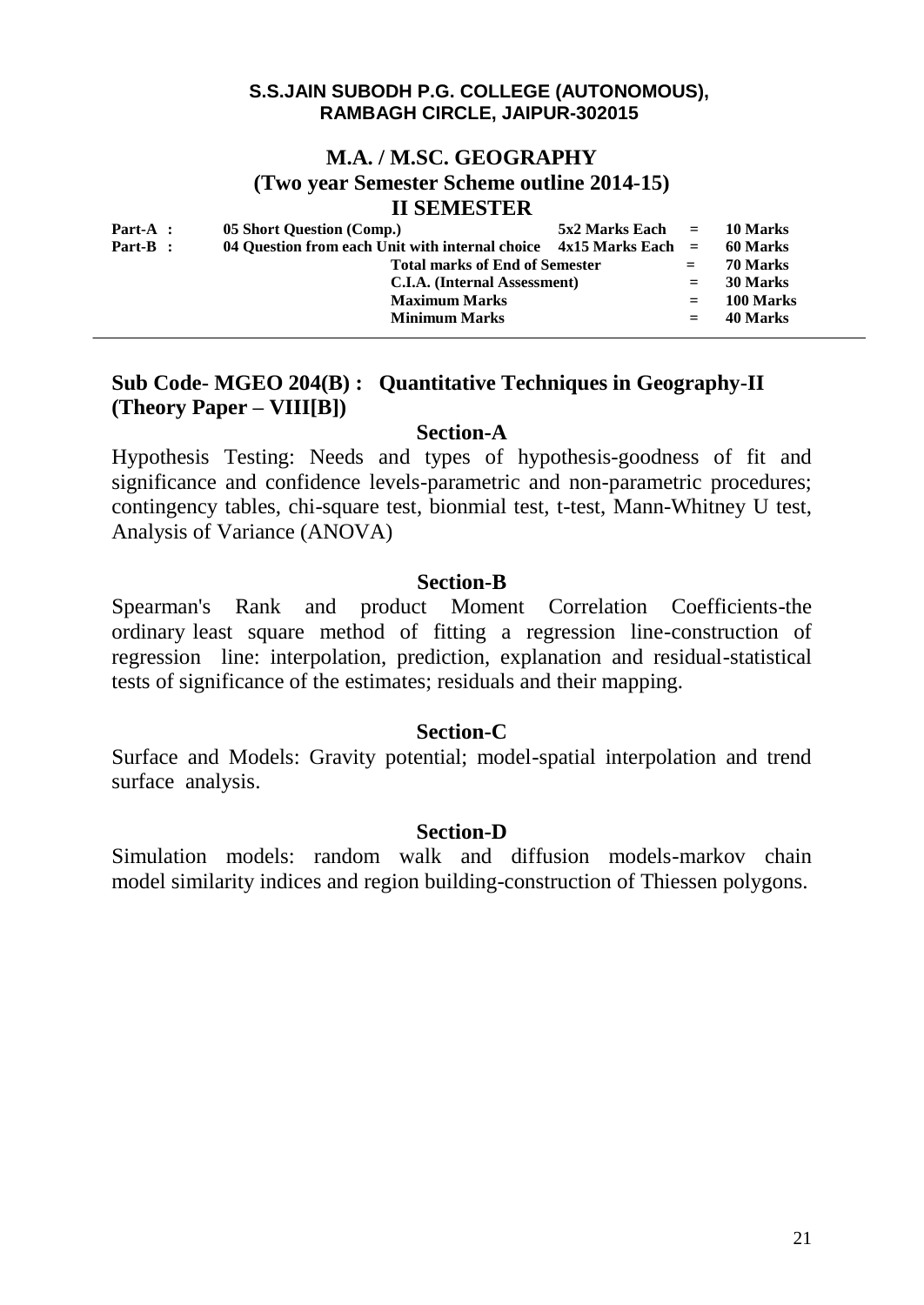| Hammond $R \& P.S.$                   | $\ddot{\cdot}$ | Quantitative Techniques in Geography : An                          |
|---------------------------------------|----------------|--------------------------------------------------------------------|
| Mccullagh                             |                | Introduction Clearendan press, Oxford, U.K.                        |
| David Unwin                           | $\ddot{\cdot}$ | Introductory Spatial Analysis, Methuen,<br>London 1981             |
| Johnston, R.J.                        | $\ddot{\cdot}$ | Multivariate Statistical Analysis in<br>Geography, Longman, London |
| John P. Cole &<br>Cuchlanie A.M. King | $\ddot{\cdot}$ | Quantitative Geography, Johri Witey, London<br>1968                |
| Mahmood, Aslam                        |                | : Quantitative Techniques in Geography,<br>Jawahar Pub. New Delhi  |
| Nagar, K.N.                           |                | Elements of Statistics, Meenaxi Prakashan,<br>Meerut.              |
| Gupta, S.P.                           |                | Statistical Methods, S.C. Chand & Co., New<br>Delhi                |
| गुप्ता एस.पी., गौतम<br>अल्का          |                | : सांख्यिकीय विधियां, शारदा पुस्तक भवन, इलाहाबाद                   |
| नागर, कैलाश नाथ                       |                | :   सांख्यिकी के मूल तत्व, मिनाक्षी प्रकाशन, मेरठ                  |
| रिज्वी, एस.एम.                        |                | :   सांख्यिकीय भूगोल, राजस्थान हिन्दी ग्रन्थ अकादमी,<br>जयपुर      |
| श्रीवास्तव, वी.के.                    |                | :   भूगोल की सांख्यिकीय विधियां, वसुन्धरा प्रकाशन,<br>गौरखपुर      |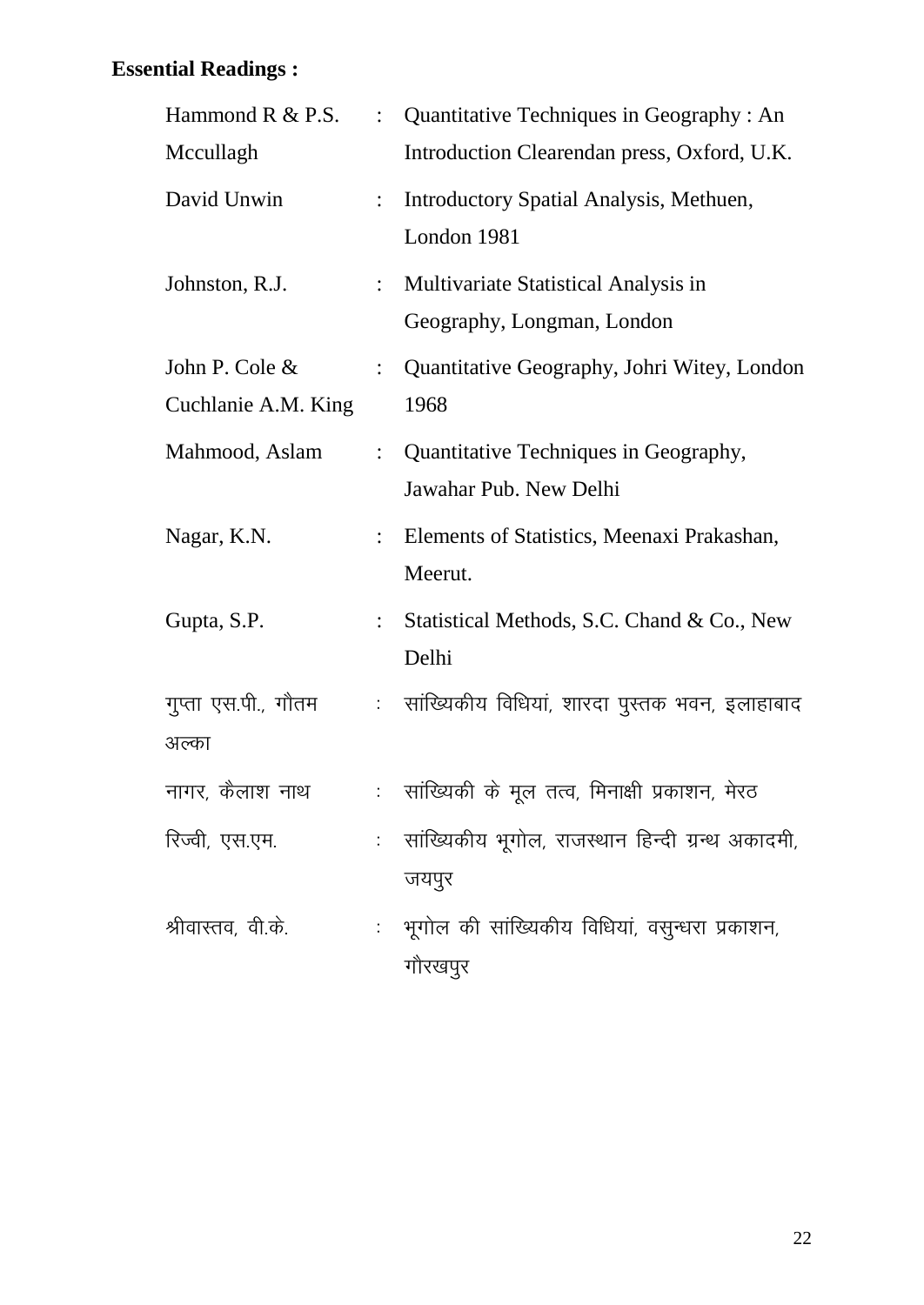## **M.A. / M.SC. GEOGRAPHY (Two year Semester Scheme outline 2014-15) II SEMESTER**

## **Sub Code- MGEO 205 : Practical (Practical Paper-II) Max. Marks - 200 (140 ESE) + (60 CIA)**

| 1. Written Test on Lab Work.           | Four hrs $(4Qs.)$ | 40 Marks  |
|----------------------------------------|-------------------|-----------|
| 2. Record Work & Viva-Voce.            | $(25+15)$         | 40 Marks  |
| 3. Village Survey & Report & Viva-Voce | $(40+20)$         | 60 Marks  |
|                                        | Total             | 140 Marks |

Geographical Maps and Diagrams: Computations of data Preparation of frequency tables representation of data by Histograms and olgives. Finding skewness. Computation of Mean, Median and Modes. Deviations-Standard Deviations and Mean Deviations and finding out of correlations. Theoritical basis of nearest neighbour analysis. Practical exercises of nearest neighbour analysis. Locational analysis of urban centres. Cofficient Variation. All these be computed from the statistical data, preferably based of State, District, Tehsil and Community Development Block as unit areas and the following types of maps and diagrams be prepared.

One exercise on each of the following and their interpretations. Isopleth, Choropleth and Chorochromatic map. Isochrone map, population potential surface map, Population Pyramids map. Three dimensional diagrams and Cartograms of economic and social data.

**Diagrams**: Polygraph semi-log and loggraphs, Trilinear chart, circular graph, Climatograph. Taylors/Fosters Climograph. Annual water deficiency and water surplus graph.

**Village Survey Report**: A candidate is to prepare project report of a village area. The candidate is free to select any supervisor amongst the staff members of the project. A supervisor can take only 5 candidates. The marking on the project report will be awarded by the external examiner in consultation with the supervisor concerned. The project should be based on primary data obtained by the candidate. The data should be represented by suitable cartographic methods.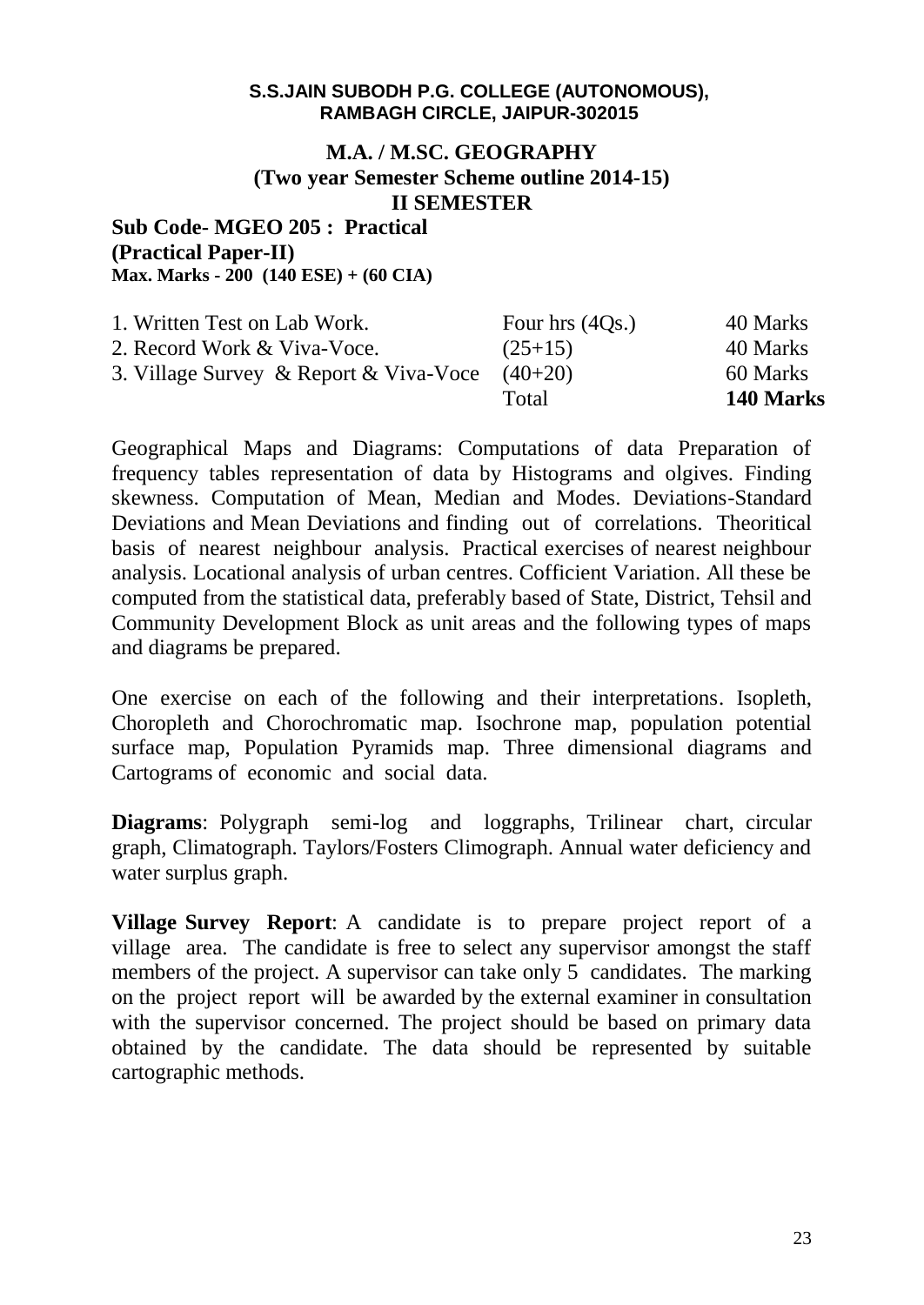| Sharma, J.P.           |                | Practical Geography, Rastogi Publications,<br>Meerut                  |
|------------------------|----------------|-----------------------------------------------------------------------|
| Singh, L.R.            |                | Fundamentals of Practical Geography, Sharda<br>Pub. Allahabad         |
| Sharma, S.R.           |                | Practical Geography, College Book depot,<br>Jaipur                    |
| Crampton, J.           |                | Mapping, Black well, Publications                                     |
| Singh, R. L.           | $\ddot{\cdot}$ | Elements of Practical Geography, Students<br>friends Allahabad        |
| इन्द्रपाल एवं माथुर    |                | मानचित्र एवं प्रक्षेप, राजस्थान हिन्दी ग्रंथ अकादमी,                  |
| हेमशंकर                |                | जयपुर                                                                 |
| अय्यर, एन.पी.          |                | :    सर्वेक्षण, मध्यप्रदेश हिन्दी ग्रंथ अकादमी, भोपाल                 |
| राव, बी.पी.            |                | प्रायोगिक भूगोल, वसुन्धरा प्रकाशन, गोरखपुर                            |
| भारद्वाज, दिनेश चन्द्र |                | स्थूल आरेख, राजस्थान हिन्दी ग्रंथ अकादमी, जयपुर                       |
| खुल्लर, डी.आर.         |                | प्रयोगात्मक भूगोल के तत्व, न्यू एकेडमिक पब्लिशिंग<br>कम्पनी, जालन्धर। |
| जैन एवं मामोरिया       |                | प्रयोगात्मक भूगोल एवं मानचित्रांकन, साहित्य भवन,<br>आगरा              |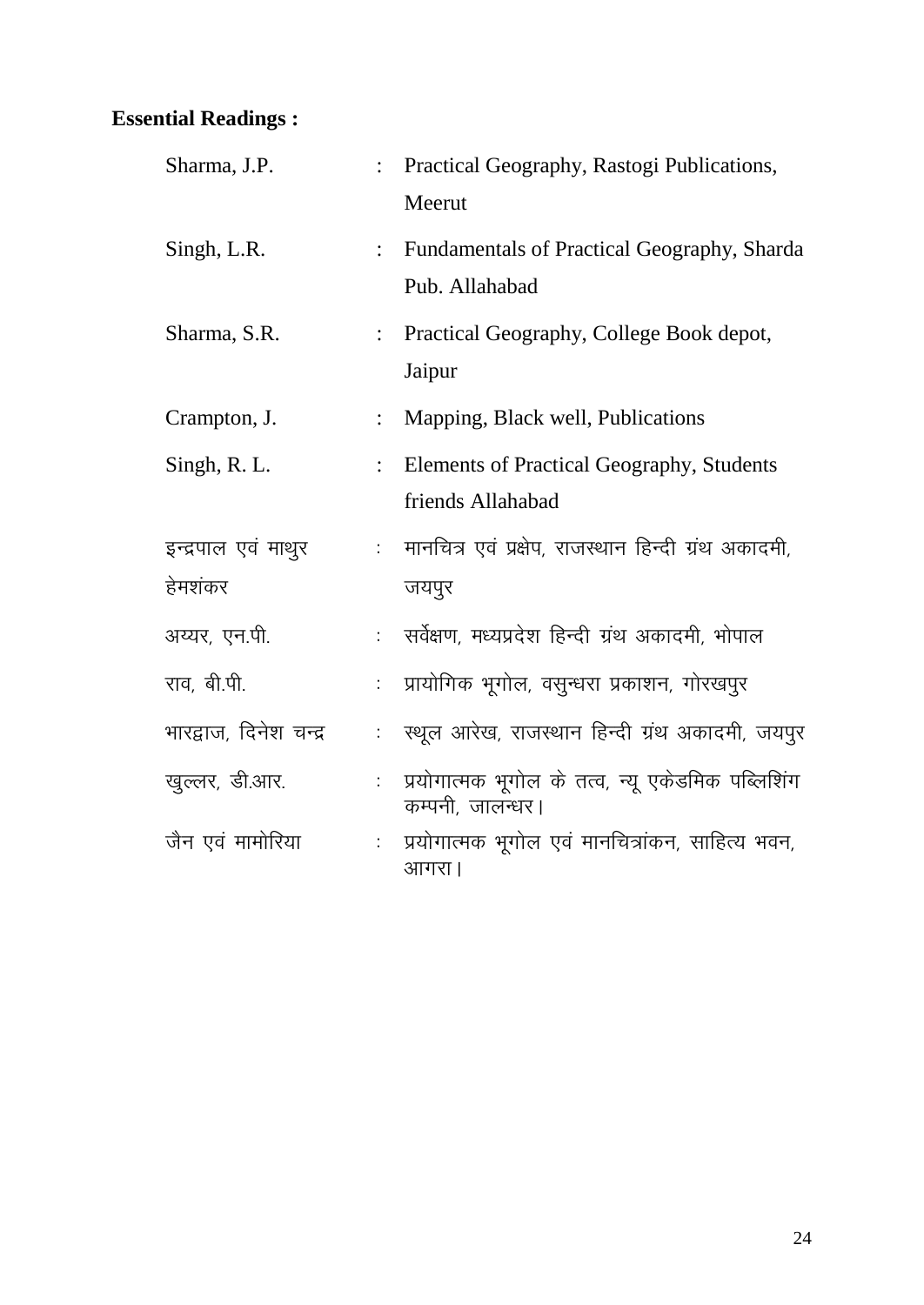## **M.A. / M.SC. GEOGRAPHY (Two year Semester Scheme outline 2014-15) III SEMESTER**

| $Part-A$ : | 05 Short Question (Comp.)                                           | $5x2$ Marks Each $=$ | 10 Marks |           |
|------------|---------------------------------------------------------------------|----------------------|----------|-----------|
| $Part-B$ : | 04 Question from each Unit with internal choice $4x15$ Marks Each = |                      | 60 Marks |           |
|            | <b>Total marks of End of Semester</b>                               | $=$                  | 70 Marks |           |
|            | C.I.A. (Internal Assessment)                                        |                      | $=$      | 30 Marks  |
|            | <b>Maximum Marks</b>                                                |                      | $=$      | 100 Marks |
|            | <b>Minimum Marks</b>                                                |                      | $=$      | 40 Marks  |

# **Sub Code- MGEO 301: Advanced Geography of India (Theory Paper – IX)**

## **Section-A**

Geological structure and its relation with relief and distribution of minerals. physiographic divisions, climatic divisions, soil regionscharacteristics and distribution, Agro-Climatic regions, Natural regions of India. Resources potential a general appraisal.

## **Section-B**

- i. Land resources,
- ii. Water resources,
- iii. Vegetational resources,
- iv. Animal resources
- v. Mineral resources.
- vi. Human resources.

# **Section-C**

**Resource development** :Power, Industries and transport, River basins of India, riverian problems of sharing water and their planning. Economic & Resource regions of India and Regional problems.

## **Section-D**

Indian Agriculture, Trade and Transportation in India, Urban and Rural Settlement in India, Urbanization, Regional Development and Planning in India, Environmental Issues in India.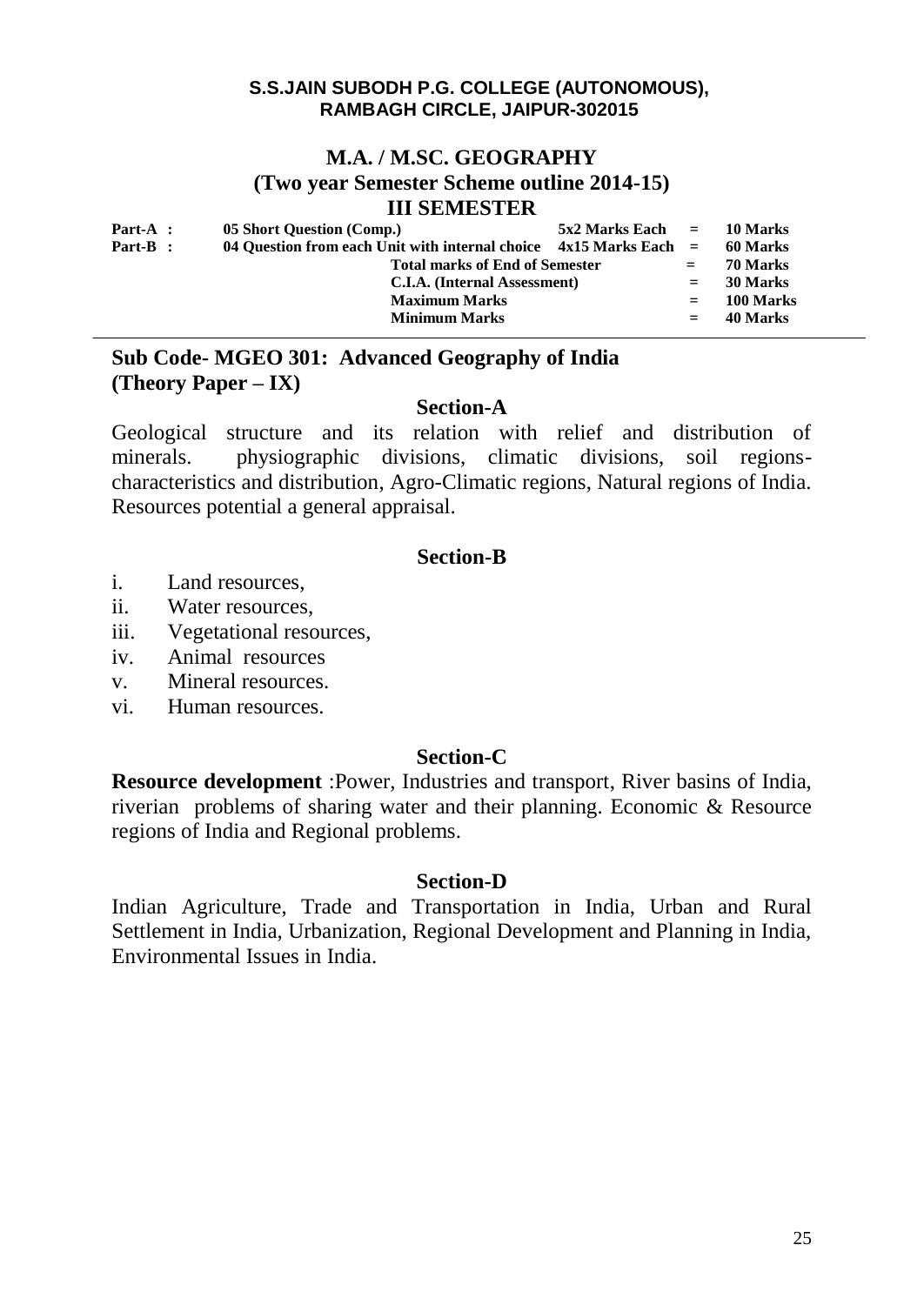| Tritha, R          |                | Geography of India, Rawat Publication, New<br>Delhi                               |
|--------------------|----------------|-----------------------------------------------------------------------------------|
| Gautam, Alka       | $\ddot{\cdot}$ | Advanced Geography of India, Sharda<br>Publication, Allahabad                     |
| Singh, R.L.        |                | India-A Regional Geography, UBS<br>Publication & Distributors Ltd, New Delhi      |
| Singh Jagdish      | $\ddot{\cdot}$ | India-A, Comprehensive Systematic<br>Geography, Gayonodaya Prakasan,<br>Gorkhpur, |
| सिंह, गोपाल        |                | :   भारत का भूगोल, आत्माराम एण्ड सन्स, नई दिल्ली                                  |
| तिवाड़ी, आर.सी.    |                | भारत का भूगोल, वसुन्धरा प्रकाशन, गोरखपुर                                          |
| बंसल, सूरेश चन्द्र |                | :   भारत का वृहद् भूगोल, मिनाक्षी प्रकाशन, मेरठ                                   |
| हुसैन, माजिद       |                | :   भारत का भूगोल, टाटा मैग्राहिल्स पब्लिशिंग<br>कम्पनी लि. नई दिल्ली             |
| मामोरिया, चतुर्भुज |                | : आधुनिक भारत का वृहद् भूगोल, प्रतियोगिता<br>साहित्य सीरिज, आगरा                  |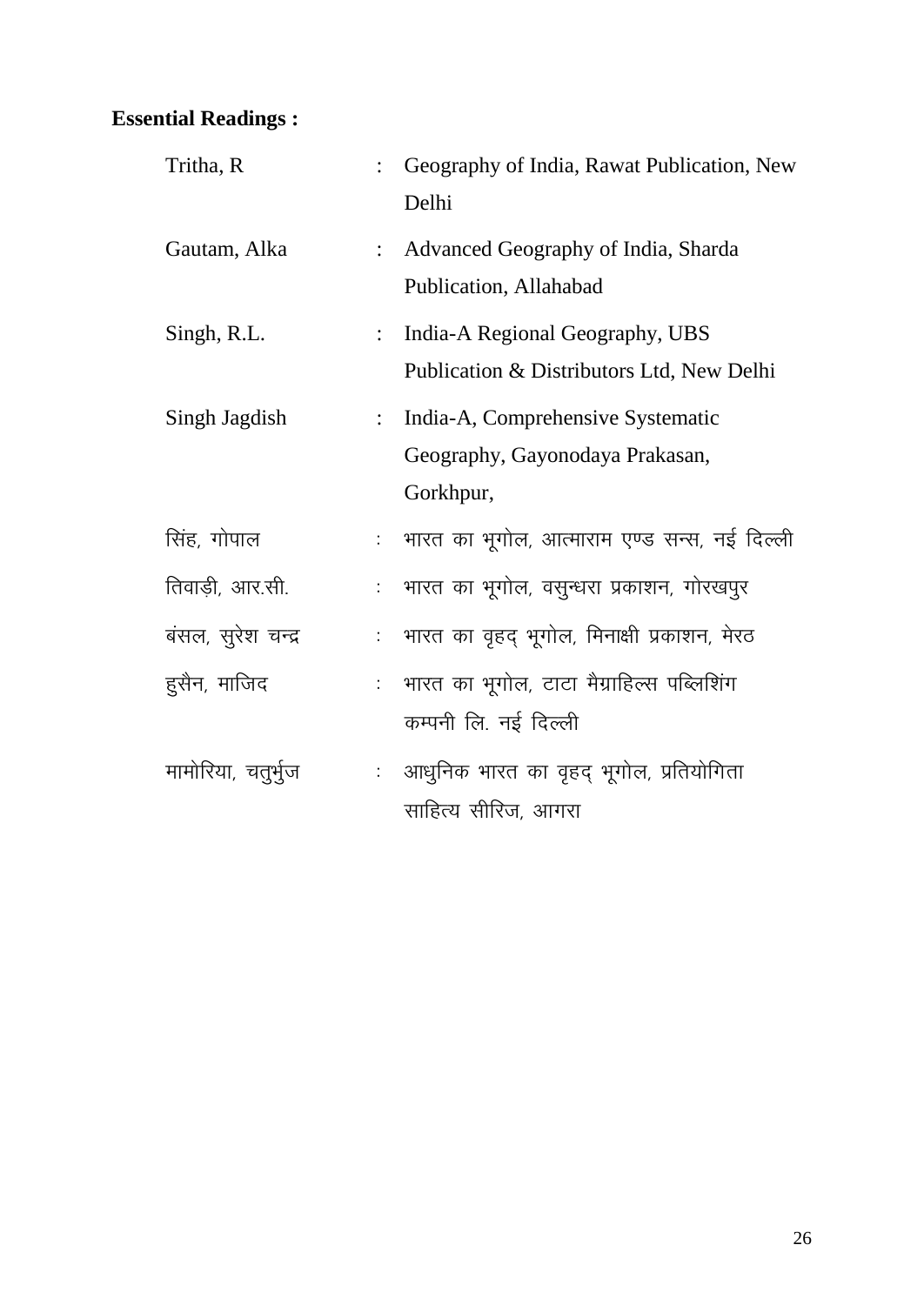# **M.A. / M.SC. GEOGRAPHY (Two year Semester Scheme outline 2014-15) III SEMESTER**

| Part-A : | 05 Short Question (Comp.)                                             | $5x2$ Marks Each $=$ 10 Marks |          |           |
|----------|-----------------------------------------------------------------------|-------------------------------|----------|-----------|
| Part-B : | 04 Ouestion from each Unit with internal choice $4x15$ Marks Each $=$ |                               | 60 Marks |           |
|          | <b>Total marks of End of Semester</b>                                 |                               | $=$      | 70 Marks  |
|          | C.I.A. (Internal Assessment)                                          |                               | $=$      | 30 Marks  |
|          | <b>Maximum Marks</b>                                                  |                               | $=$      | 100 Marks |
|          | <b>Minimum Marks</b>                                                  |                               | $=$      | 40 Marks  |
|          |                                                                       |                               |          |           |

# **Sub Code- MGEO 302 (A) : AGRICULTURAL GEOGRAPHY-I (Theory Paper – X[A])**

#### **Section-A**

Concept, Nature, origin and dispersal of agriculture, Models in Agriculture Geography. Physical factors: Relief, slope, soils, water and irrigation, its availability and quality climate (rainfall, temperature, sun shine, humidity, winds).

#### **Section-B**

Economic factors: Land tenure, transport, marketing and trade, prices, level of mechanization, labour, capital fertilizers, irrigation, sources of energy in agriculture, size of holdings & agriculture.

#### **Section-C**

Types of agriculture shifting cultivation, plantation, agriculture, Mediterranean type, collective and state farming extensive and intensive agriculture and their characteristics.

#### **Section-D**

Technological factors in the development of agriculture, Green Revolution, Nutrition and food Balance Sheet, Food Security and Agricultural Problems (Special Reference to India), drought, flood control and management.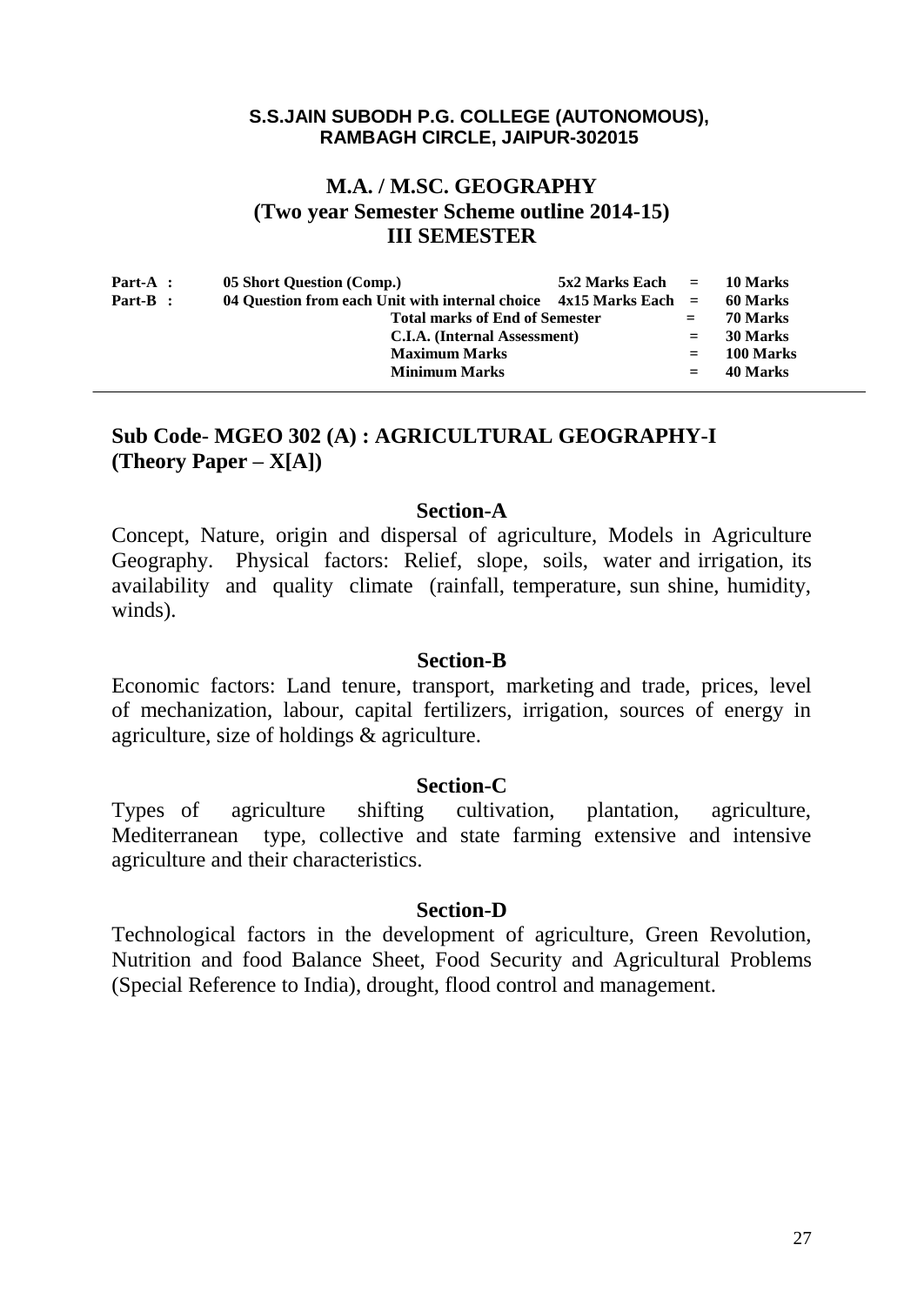| Bansal, P.L.                        | Agricultural Problems in India – Vikash<br>Publication, New Delhi.    |
|-------------------------------------|-----------------------------------------------------------------------|
| Gregor, H.F.                        | Geog. of Agricultural Themes in Research Prentice<br>Hall, New Delhi. |
| Grigg, D.B.                         | The Agricultural Systems of the World, Cambridge<br>University Press. |
| Negi, B.S.                          | Agricultural Geography, Kedarnath Padamnath,<br>Meerut.               |
| Hussain Mazid                       | : Agricultural Geography, Rawat Publication, Jaipur.                  |
| कुमार प्रमिला, शर्मा<br>श्रीकमल     | : कृषि भूगोल, मध्यप्रदेश हिन्दी ग्रन्थ अकादमी, भोपाल।                 |
| कलवार, एस.सी.                       | : कृषि भूगोल की रूपरेखा, आविष्कार पब्लिकेशन, चौड़ा<br>रास्ता, जयपुर।  |
| तिवाड़ी, आर.सी. एवं<br>सिंह, बी.एस. | : कृषि भूगोल, प्रयाग पुस्तक भवन, इलाहाबाद।                            |
| गौतम, अलका                          | : कृषि भूगोल, शारदा पुस्तक भवन, इलाहाबाद।                             |
| बी.एल.                              | शर्मा, पलक एवं भारद्वाज ः कृषि भूगोल, रस्तौगी प्रकाशन, मेरठ।          |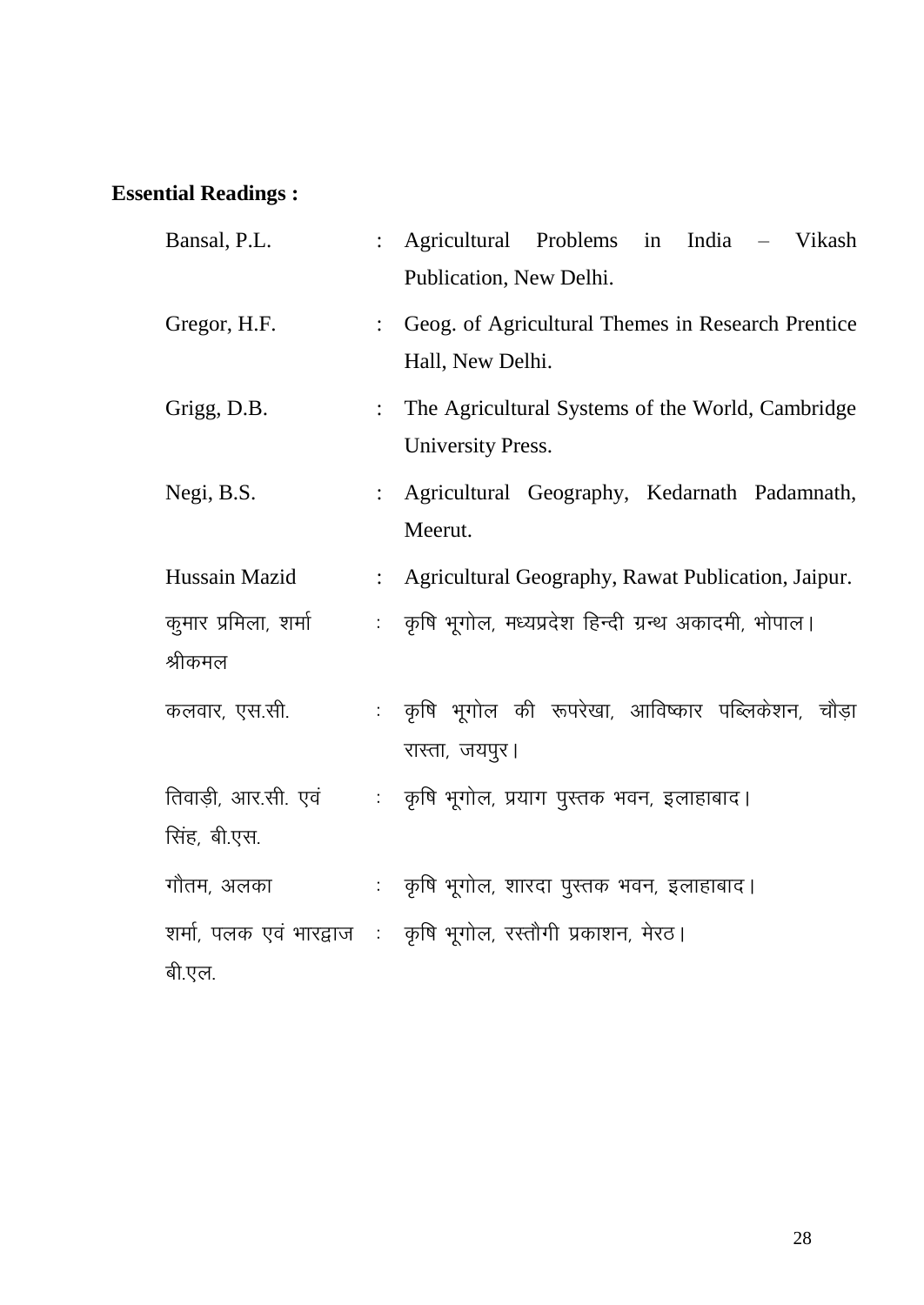## **M.A. / M.SC. GEOGRAPHY (Two year Semester Scheme outline 2014-15) III SEMESTER**

| $Part-A$ :<br>$Part-B$ : | 05 Short Question (Comp.)<br>04 Question from each Unit with internal choice $4x15$ Marks Each =<br><b>Total marks of End of Semester</b> | $5x2$ Marks Each $=$ 10 Marks | $=$ | 60 Marks<br>70 Marks |
|--------------------------|-------------------------------------------------------------------------------------------------------------------------------------------|-------------------------------|-----|----------------------|
|                          | C.I.A. (Internal Assessment)                                                                                                              |                               | $=$ | 30 Marks             |
|                          | <b>Maximum Marks</b>                                                                                                                      |                               | $=$ | 100 Marks            |
|                          | <b>Minimum Marks</b>                                                                                                                      |                               |     | 40 Marks             |

# **Sub Code- MGEO 302 (B) : Disaster Perception and Management (Theory Paper – X[B])**

## **Section-A**

Concept of disaster management, its importance, need and scope Hazards, risks, vulnerability and disaster, types of hazards and disaster man made and natural, climate change.

## **Section-B**

Natural and Man Made disaster. Floods, drought, earthquakes, landslides, cyclones, forest fire and Tsunamis, forest degradation, construction of dams, diversion of river channels, mining and quarrying, haphazard urban growth and industrial location.

## **Section-C**

Disaster perceptions: Concept relating to the pre disaster phase, emergency phase and post disaster management, disaster preparedness, mitigation and response.

### **Section-D**

Disasters management mechanism in India: Public awareness, agencies, resources, early warning system, plans, policies, training in disaster management.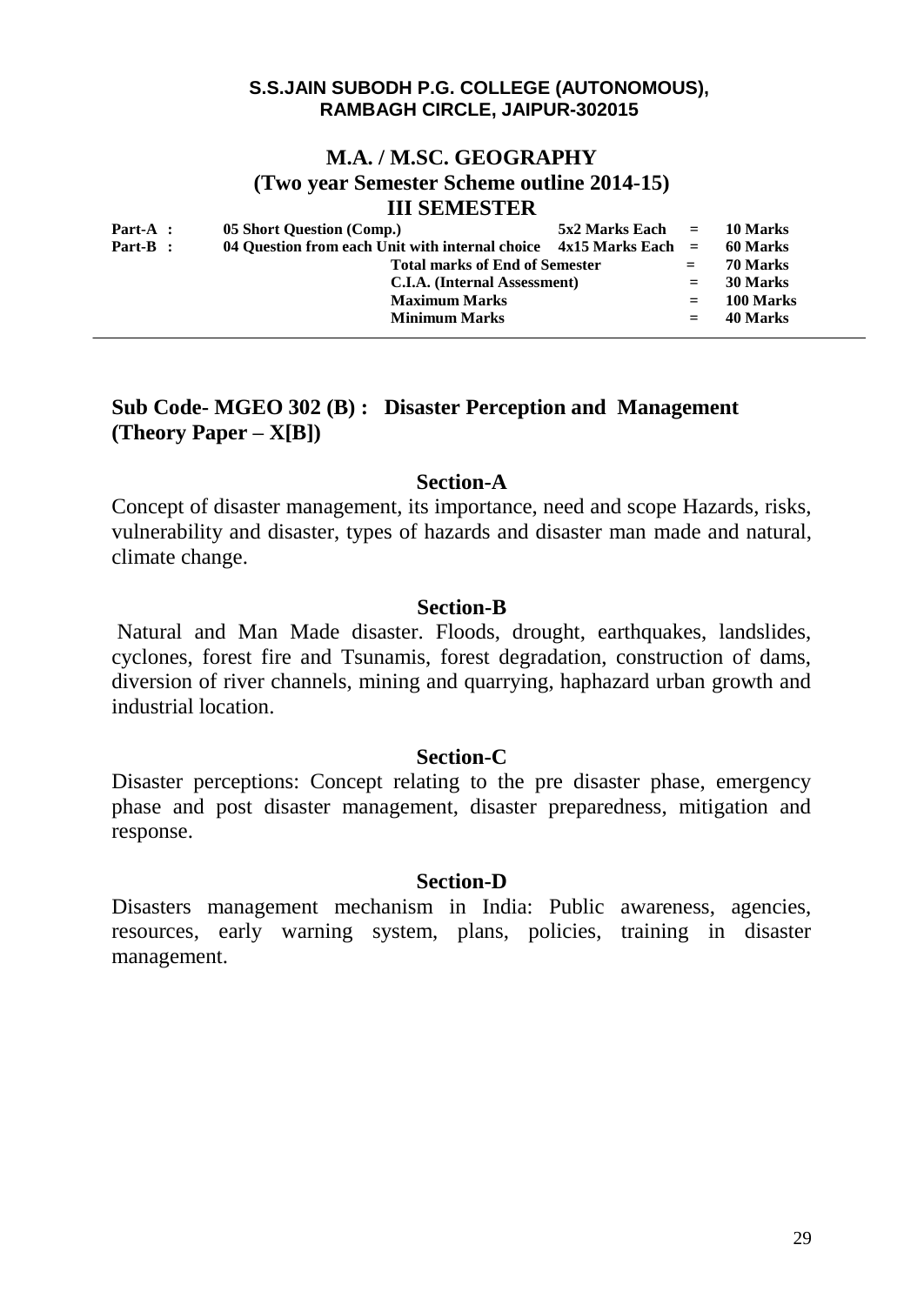| Singh Jasbir      | Disaster Management – Future Challenges and  |
|-------------------|----------------------------------------------|
|                   | Opportunities, I.K. International Publishing |
|                   | House Pvt. Ltd.                              |
| Sain Neelam &     | : Environment Engineering and Disaster       |
| Sharma Anu        | Management.                                  |
| Goel S.L.         | Disaster Administration and Management, Deep |
|                   | and Deep Publication Pvt. Ltd., New Delhi    |
| त्रिवेदी एवं सिंह | : आपदा प्रबंधन – परिचय, जनन्दा प्रकाशन, नई   |
|                   | दिल्ली।                                      |
| सिंह, निशांत      | : आपदा प्रबंधन – रिसर्च पब्लिकेशन, जयपुर।    |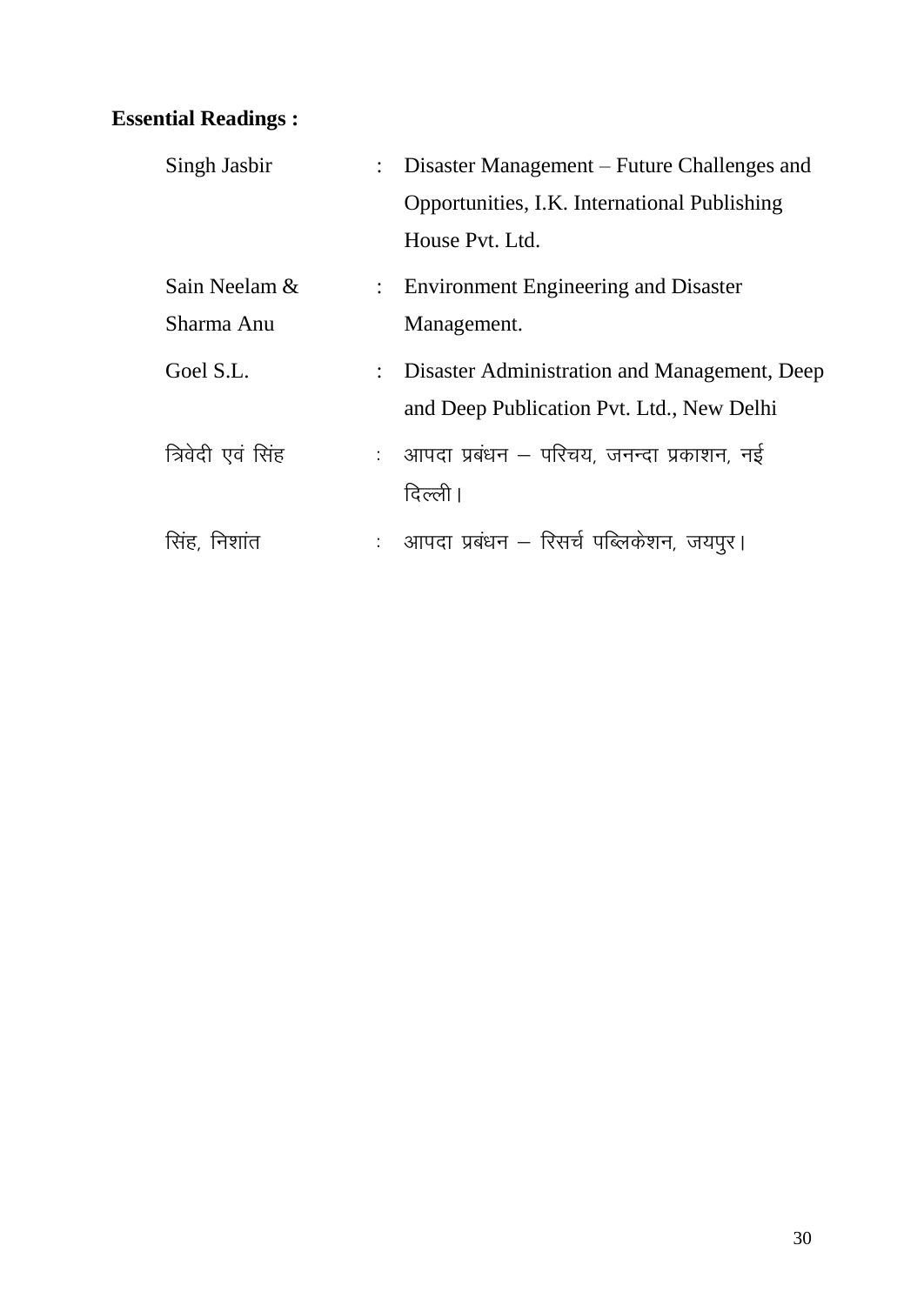## **M.A. / M.SC. GEOGRAPHY (Two year Semester Scheme outline 2014-15) III SEMESTER**

| Part-A : | 05 Short Question (Comp.)                                           | $5x2$ Marks Each $=$ 10 Marks |          |           |
|----------|---------------------------------------------------------------------|-------------------------------|----------|-----------|
| Part-B : | 04 Question from each Unit with internal choice $4x15$ Marks Each = |                               | 60 Marks |           |
|          | <b>Total marks of End of Semester</b>                               | $=$ $-$                       | 70 Marks |           |
|          | C.I.A. (Internal Assessment)                                        | $=$                           | 30 Marks |           |
|          | <b>Maximum Marks</b>                                                |                               | $=$      | 100 Marks |
|          | <b>Minimum Marks</b>                                                |                               | $=$      | 40 Marks  |

# **Sub Code- MGEO 303(A): Urban Geography (Theory Paper – XI[A])**

### **Section-A**

Meaning, Nature, Aims and scope of Urban Geography, Factors affecting the growth of town during Neolithic period, Greek and Roman Period. Dark Ages, Medieval period. Urban Centres, Characteristics of town, cities, metropolis and megapolis. Types of cities, Transport foci and center of specialized services. Urbanization in World & India and its problem.

## **Section-B**

Classification of cities based on functions. Urban Rank-Size relationship. The Basic and Non-Basic concept of Urban economic functions and its Urban hierarchy based on functions. Urban Morphology : Morphology of Indian cities. Functional structure of towns, Chief characteristics of CBD, Residential area, and other functional areas. Theories and Models of urban structure.

## **Section-C**

Centrifugal and Centripetal forces in Urban Geography. Development of suburbs, rural, urban fringe, satellite towns, ring towns, sphere of urban influence (Umland) and its delimitation.Urban Problems (developing, developed and under develop countries), Problems of environmental, Urban poverty, slums, transportations, Housing, crimes.

## **Section-D**

Principles of Town planning, Preparation of a Master plan, Study of Master plan of Jaipur, Study of Planned City– Chandigarh , Principles of Regional planning. Issues and Planning. National Urban Policy and Urban Land use.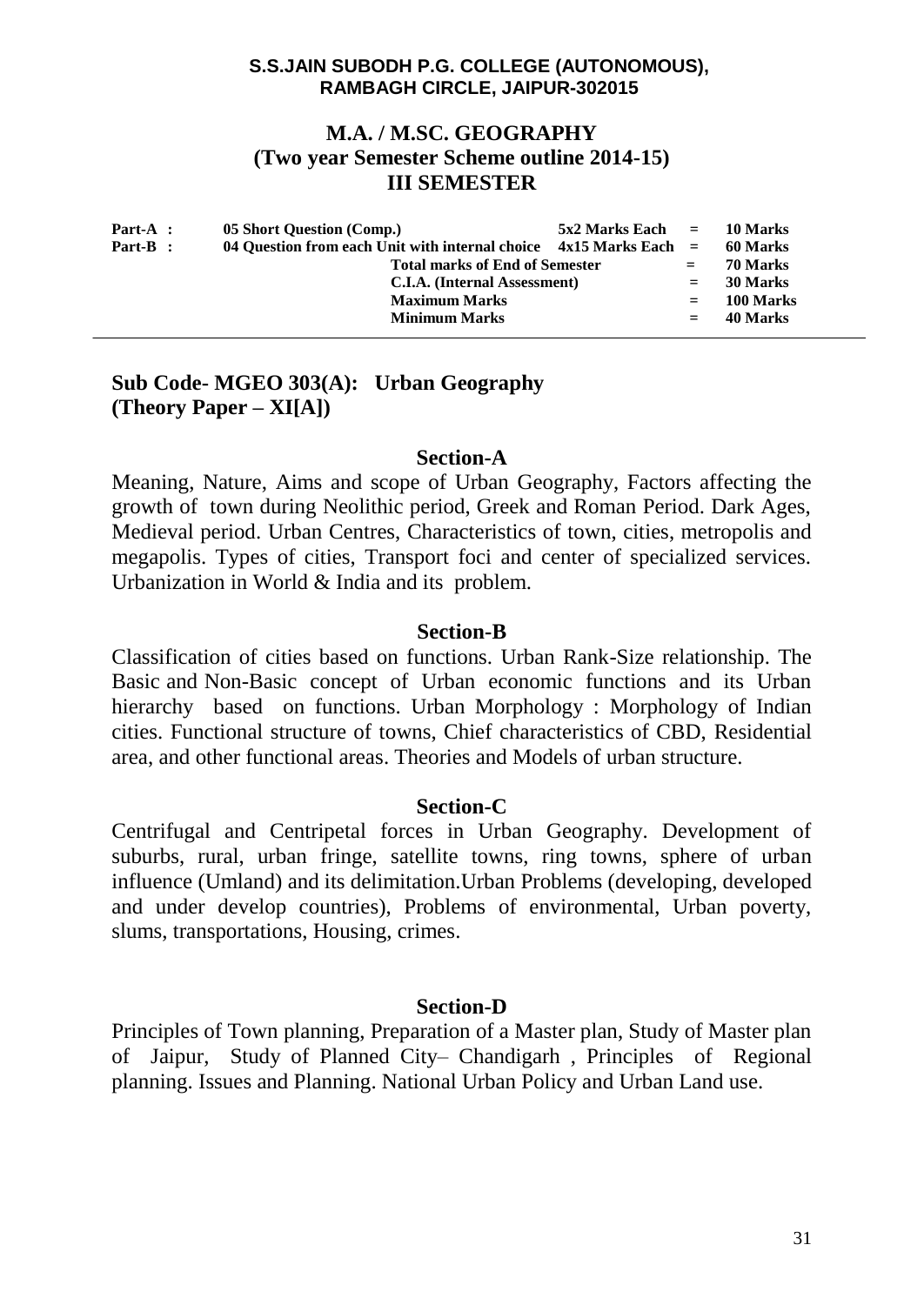| Taylor G.       | : Urban Geography, Muthyen and Co., London.                          |
|-----------------|----------------------------------------------------------------------|
| Dickinson, R.E. | : City, Region and Regionalism, Routleged and<br>Kegon Paul, London. |
| A.E. Smailes    | : The Geography of Towns, Hutchinson,<br>University Library, London. |
| बंसल, सुरेशचन्द | :    नगरीय भूगोल, मीनाक्षी प्रकाशन, मेरठ।                            |
| मौर्य, एस.डी.   | :    नगरीय भूगेाल, शारदा पुस्तक भवन, इलाहबाद।                        |
| जोशी, रतन       | : नगरीय भूगोल, राजस्थान हिन्दी ग्रन्थ अकादमी,                        |
|                 | जयपूर ।                                                              |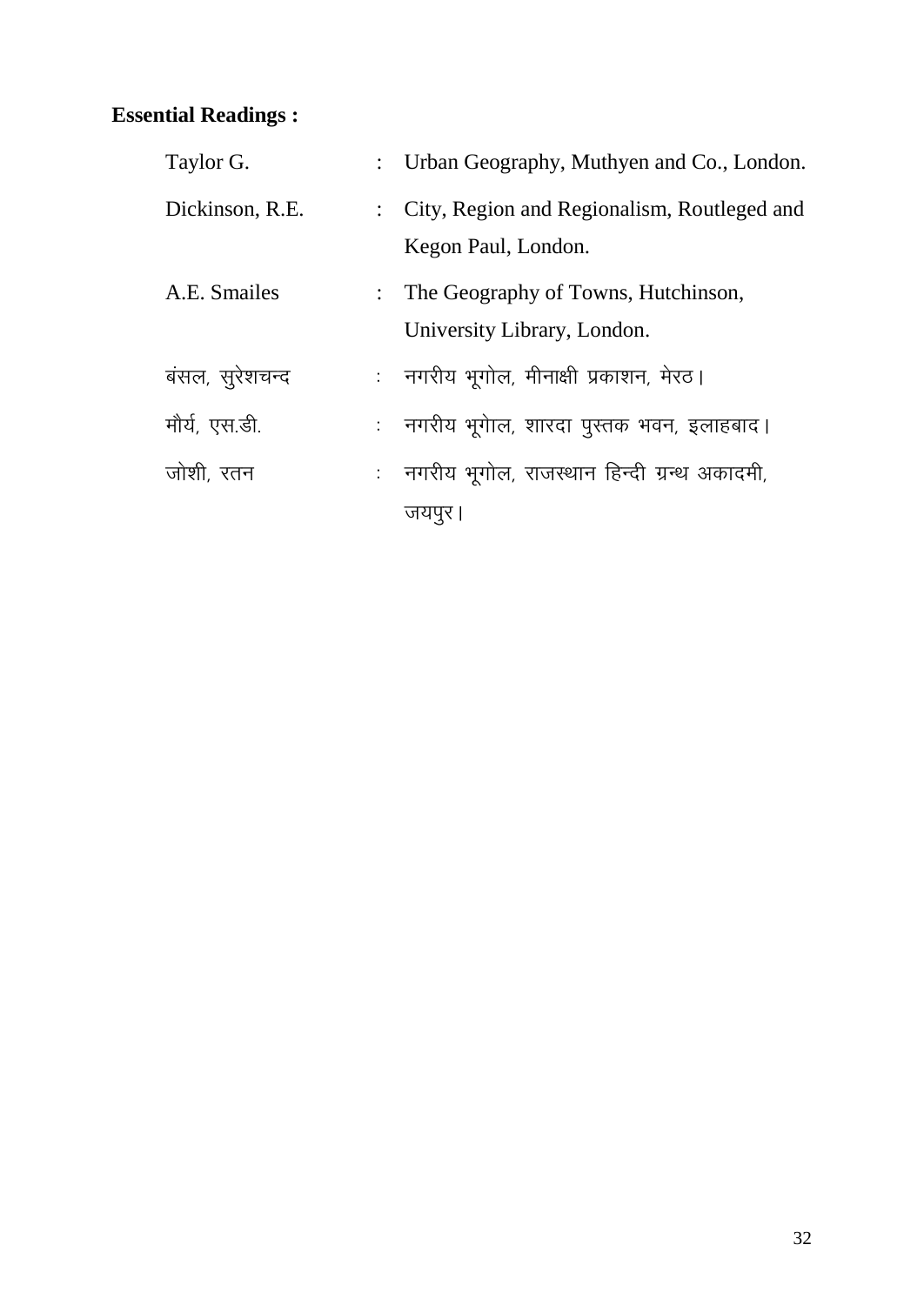# **M.A. / M.SC. GEOGRAPHY (Two year Semester Scheme outline 2014-15) III SEMESTER**

| $Part-A$ : | 05 Short Question (Comp.)                                             | $5x2$ Marks Each $=$ 10 Marks |          |           |
|------------|-----------------------------------------------------------------------|-------------------------------|----------|-----------|
| Part-B :   | 04 Ouestion from each Unit with internal choice $4x15$ Marks Each $=$ |                               | 60 Marks |           |
|            | <b>Total marks of End of Semester</b>                                 | $=$                           | 70 Marks |           |
|            | C.I.A. (Internal Assessment)                                          | $=$                           | 30 Marks |           |
|            | <b>Maximum Marks</b>                                                  |                               |          | 100 Marks |
|            | <b>Minimum Marks</b>                                                  |                               | $=$      | 40 Marks  |
|            |                                                                       |                               |          |           |

# **Sub Code- MGEO 303(B): Regional Planning (Theory Paper – XI[B])**

## **Section-A**

Regional planning: Term, Task, Scope and objective, Specific problems: task and scope of regional planning in developing countries, Principles and Determination of Regional planning, Importance of the density, distribution and development of population for regional planning.

## **Section-B**

Significance of the term 'Integration'(Political, Economic, social and spatial) for regional planning. Importance of the political system for regional planning, Significance of the factor, adaptation of developments of different social classes of the population for regional planning.

# **Section-C**

Methods of Regional planning:

Factor Analysis, Comparative Cost-analysis, Industrial complex and analysis, Shift analysis. Types of Planning, Multilevels Plannings

## **Section-D**

Regional and Sectorial Policy in India, Five Year Plan, Problems and Planning of Tribal and hill areas. Drought prone areas, Command areas, Watershed and river basin. Regional Disparties in Development and Policy Measures for Correlations.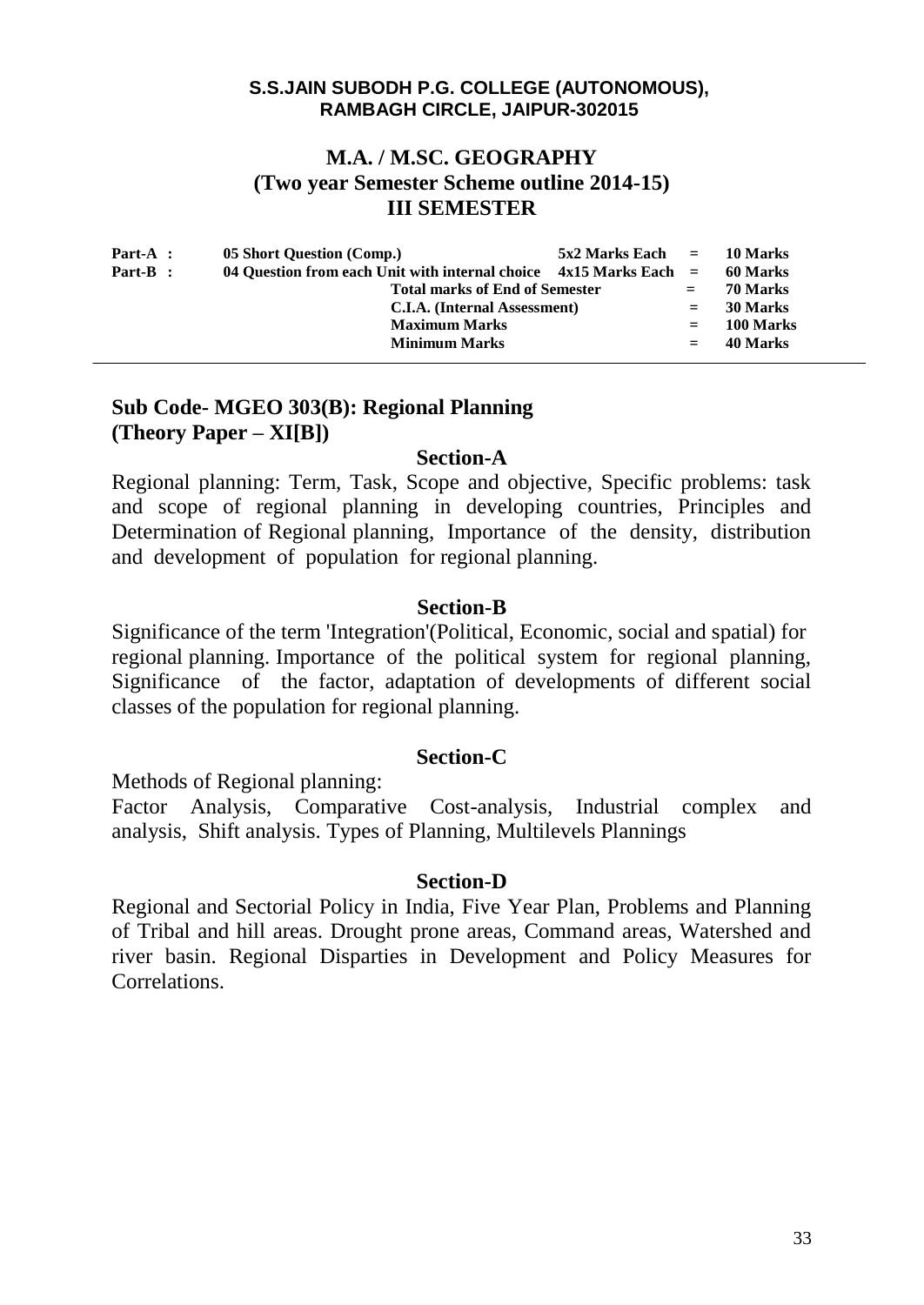| Chandra, R.C. | : Regional Planning and Development, Kalyani                                  |
|---------------|-------------------------------------------------------------------------------|
|               | Publications, Ludhiyana.                                                      |
|               | श्रीवास्तव, वी.के. एवं वर्मा) : प्रादेशिक नियोजन एवं सन्तुलित विकास, वसुन्धरा |
| नन्देश्वर     | प्रकाशन, गोरखपूर।                                                             |
| मिश्र, निरंजन | : क्षेत्रीय नियोजन, राजस्थान हिन्दी ग्रन्थ अकादमी,                            |
|               | जयपुर                                                                         |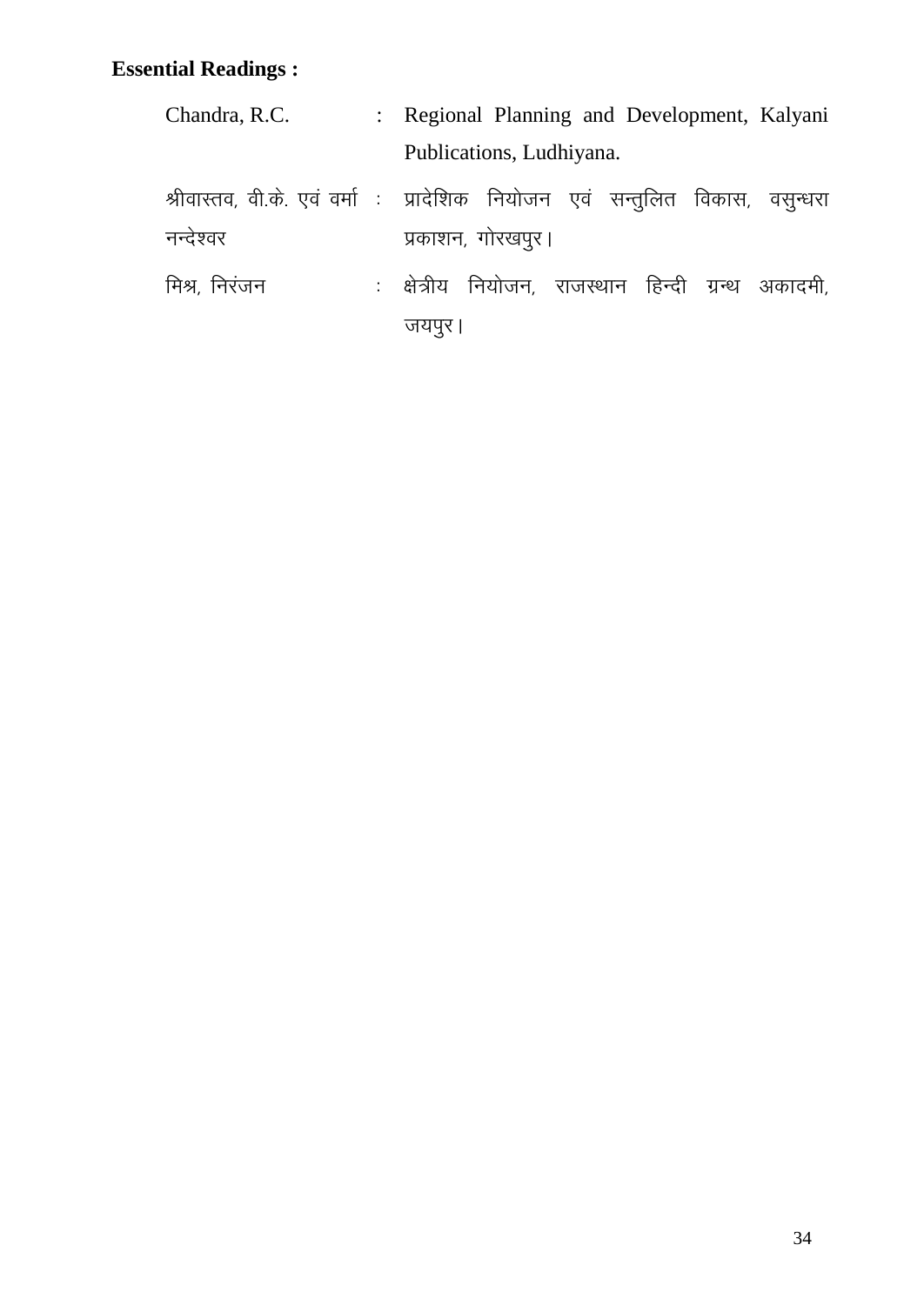## **M.A. / M.SC. GEOGRAPHY (Two year Semester Scheme outline 2014-15) III SEMESTER**

| $Part-A$ :<br>Part-B : | 05 Short Question (Comp.)                                                                                           | $5x2$ Marks Each $=$ 10 Marks |     | 60 Marks  |
|------------------------|---------------------------------------------------------------------------------------------------------------------|-------------------------------|-----|-----------|
|                        | 04 Question from each Unit with internal choice $4x15$ Marks Each =<br><b>Total marks of End of Semester</b><br>$=$ |                               |     | 70 Marks  |
|                        | C.I.A. (Internal Assessment)                                                                                        |                               | $=$ | 30 Marks  |
|                        | <b>Maximum Marks</b>                                                                                                |                               | $=$ | 100 Marks |
|                        | <b>Minimum Marks</b>                                                                                                |                               | $=$ | 40 Marks  |

# **Sub Code- MGEO 304 (A) : Political Geography (Theory Paper – XII[A])**

# **Section-A**

Definition, Scope and Development of Political Geography:

Geopolitics and German School of Thought.Development of Political Geography-Concepts of Mackinder, Spykman, Meining, Hooson, De Seversky, World's geostrategic regions.

The Functional Approach in Political Geography by Hartshorne, The Unified field Theory of political Geography by B.S.Jones.

## **Section-B**

State Temporal and spatial Attributes, Resources:

The Elements of the State: Territory, Population, Organization and Power,The Heart of The State: core Areas,The Focus: Capital City.

# **Section-C**

Frontiers and Boundaries: Concepts and Classification Frontiers, Boundaries and Buffer Zones, Classification of Boundaries Changing Concept, The concept of Territorial sea and Maritime Boundaries, Landlocked States:

# **Section-D**

Extending Dimensions of Political Geography The Politics and Transportation, Politico-Geographical Study of India, Political Geography of Administration. The Function and Methods of Electrol Geography: Electoral Studies in Political Geography, Conceptual Model of the Voting Decision.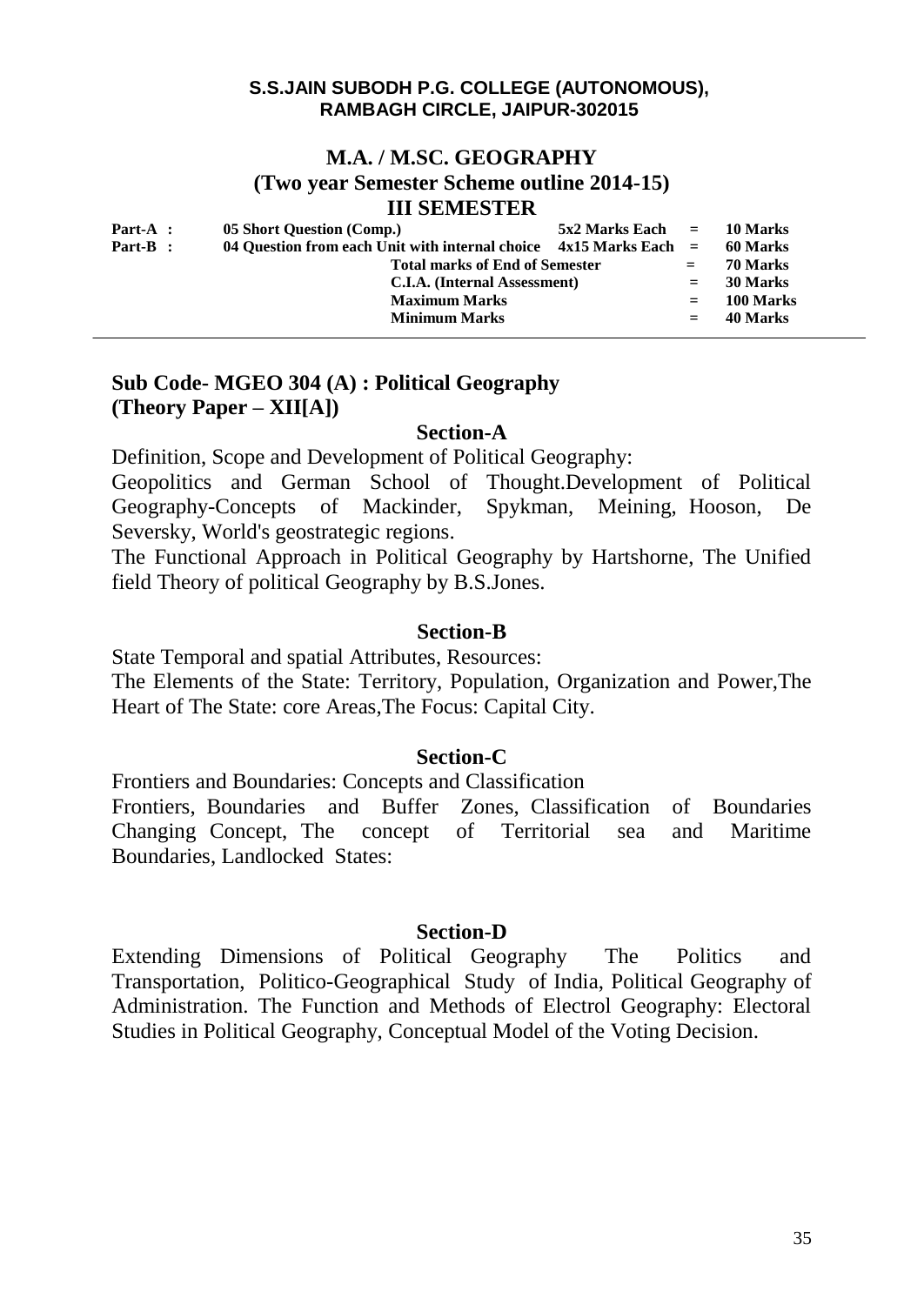| Adhikari Sudeepta    | $\ddot{\cdot}$            | Political Geography of India $-A$               |
|----------------------|---------------------------|-------------------------------------------------|
|                      |                           | Contemporary Perspective, Sharda                |
|                      |                           | Publication, Allahabad.                         |
| Dikshit, R.D.        | $\mathbb{R}^{\mathbb{Z}}$ | Political Geography $- A$ Contemporary          |
|                      |                           | Prospective, Tata McGraw Hill Publications      |
|                      |                           | Co. Ltd., New Delhi.                            |
| Pearcy, C.E.         |                           | : World Politcal Geography, Thoms $& Y$         |
|                      |                           | Crowell Co., New York.                          |
| Wegert, A.W.         |                           | : Principles of Political Geography, Appleton   |
|                      |                           | Century Draft, New Delhi.                       |
| Edward E.            | $\ddot{\cdot}$            | Modern Politcal Geography, W.M.C. Brown         |
|                      |                           | Company.                                        |
| अधिकारी सुदीप्ता एवं |                           | : राजनीति भूगोल, शारदा पुस्तक भवन, इलाहाबाद।    |
| रतनकुमार             |                           |                                                 |
| सक्सेना, एच.एम.      |                           | : राजनीतिक भूगोल, रस्तोगी पब्लिकेशन, मेरठ।      |
| दीक्षित, श्रीकान्त   |                           | :   राजनीतिक भूगोल, ज्ञानादेय प्रकाशन, गोरखपुर। |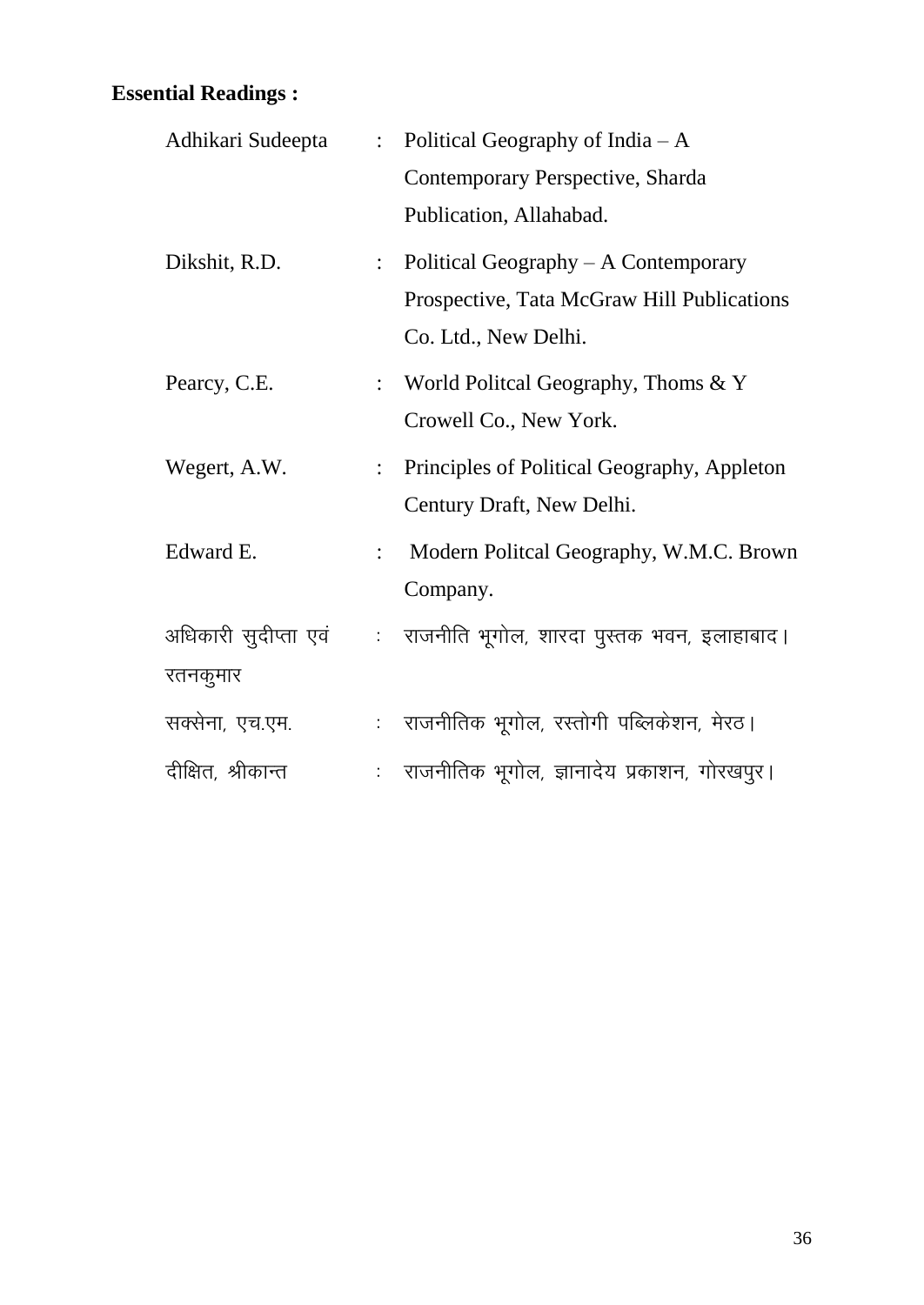# **M.A. / M.SC. GEOGRAPHY (Two year Semester Scheme outline 2014-15) III SEMESTER**

| Part-A : | 05 Short Question (Comp.)                                             | $5x2$ Marks Each $=$ 10 Marks |          |           |
|----------|-----------------------------------------------------------------------|-------------------------------|----------|-----------|
| Part-B : | 04 Ouestion from each Unit with internal choice $4x15$ Marks Each $=$ |                               | 60 Marks |           |
|          | <b>Total marks of End of Semester</b>                                 | $=$                           | 70 Marks |           |
|          | C.I.A. (Internal Assessment)                                          |                               | $=$      | 30 Marks  |
|          | <b>Maximum Marks</b>                                                  |                               | $=$      | 100 Marks |
|          | <b>Minimum Marks</b>                                                  |                               | $=$      | 40 Marks  |
|          |                                                                       |                               |          |           |

# **Sub Code- MGEO 304 (B) : Water Resource and their Management-I (Theory Paper – XII[B])**

## **Section-A**

Water as a focus of geographical interest, inventory and distribution of world's water resources(surface and subsurface); world hydrologic cycle: quantitative estimates; water storages. Glaciers, river channels, lakes and reservoirs, soil moisture, ground water.

## **Section-B**

The basic hydrologic cycle precipitation: potential evapotranspiration and interception losses; runoff. Water demand and use: methods of estimationagricultural industrial and municipal uses of water.

# **Section-C**

Agricultural use of water: estimation of crop-water requirement:soil-watercrop relationships; water balance and drought; major and minor irrigation: methods of distribution of water to farms; water harvesting techniques, soil water conservation.

## **Section-D**

Irrigation-water logging, salinity and alkalinity of soil-over exploitation of ground water, land subsidence, saline water intrusion. Water quality parameters, water pollution over and ground water-fluoride and arsenic.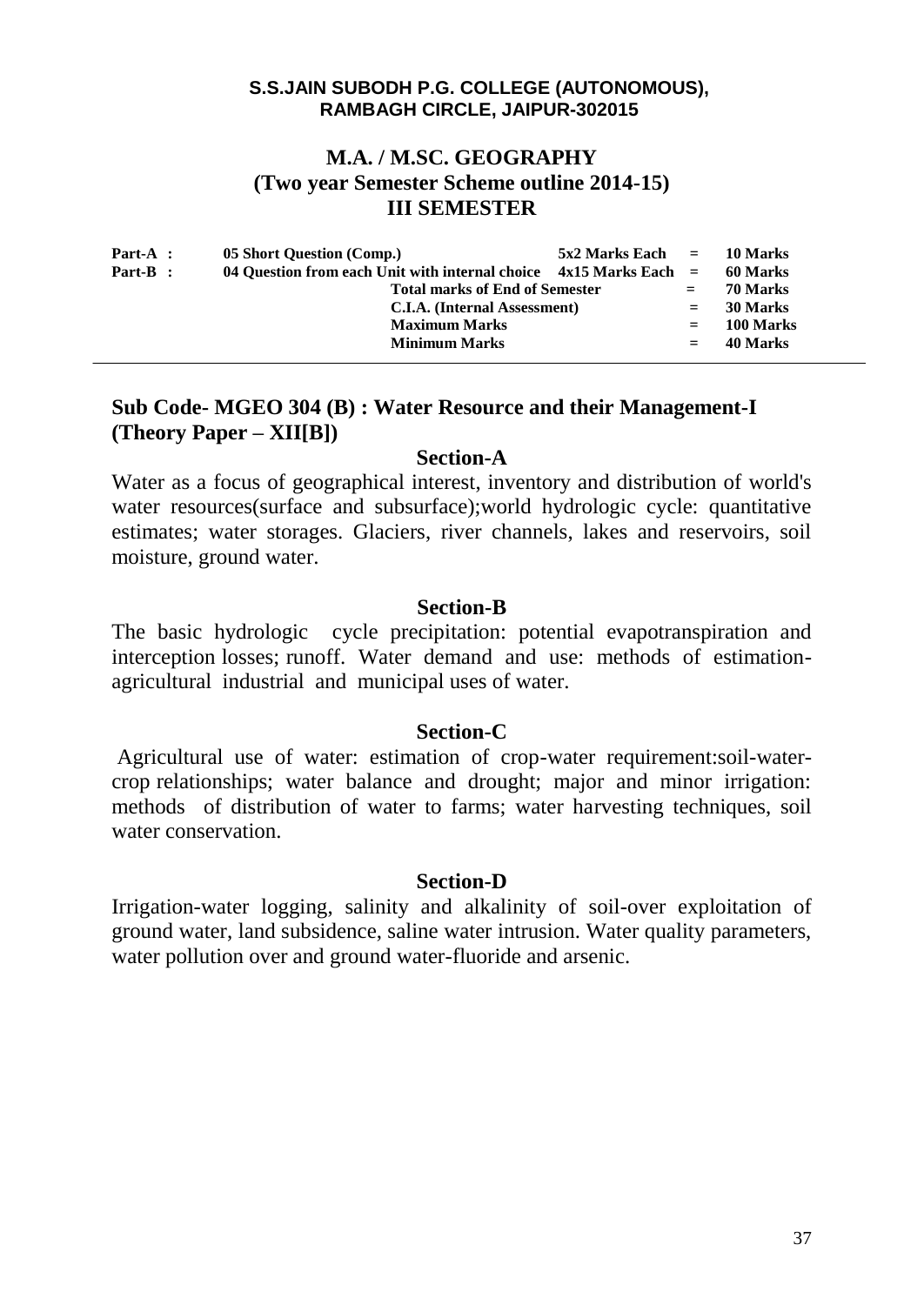| Matter, J.R.                    |                           | : Water Resources and Distributors, Use and                                                        |
|---------------------------------|---------------------------|----------------------------------------------------------------------------------------------------|
|                                 |                           | Management, John Wiley, Marylane.                                                                  |
| Rao K.L.                        | $\mathbb{R}^{\mathbb{Z}}$ | India's Water Wealth, Orient Longman, New<br>Delhi.                                                |
| Jones, J.A.                     | $\mathbb{R}^{\mathbb{Z}}$ | Global Hydrology: Process Resources and<br>Environmental Management, Orient Longman,<br>New Delhi. |
| Athavale R.N.                   |                           | : Water harvesting and Sustainable Supply in<br>India, Rawat Publication, Jaipur.                  |
| बी.सी.                          |                           | गुर्जर रामकुमार एवं जाट : जल संसाधान भूगोल, रावत पब्लिकेशन्स, जयपुर                                |
| उपाध्याय डी.पी. एवं<br>रामाश्रय |                           | : जलवायु एवं जल विज्ञान, वसुन्धरा प्रकाशन,<br>गोरखपुर ।                                            |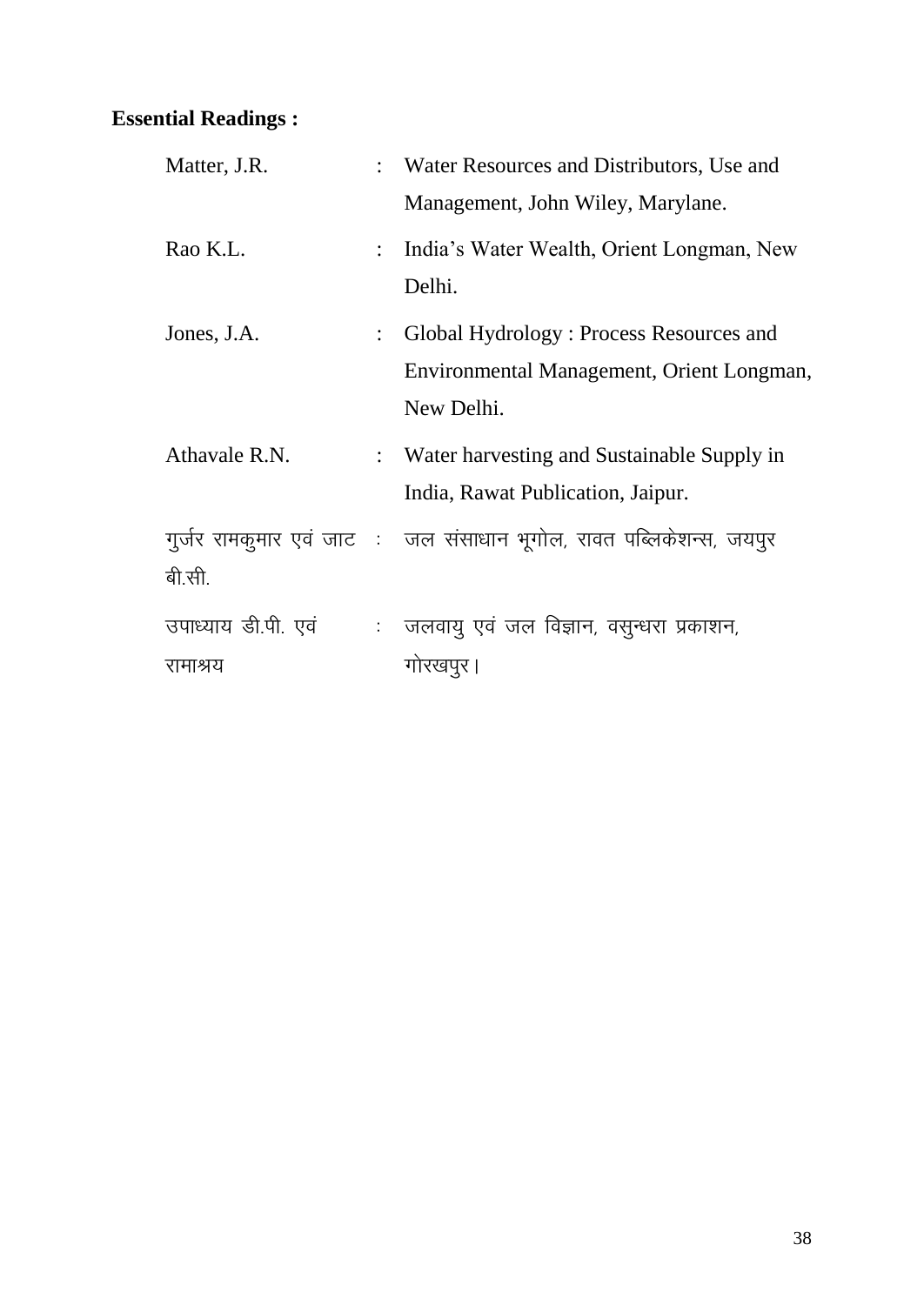## **M.A. / M.SC. GEOGRAPHY (Two year Semester Scheme outline 2014-15) III SEMESTER**

| Part-A : | 05 Short Question (Comp.)                                           | $5x2$ Marks Each $=$ |          | 10 Marks  |
|----------|---------------------------------------------------------------------|----------------------|----------|-----------|
| Part-B : | 04 Question from each Unit with internal choice $4x15$ Marks Each = |                      | 60 Marks |           |
|          | <b>Total marks of End of Semester</b>                               | $=$                  | 70 Marks |           |
|          | C.I.A. (Internal Assessment)                                        |                      | $=$      | 30 Marks  |
|          | <b>Maximum Marks</b>                                                |                      | $=$      | 100 Marks |
|          | <b>Minimum Marks</b>                                                |                      | $=$      | 40 Marks  |

# **Sub Code- MGEO 304(C) : Research Methodology (Theory Paper – XII[C])**

## **Section-A**

Problems of geographical research. Identification of problems of regional and systematic Geography sources and natures of data to be used. Hypothesis and Preparation of research projects and writing of reports. Preparation of field reports, spatial data. Classification and sampling problems. Need for sampling, types of sampling, sample size and sampling area.

## **Section-B**

Selected techniques of spatial analysis, methods of measuring concentration and dispersal of economic, activities. Nearest Neighbour analysis, Regional interaction analysis gravity potential, inter-regional flowanalysis, Methods of delimiting regions economic, industrial regions, planning regions, agricultural regions.

## **Section-C**

Population projection, population migration projection; Network analysis and models. Techniques of urban analysis with reference to land use, population and hinterland relationship delimiting sphere of city influence. Determining of core and marginal areas.

## **Section-D**

Techniques of Map Analysis, Morphometric analysis. Thalegaltimetric frequency graphs, Drainage basin analysis, Slope analysis Analysis of biogeochemical cycles, Integrated Area Development planning.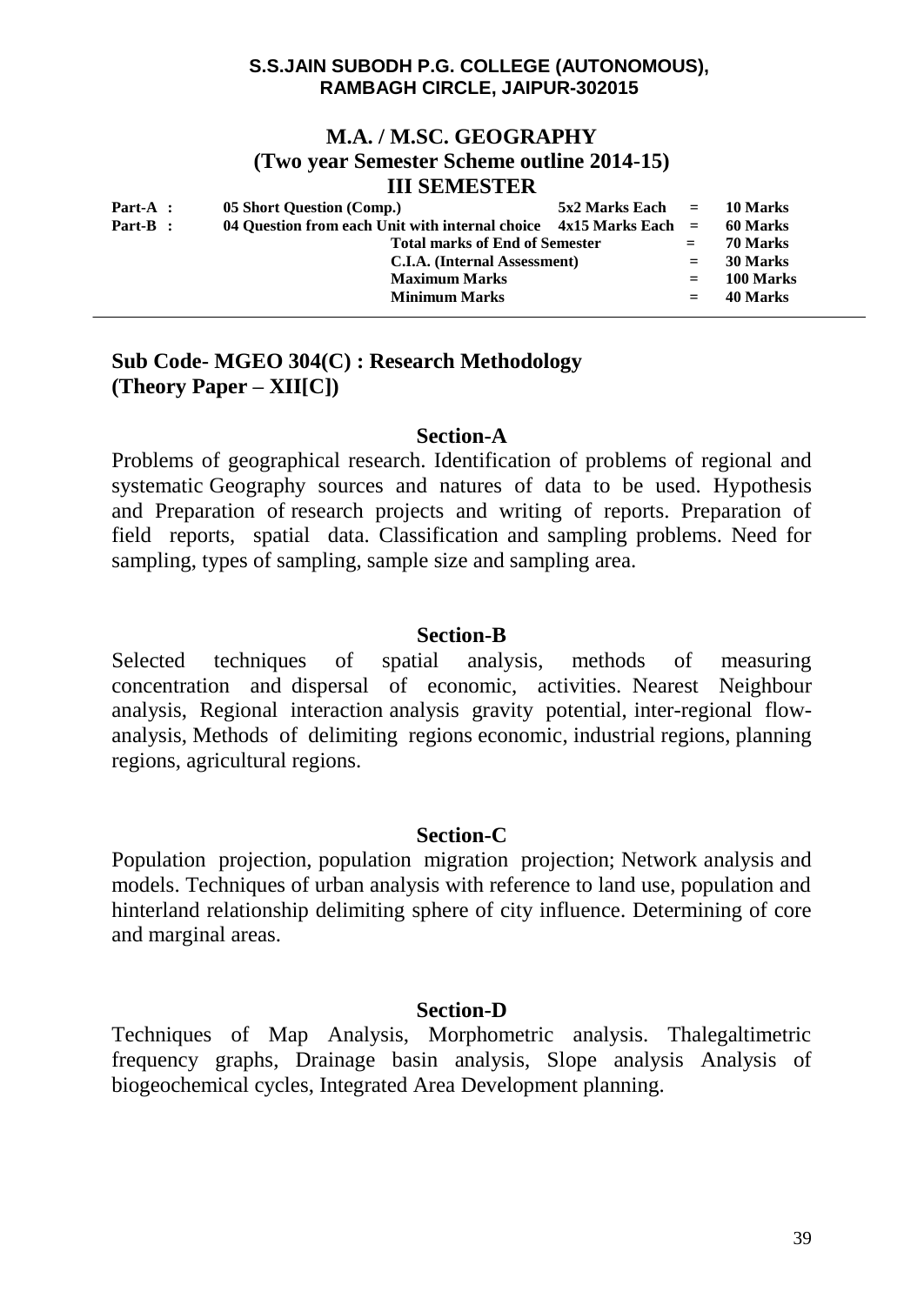|                        |                           | Barsil Gomes & John : Research Method in Geography, Blackwell Pub. |
|------------------------|---------------------------|--------------------------------------------------------------------|
| Paul Gomes             |                           |                                                                    |
| Hagget & Chorely       | $\ddot{\cdot}$            | Models in Geography, TMH, New Delhi                                |
| <b>Hagget Peter</b>    | $\ddot{\cdot}$            | Geography, A Modern Synthesis, TMH, New<br>Delhi                   |
| King, C.A.M.           | $\ddot{\cdot}$            | Techniques in Geomorphology, Prentice Hall                         |
| Mahmood, A.            |                           | : Quantitative Techniques in Geography Jawahar                     |
|                        |                           | Pub. New Delhi                                                     |
| Worting ten & Gant     | $\mathbb{R}^{\mathbb{Z}}$ | Techniques of Map Analysis, Methuen, London                        |
| हुसैन, एम.             |                           | :   भौगोलिक मॉडल, टाटा मैग्राहिल, न्यू देहली                       |
| भारद्वाज, दिनेश चन्द्र |                           | :   भौगोलिक प्रतिरूप निर्माण, राजस्थान हिन्दी ग्रन्थ               |
|                        |                           | अकादमी, जयपुर                                                      |
| गुप्ता, एस.पी,         |                           | :   सांख्यिकीय विधियां, शारदा पुस्तक भवन, इलाहाबाद                 |
| गौतम, अल्का            |                           |                                                                    |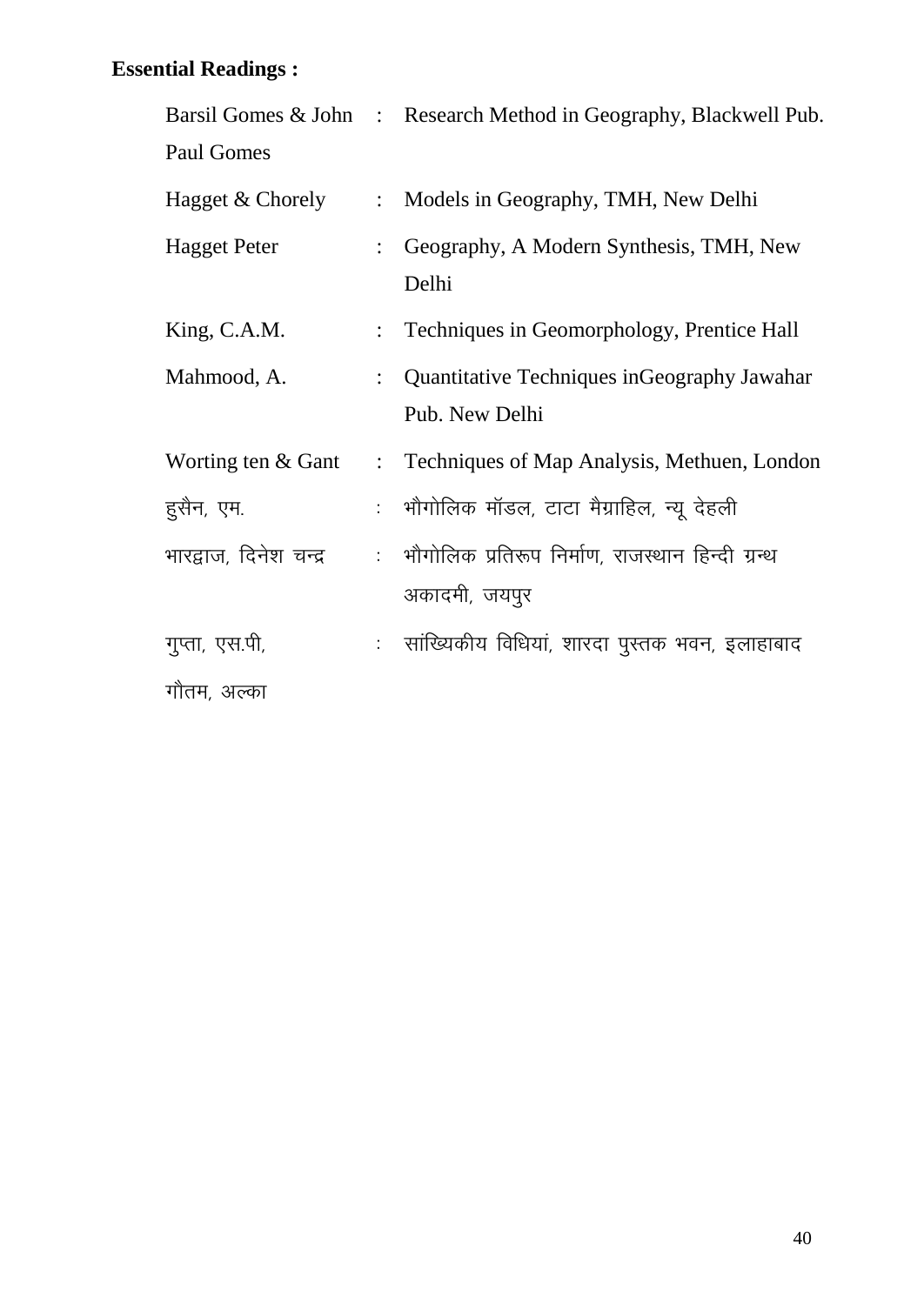# **M.A. / M.SC. GEOGRAPHY (Two year Semester Scheme outline 2014-15) III SEMESTER**

# **Sub Code- MGEO 305 : Practical (Practical Paper – II) Max. Marks - 200 (120 ESE) + (80 CIA)**

| 1. Written Test on Lab Work.                   | Four hrs $(4Qs.)$ | 60 Marks  |
|------------------------------------------------|-------------------|-----------|
| 2. Record Work & Viva-Voce.                    | $(25+15)$         | 20 Marks  |
| 3. Project work/ Report & Viva-Voce. $(40+20)$ |                   | 40 Marks  |
|                                                | Total             | 120 Marks |

Methods and techniques of representation of relief:

Methods and techniques of depicting relief Profile, gradients and calculation of slope, Block diagrams, field sketching, serial profile, hypsographic curves. altimetric frequency graphs.

Interpretation of topographical maps:

A brief history of topographical maps of the world with special reference to India and their interpretation. Detailed study of such topographical sheets which depict typical geomorphological and cultural landscapes. Scanning and digitization of maps.

Air photo interpretation and exercise on the determination of height of plan, parallax, number of runs and number of photographs, knowledge of stereoscopic vision, mosaics; types of cameras, emulsions and stereoscope. Interpretation and identification of cultural and physical features on serial photographs. Photo interpretation of land use and settlements in the field.

**PROJECT WORK** : A Project work on any social, economic, agricultural, industrial or geographical problem done by maximum group of 4 candidates. Candidates is to prepared a project report minimum 25 to 30 pages. The marking on the project report will be awarded by the External Examiner.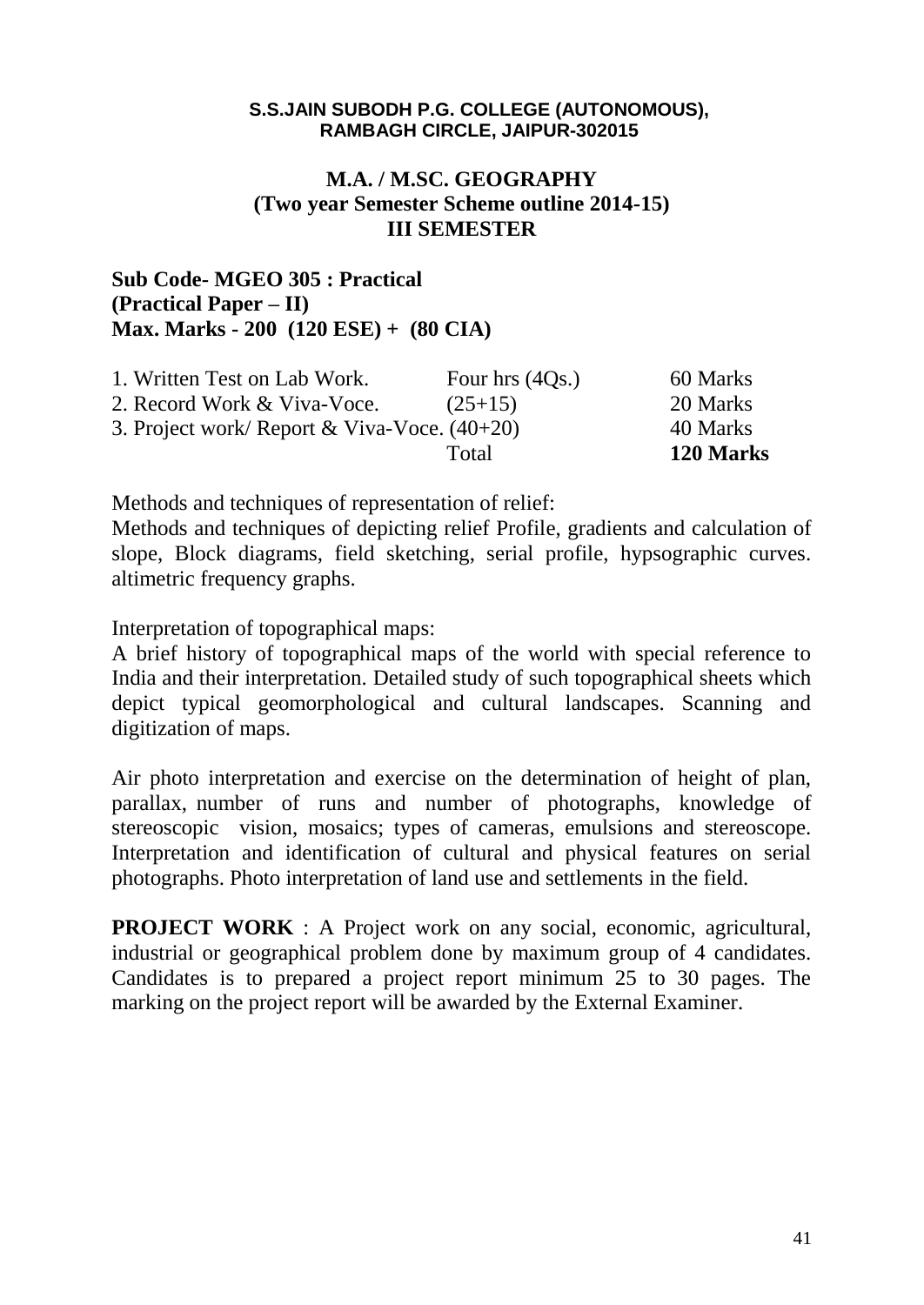| Sharma, J.P.           | $\ddot{\cdot}$       | Practical Geography, Rastogi Publications,<br>Meerut                  |
|------------------------|----------------------|-----------------------------------------------------------------------|
| Singh, L.R.            | $\ddot{\cdot}$       | Fundamentals of Practical Geography,<br>Sharda Pub. Allahabad         |
| Sharma, S.R.           | $\ddot{\cdot}$       | Practical Geography, College Book depot,<br>Jaipur                    |
| Crampton, J.           | $\ddot{\cdot}$       | Mapping, Black well, Publications                                     |
| Singh, R. L.           | $\ddot{\cdot}$       | Elements of Practical Geography, Students<br>friends Allahabad        |
| इन्द्रपाल एवं माथुर    |                      | :   मानचित्र एवं प्रक्षेप, राजस्थान हिन्दी ग्रंथ अकादमी,              |
| हेमशंकर                |                      | जयपुर                                                                 |
| अय्यर, एन.पी.          |                      | :   सर्वेक्षण, मध्यप्रदेश हिन्दी ग्रंथ अकादमी, भोपाल                  |
| राव, बी.पी.            | t.                   | प्रायोगिक भूगोल, वसुन्धरा प्रकाशन, गोरखपुर                            |
| भारद्वाज, दिनेश चन्द्र | ÷.                   | स्थूल आरेख, राजस्थान हिन्दी ग्रंथ अकादमी,<br>जयपुर                    |
| खुल्लर, डी.आर.         | $\ddot{\phantom{a}}$ | प्रयोगात्मक भूगोल के तत्व, न्यू एकेडमिक<br>पब्लिशिंग कम्पनी, जालन्धर। |
| जैन एवं मामोरिया       |                      | प्रयोगात्मक भूगोल एवं मानचित्रांकन, साहित्य<br>भवन, आगरा।             |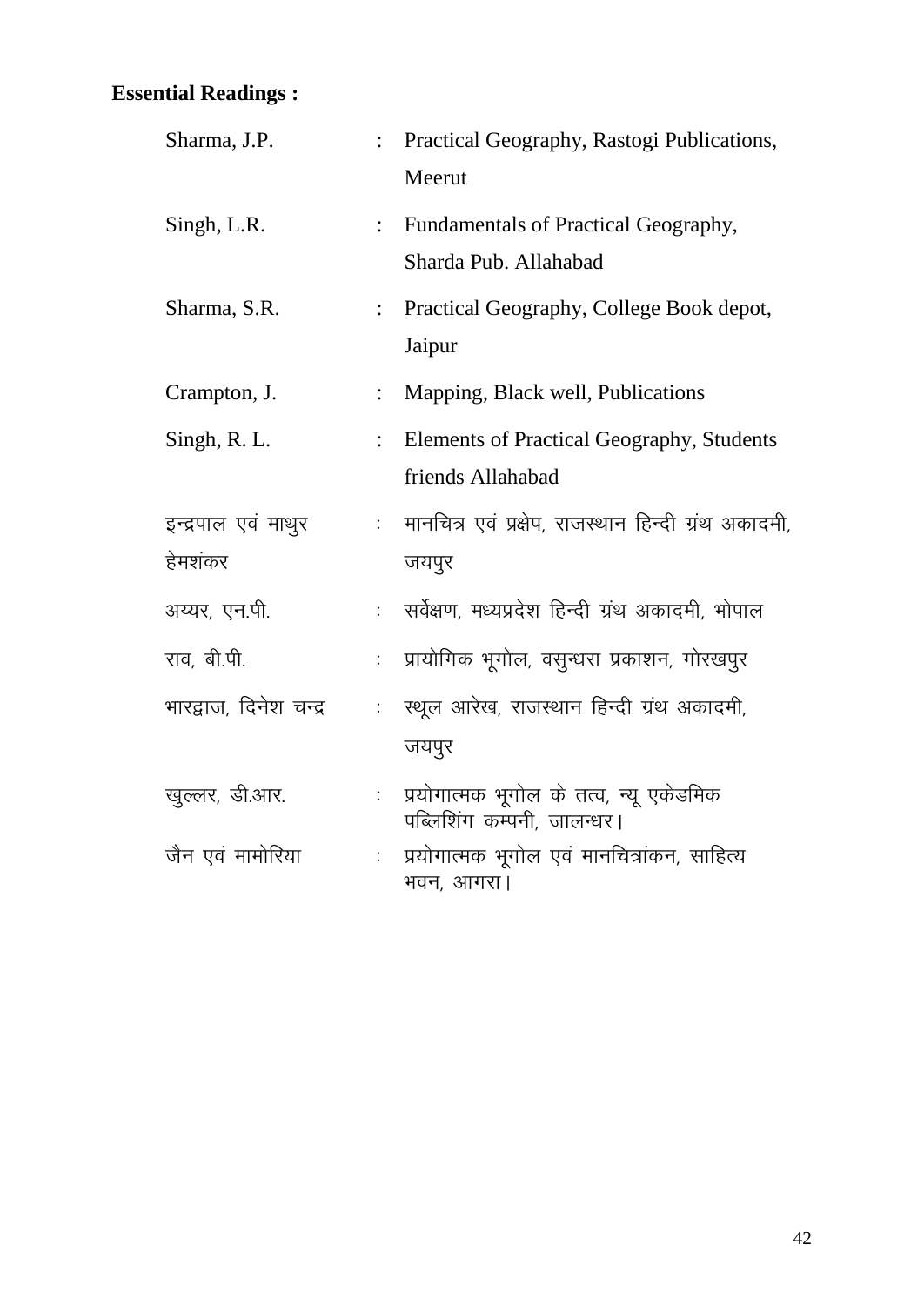## **M.A. / M.SC. GEOGRAPHY (Two year Semester Scheme outline 2014-15) IV SEMESTER**

| $Part-A$ : | 05 Short Question (Comp.)                                           | $5x2$ Marks Each $=$ 10 Marks |          |           |
|------------|---------------------------------------------------------------------|-------------------------------|----------|-----------|
| Part-B :   | 04 Question from each Unit with internal choice $4x15$ Marks Each = |                               |          | 60 Marks  |
|            | <b>Total marks of End of Semester</b>                               | $=$                           | 70 Marks |           |
|            | C.I.A. (Internal Assessment)                                        |                               | $=$      | 30 Marks  |
|            | <b>Maximum Marks</b>                                                |                               | $=$      | 100 Marks |
|            | <b>Minimum Marks</b>                                                |                               | $=$      | 40 Marks  |

# **Sub Code- MGEO 401 : GEOGRAPHY OF RAJASTHAN (Theory Paper – XIII)**

## **Section-A**

Physical aspects of Rajasthan: Geological Structure, Relief, Climate, Drainage, Natural Vegetation, Soils. Environmental Pollution-Causes and types. Drought, Desertification, Soil erosion and conservation, Availability, Problems and Conservation of Water Resources.

## **Section-B**

Economics Aspects: Irrigation, Sources, types, irrigation intensity, Quality of irrigational water problems. Irrigation Projects: Detailed study of Indira Gandhi Canal Project, Chambal Valley Project, Mahi Bajaj Sagar Projects on Physical and socio-economic aspects.

# **Section-C**

Agriculture: General Land Use: Live-Stock and Dairy Development, Minerals. Industries: Textile, Sugar, Cement, Marble and Granite, Zinc and Copper smelting. Power & Energy: Hydro-electricity, Petroleum, Solar Energy. Bio-energy. Transport & Trade. Development of Tourism. Desert development programme. Trible Areas development programme, Aravali Hill Development programme.

## **Section-D**

Population-number, growth, distribution and density, Rural and urban, Male and female population, Literacy status, Occupational structure, Schedule castes and schedule tribes. Study of Bhil, Meena and Garasia. Population Problems.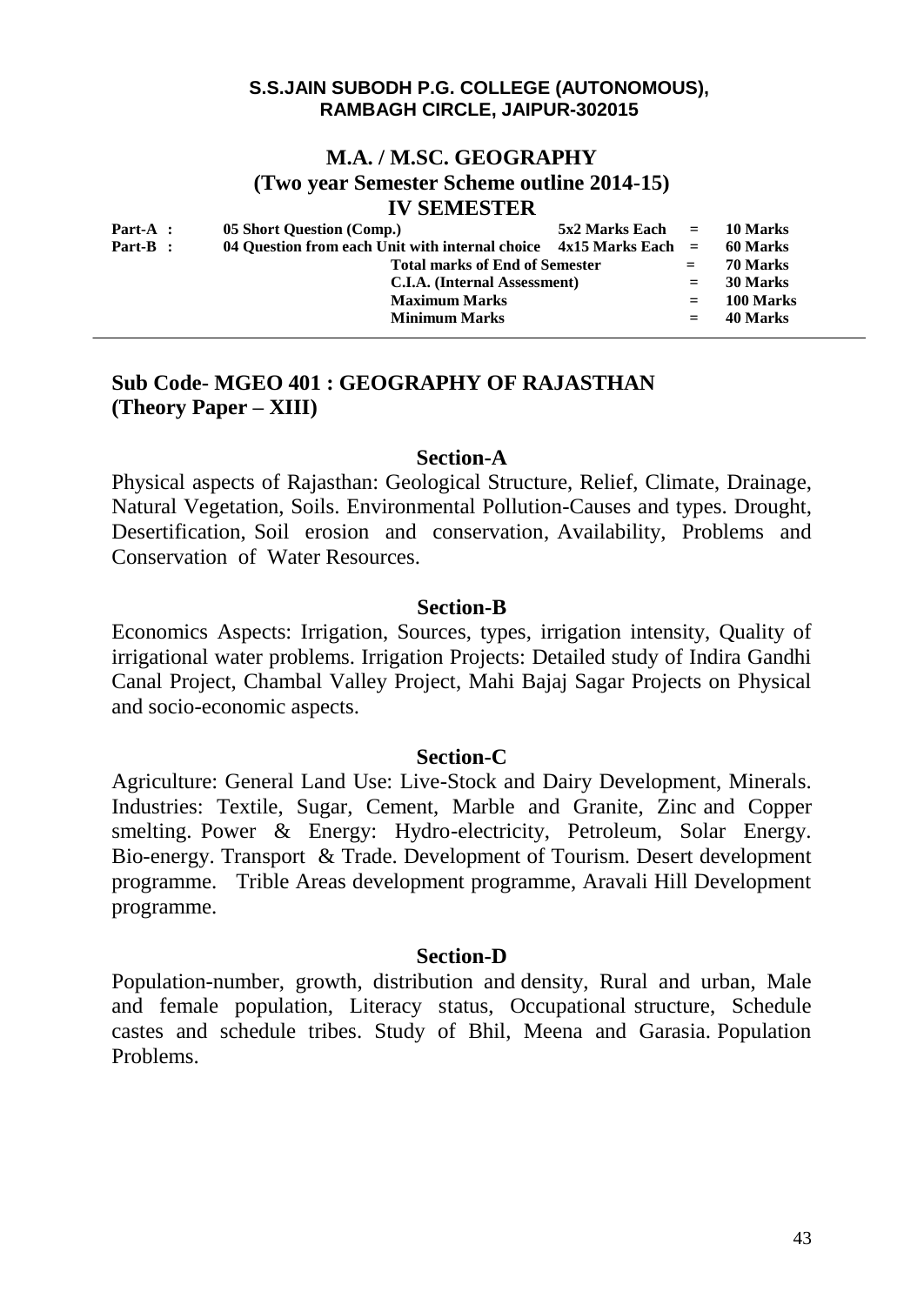| Bhalla, L.R.           | : Geography of Rajasthan, Kuldeep Publication,                          |
|------------------------|-------------------------------------------------------------------------|
|                        | Jaipur.                                                                 |
| Mishra, V.C.           | : Geography of Rajasthan, NBT, Delhi.                                   |
| शर्मा, बी.एल.          | : ) राजस्थान का भूगोल, कॉलेज बुक डिपो, जयपुर।                           |
|                        | शर्मा, एच, एस. एवं शर्मा, : ) राजस्थान का भूगोल, पंचशील प्रकाशन, जयपुर। |
| एम.एल. तथा मिश्रा, आर. |                                                                         |
| एन.                    |                                                                         |
| तिवारी, ए.के. एवं      | : राजस्थान का भूगोल, राजस्थान हिन्दी ग्रंथ अकादमी,                      |
| सक्सैना, एच.एम.        | जयपुर ।                                                                 |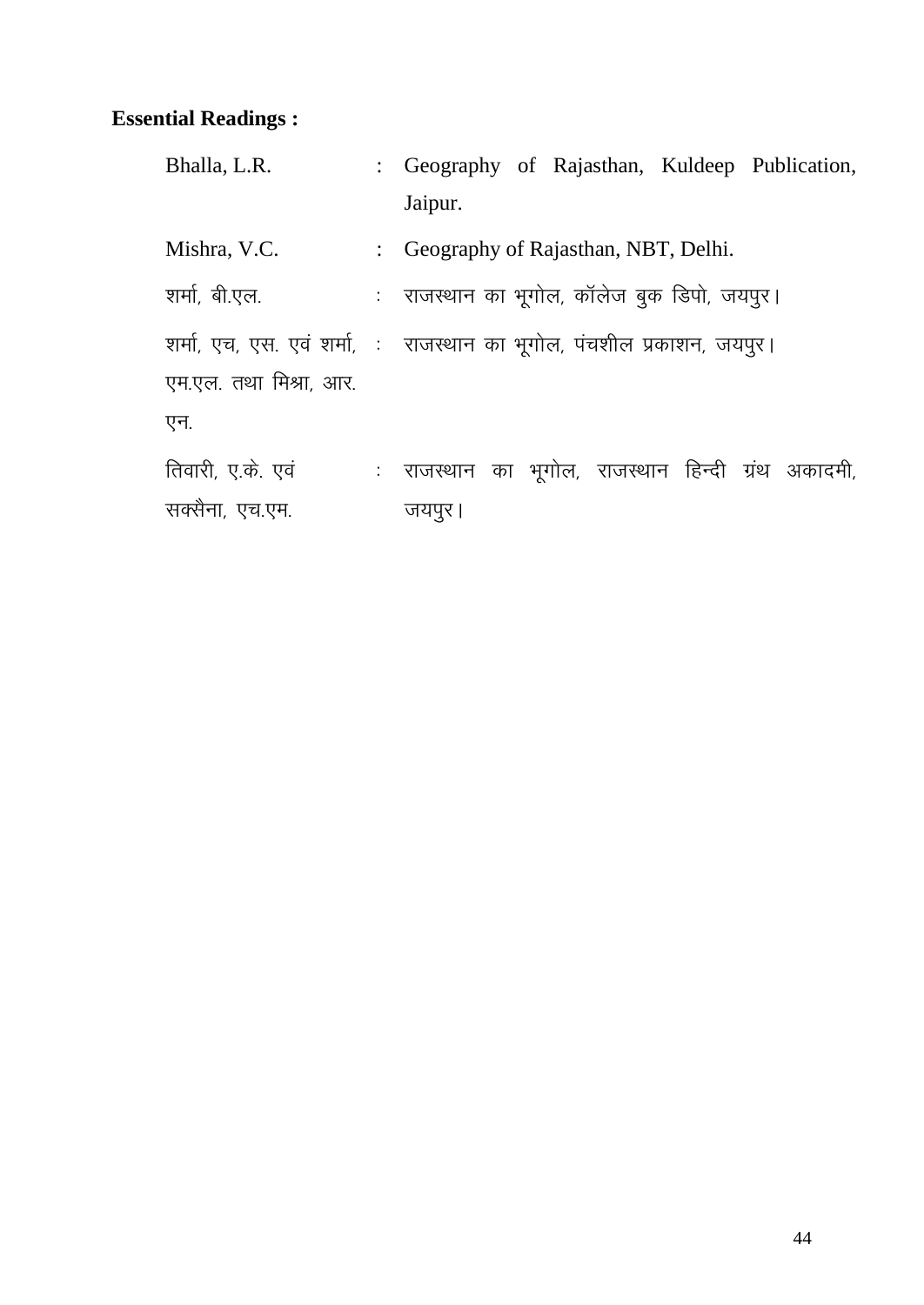# **M.A. / M.SC. GEOGRAPHY (Two year Semester Scheme outline 2014-15) IV SEMESTER**

| $Part-A$ : | 05 Short Question (Comp.)                                           | $5x2$ Marks Each $=$ 10 Marks |          |           |
|------------|---------------------------------------------------------------------|-------------------------------|----------|-----------|
| Part-B :   | 04 Ouestion from each Unit with internal choice $4x15$ Marks Each = |                               | 60 Marks |           |
|            | <b>Total marks of End of Semester</b>                               |                               | $=$      | 70 Marks  |
|            | C.I.A. (Internal Assessment)                                        |                               | $=$      | 30 Marks  |
|            | <b>Maximum Marks</b>                                                |                               | $=$      | 100 Marks |
|            | <b>Minimum Marks</b>                                                |                               | $=$      | 40 Marks  |

# **Sub Code- MGEO 402 (A) : AGRICULTURE GEOGRAPHY – II (Theory Paper – XIV[A])**

### **Section-A**

Agricultural land use: concept and history, land use surveys and proforma, land classification: need and basis of land classification, British pattern, American pattern, Indian pattern, land capability.

## **Section-B**

Von Thunen's agricultural location theory. Diary development, Agro forestry: importance, status and scope in India. Agro-climatic & Agro-Ecological regions.

### **Section-C**

Measurements of the levels of agricultural development-Concept and methodology. Agricultural regionalization-Concept, methods of delimitation Traditional and statistical methods.

### **Section-D**

Crop-ranking, Crop-combination regions-meaning; need and methodology, (Detailed study of Kendal's Weaver's, Doi's, Crop-Diversification, Concentration. Agricultural efficiency-concept, methods of measurement.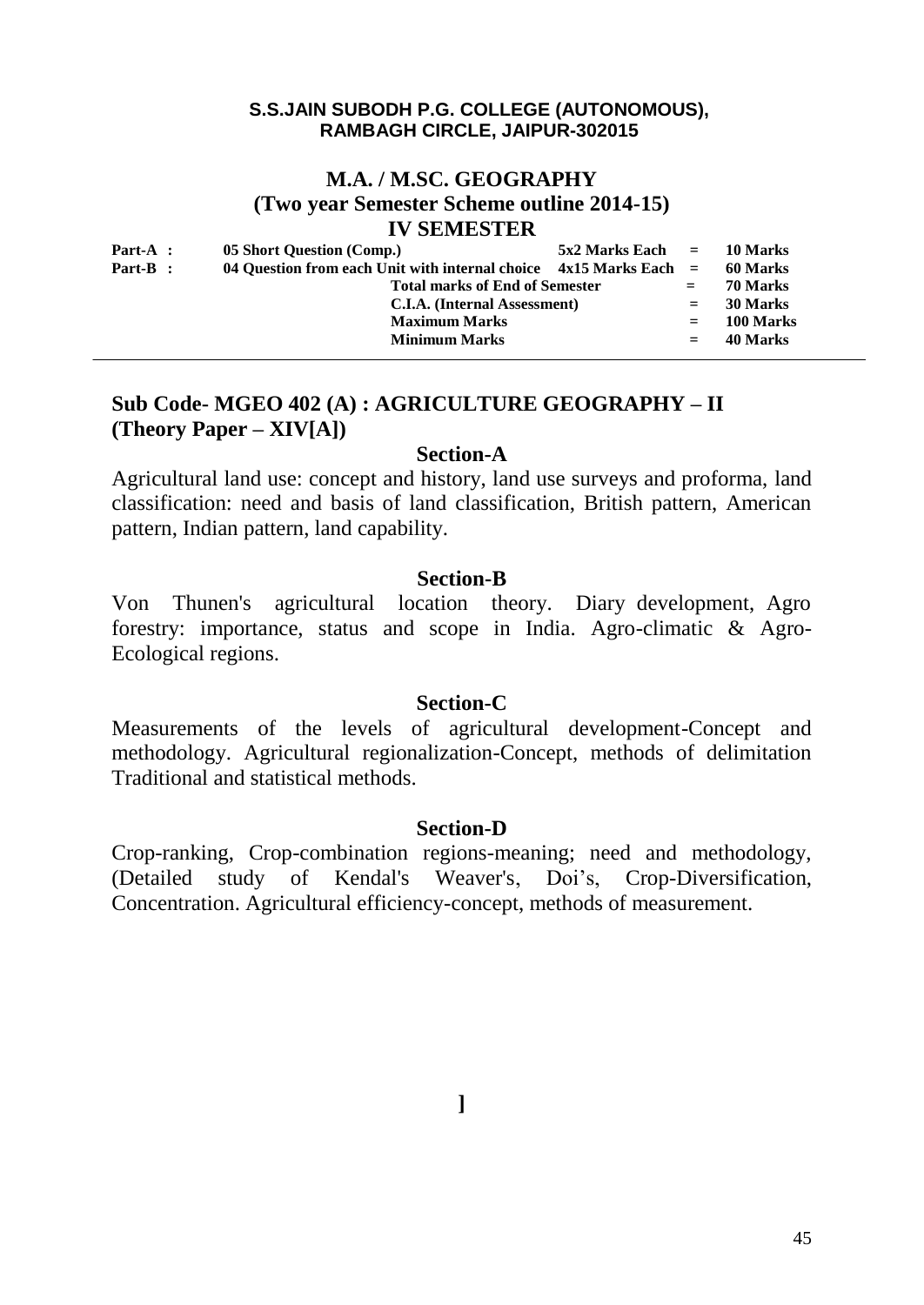| Bansal, P.L.                        |                | Agricultural Problems in India - Vikash<br>Publication, New Delhi.    |
|-------------------------------------|----------------|-----------------------------------------------------------------------|
| Gregor, H.F.                        | $\ddot{\cdot}$ | Geog. of Agricultural Themes in Research<br>Prentice Hall, New Delhi. |
| Grigg, D.B.                         | $\ddot{\cdot}$ | The Agricultural Systems of the World,<br>Cambridge University Press. |
| Negi, B.S.                          | $\ddot{\cdot}$ | Agricultural Geography, Kedarnath Padamnath,<br>Meerut.               |
| Hussain Mazid                       |                | Agricultural Geography, Rawat Publication,<br>Jaipur.                 |
| कुमार प्रमिला, शर्मा<br>श्रीकमल     |                | : कृषि भूगोल, मध्यप्रदेश हिन्दी ग्रन्थ अकादमी, भोपाल।                 |
| कलवार, एस.सी.                       |                | : कृषि भूगोल की रूपरेखा, आविष्कार पब्लिकेशन, चौड़ा<br>रास्ता, जयपुर।  |
| तिवाड़ी, आर.सी. एवं<br>सिंह, बी.एस. |                | : कृषि भूगोल, प्रयाग पुस्तक भवन, इलाहाबाद।                            |
| गौतम, अलका                          |                | : कृषि भूगोल, शारदा पुस्तक भवन, इलाहाबाद।                             |
| बी.एल.                              |                | शर्मा, पलक एवं भारद्वाज, : कृषि भूगोल, रस्तौगी प्रकाशन, मेरठ।         |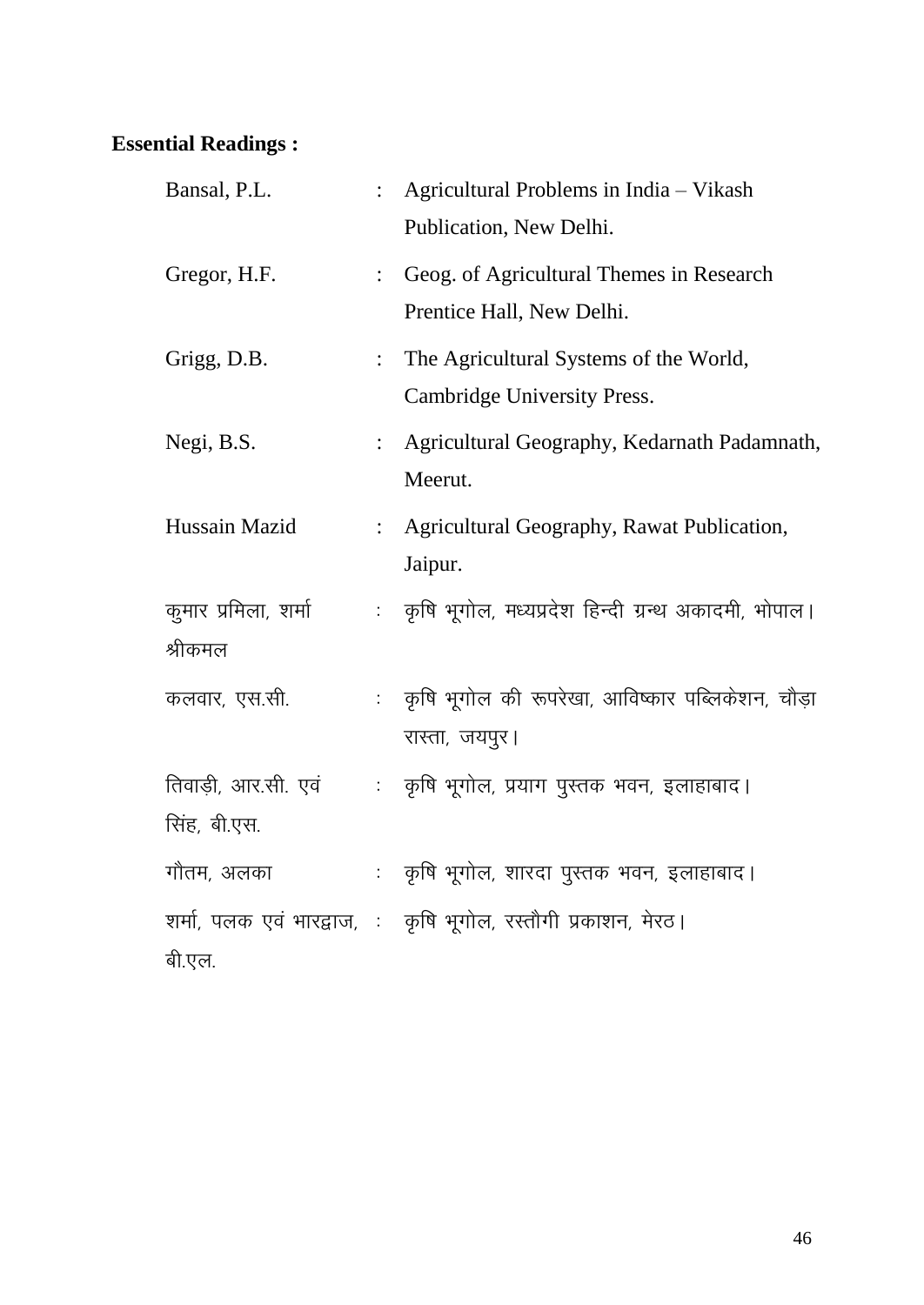# **M.A. / M.SC. GEOGRAPHY (Two year Semester Scheme outline 2014-15) IV SEMESTER**

| Part-A :   | 05 Short Question (Comp.)                                           | $5x2$ Marks Each $=$ |          | 10 Marks  |
|------------|---------------------------------------------------------------------|----------------------|----------|-----------|
| $Part-B$ : | 04 Question from each Unit with internal choice $4x15$ Marks Each = |                      | 60 Marks |           |
|            | <b>Total marks of End of Semester</b>                               | $=$                  | 70 Marks |           |
|            | C.I.A. (Internal Assessment)                                        | $=$                  | 30 Marks |           |
|            | <b>Maximum Marks</b>                                                |                      | $=$      | 100 Marks |
|            | <b>Minimum Marks</b>                                                |                      | $=$      | 40 Marks  |

# **Sub Code- MGEO- 402(B) : CLIMATOLOGY (Theory Paper-XIV[B])**

## **Section-A**

Nature and scope of climatology and its relationship with meteorology. Composition, mass and structure of the atmosphere. Insolation, heat balance of the earth, green house effect, vertical and horizontal distribution of temperature, Atmospheric motion : forces controlling motion of air vertical motion and vorticity, local wind, jet stream, general circulation in the atmosphere, Atmospheric moisture : Humidity, evaporation, condensation, precipation : types, acid rain, world pattern of precipation.

### **Section-B**

Tropical, temperature and high latitude weather systems -concept of air masses and atmospheric disturbances, ocean atmospheric interaction-EL Nino, southern oscilltion (ENSO) and La Nina. Monsoon winds, norwesters and cyclones tropical and temperate phenomena, climate of India and its controls; Western disturbances.

## **Section-C**

Climatic Classification of Koppen, and Thorntwaite, Major climates of the world-tropical, temperate, desert and mountain climate. Climatic changes evidences, possible causes; global warming, environmental impacts and society's response.

## **Section-D**

Applied climatology : Data collection, archiving, accessing, interpretation and generation of climatic information specially for water balance studies, soils, agriculture activities, house types and health.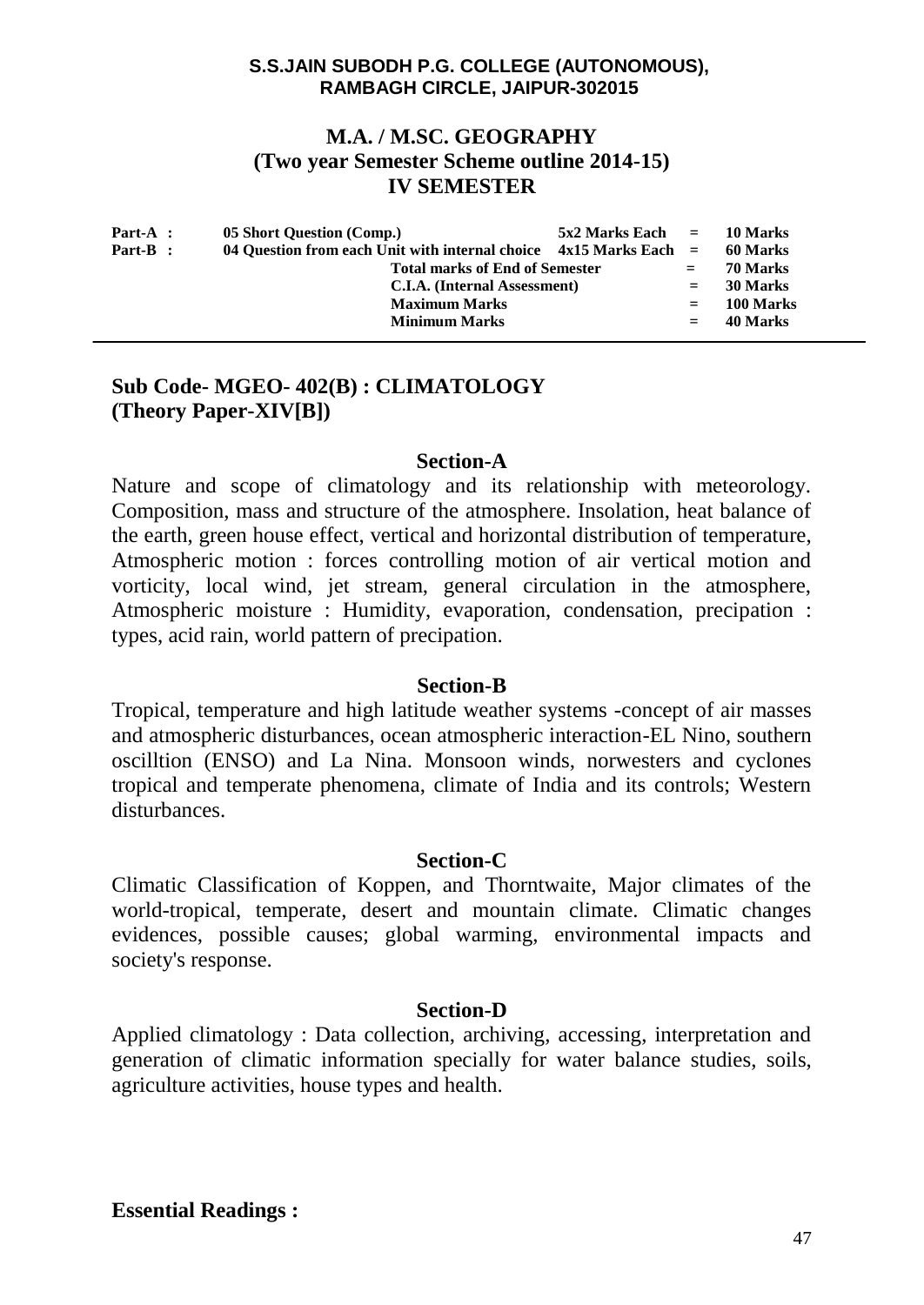| Barry, R.G. and   | $\mathbb{R}^{\mathbb{Z}}$   | Atmosphere, Weather and Climate, Routledge,              |
|-------------------|-----------------------------|----------------------------------------------------------|
| Chorley P.J.      |                             | London and New York.                                     |
| Critchifield J.H. | $\ddot{\cdot}$              | General Climatology. Prentice Hall, India, New<br>Delhi. |
| Lydolph, P.E.     | $\ddot{\cdot}$              | The Climate of the Earth, Rowman.                        |
| Fein, J.S. and    | $\ddot{\cdot}$              | P.N. Monsoons. Wiley Interscience.                       |
| <b>Stephens</b>   |                             |                                                          |
| India Met. Deptt. | $\mathbb{R}^{\mathbb{Z}}$   | Climatological Tables of Observatories in India,         |
|                   |                             | Govt. of India.                                          |
| Lal, D.S.         | $\ddot{\cdot}$              | Climatology & Oceanography, Sharda Pustak                |
|                   |                             | Bhawan, Allahabad                                        |
| Siddharth, K.     | $\mathbb{R}^{\mathbb{Z}}$   | Atmosphere, Weather & Climate, Kitab                     |
|                   |                             | Mahal, New Delhi                                         |
| सिंह, सविन्द्र    | ÷.                          | जलवायु विज्ञान, प्रयाग पुस्तक भवन, इलाहाबाद              |
| बंसल, एस.सी.      | ÷.                          | जलवायु एवं समुद्र विज्ञान, वसुन्धरा प्रकाशन,             |
|                   |                             | गोरखपुर                                                  |
| गौत्तम, अल्का     | $\mathcal{L}_{\mathcal{A}}$ | जलवायु एवं समुद्र विज्ञान, रस्तोगी प्रकाशन, मेरठ         |
| सिंह, सविन्द्र    |                             | जलवायु विज्ञान, प्रयाग पुस्तक भवन, इलाहाबाद              |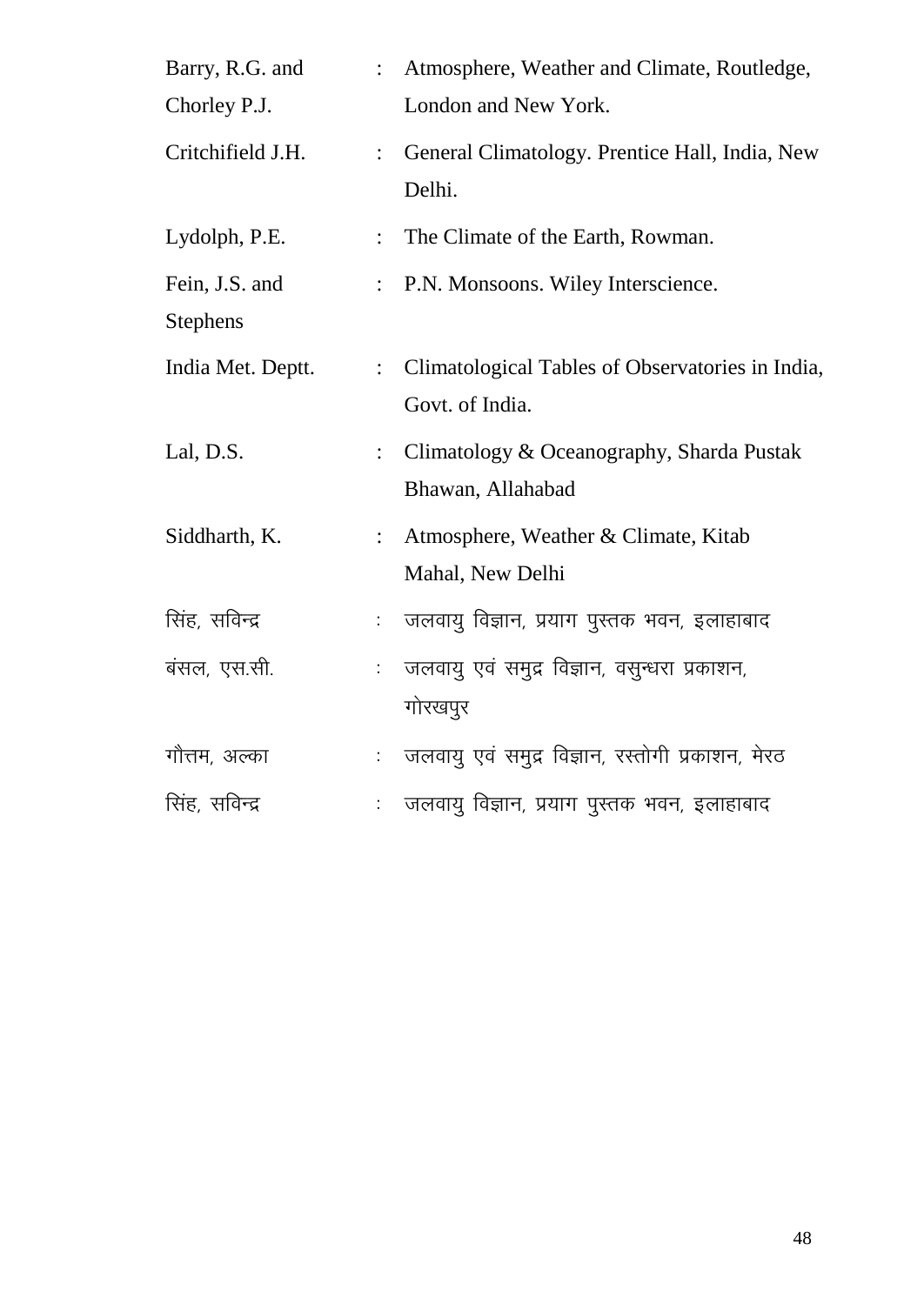# **M.A. / M.SC. GEOGRAPHY (Two year Semester Scheme outline 2014-15) IV SEMESTER**

| $Part-A$ : | 05 Short Question (Comp.)                                             | $5x2$ Marks Each $=$ |          | 10 Marks  |
|------------|-----------------------------------------------------------------------|----------------------|----------|-----------|
| Part-B :   | 04 Ouestion from each Unit with internal choice $4x15$ Marks Each $=$ |                      |          | 60 Marks  |
|            | <b>Total marks of End of Semester</b>                                 |                      | 70 Marks |           |
|            | C.I.A. (Internal Assessment)                                          |                      | $=$      | 30 Marks  |
|            | <b>Maximum Marks</b>                                                  |                      | $=$      | 100 Marks |
|            | <b>Minimum Marks</b>                                                  |                      | $=$      | 40 Marks  |

# **Sub Code- MGEO- 403(A) : INDUSTRIAL GEOGRAPHY (Theory Paper-XV[A])**

## **Section-A**

Locational factors in manufacturing, concept of optimum location. Significance of cost and price. The Least Cost School and the Transport cost school. The Market Areas school, the Marginal Location school, the Behavioural School.

## **Section-B**

New Trends in industrial Geography. Testing Location Theory, Empirical studies, Significance of Enterprise and Firm. Important Industrial Region of World. The Ruhr Basin Industrial Region, The Great Lakes Industrial Region.

### **Section-C**

Important Industrial Regions of India. Formation of Industrial Regions, Industrial Regions in India. Study of the following regions: The Hooghly side Industrial Regions, The Damodar Valley Industrial Regions,

## **Section-D**

Influence of power and Geographical Inertia in Manufacturing Industries: The Textile Industry, Multi-locational industries, Iron and steel, Market Oriented Industries, The Pulp and Paper. Aluminum, Furniture, Foot loose Industries. Automobile, Building, Raw Material Oriented Industries, copper Industries.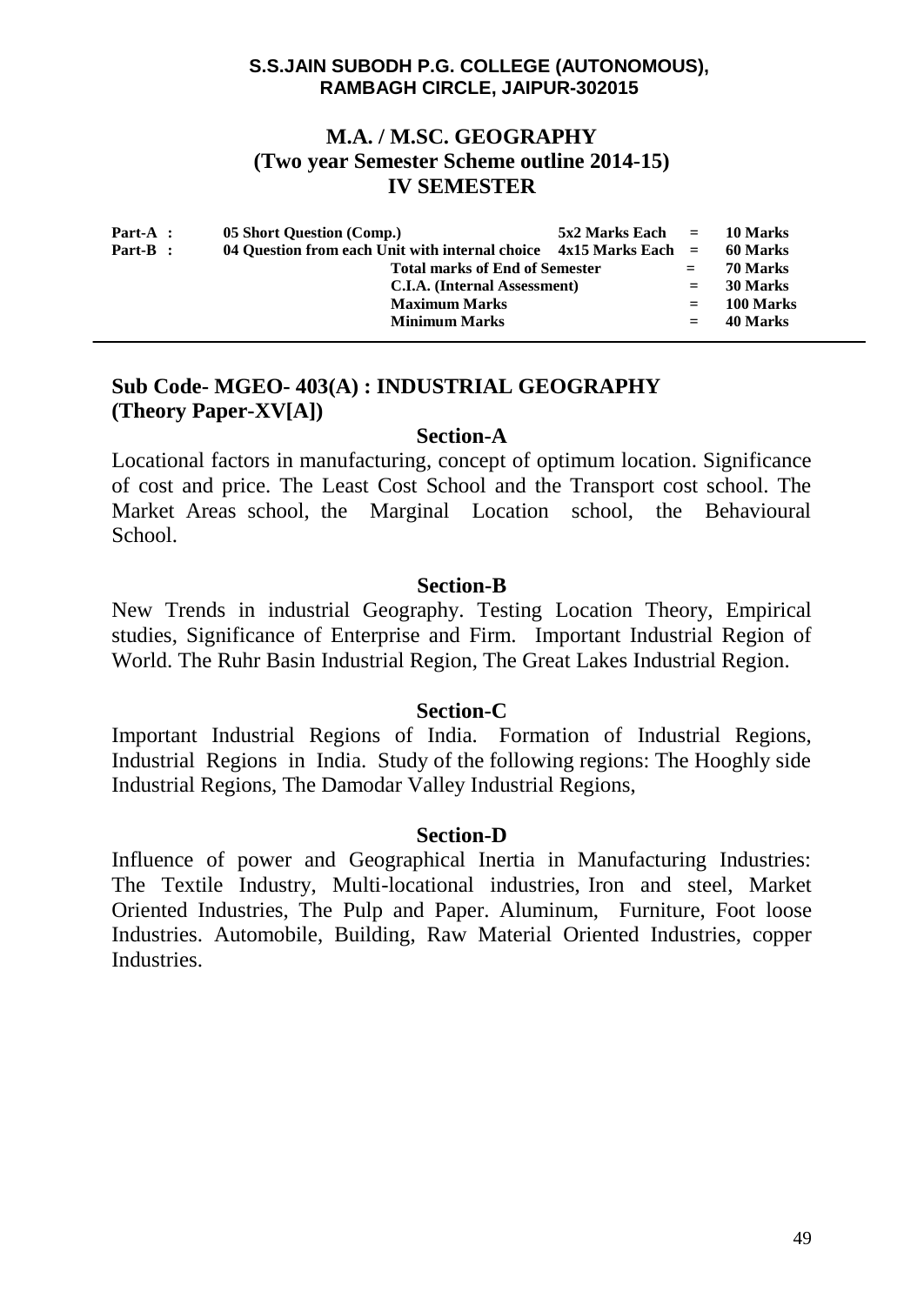| Riley, R.C.     | : Industrial Geography, Chalto and Windees,                                  |
|-----------------|------------------------------------------------------------------------------|
|                 | London.                                                                      |
| Hoover, E.M.    | : The location of Economic Activity,                                         |
|                 | McGrawhill, New York.                                                        |
| Loknathan       | : Industrial Localisation in India, Chatto and                               |
|                 | Windees, London.                                                             |
| लोढा, राजमल एवं | : औद्योगिक भूगोल, राजस्थान, हिन्दी ग्रन्थ अकादमी,                            |
| माहेश्वरी, दीपक | जयपुर ।                                                                      |
|                 | कुमार, प्रमिला एवं शर्मा, : औद्योगिक भूगोल, मध्यप्रदेश, हिन्दी ग्रंथ अकादमी, |
| श्रीकमल         | भोपाल                                                                        |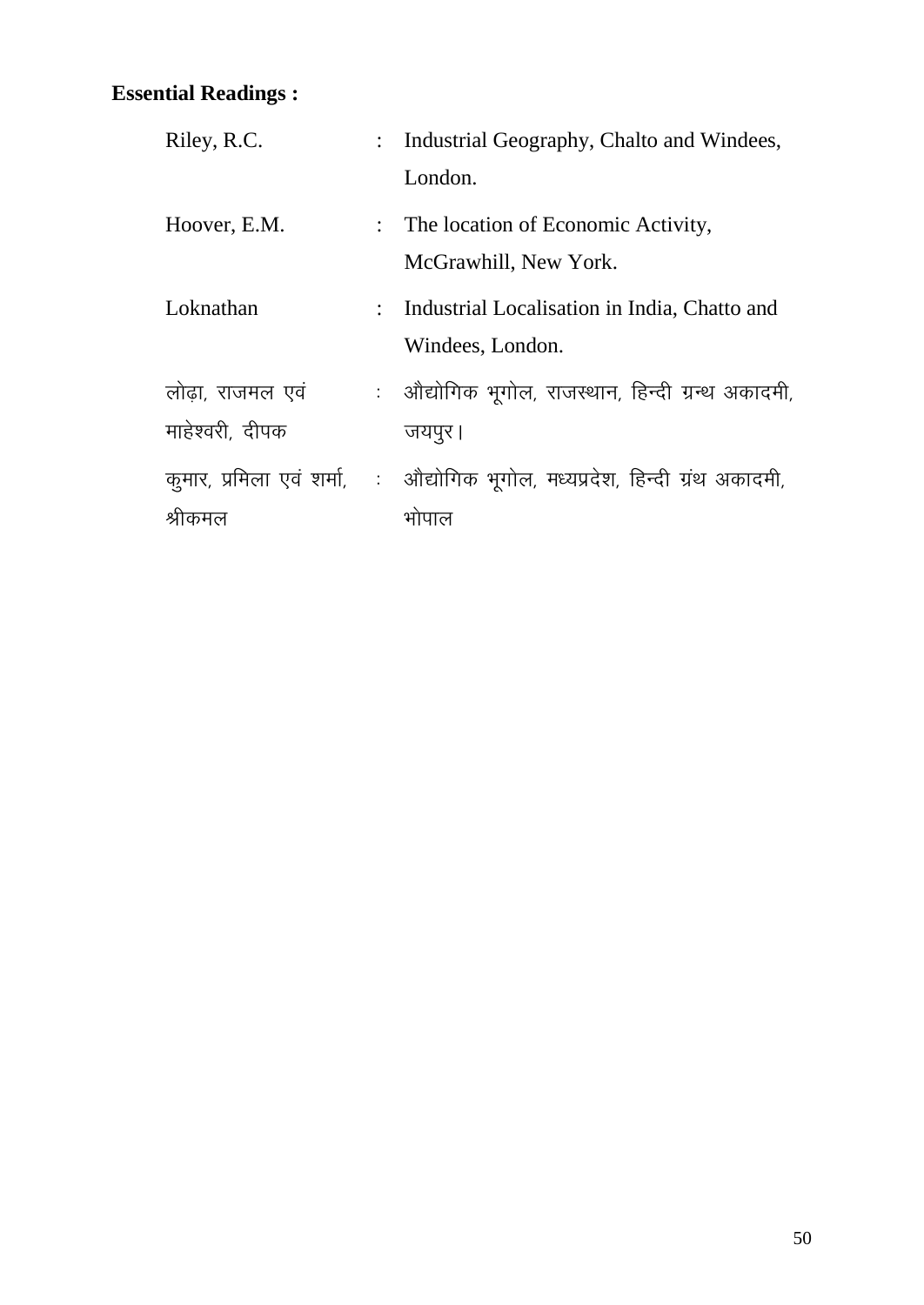## **M.A. / M.SC. GEOGRAPHY (Two year Semester Scheme outline 2014-15) IV SEMESTER**

| Part-A : | 05 Short Question (Comp.)<br>$5x2$ Marks Each $=$ 10 Marks            |  |     |           |
|----------|-----------------------------------------------------------------------|--|-----|-----------|
| Part-B : | 04 Question from each Unit with internal choice $4x15$ Marks Each $=$ |  |     | 60 Marks  |
|          | <b>Total marks of End of Semester</b>                                 |  | $=$ | 70 Marks  |
|          | C.I.A. (Internal Assessment)                                          |  | $=$ | 30 Marks  |
|          | <b>Maximum Marks</b>                                                  |  | $=$ | 100 Marks |
|          | <b>Minimum Marks</b>                                                  |  | $=$ | 40 Marks  |

# **Sub Code- MGEO 403 (B) : Fundamentals of Remote Sensing (Theory Paper – XV[B])**

## **Section-A**

Historical development of remote sensing as a technology-Relevance of remote sensing in Geography-Concepts and basics. Energy source, energy and radiation principles, energy interactions in the atmosphere and earth surface features, remote sensing systems: platforms, sensors and radiation records.

## **Section-B**

Air photos and photogrammetry: Elements of photographic system: types, scales and ground coverage, resolution, radiometric characteristics, films, filters, aerial cameras. Parallax, stereoscopic, orthophotos, airphoto interpretation: shape, size, pattern, tone, texture, shadows, site.

## **Section-C**

Satellite Remote sensing: platforms LANDSAT, SPOT, NOAAAVHAR, RADARSAT, IRS, INSAT: Principles and geometry of scanners and CCD arrays, orbital characteristics and data products-MSS.TM.LISS I & II.SPOTPLA & MLA, SLAR. Image processing: types of imagery, techniques of visual interpretation, ground verification, transfer of interpreted thematic information to base maps-digital processing: rectification and restoration, image enhancement,-contrast manipulation. Classification supervised and unsupervised, post-classification analysis and accuracy assessment, microwave sensing: interpretation of SLAR imageries, elements of passive microwave sensing.

# **Section-D**

Applications: Air and Image interpretations and mapping landuse and land cover. Land evaluation, urban landuse, landform and its processes, Weather studies and studies of water resources; integration of Remote sensing and GIS. remote sensing and hazard management, remote sensing and environmental management. Introduction to GPS Application of Remote Sensing in land use and land cover and its classification system.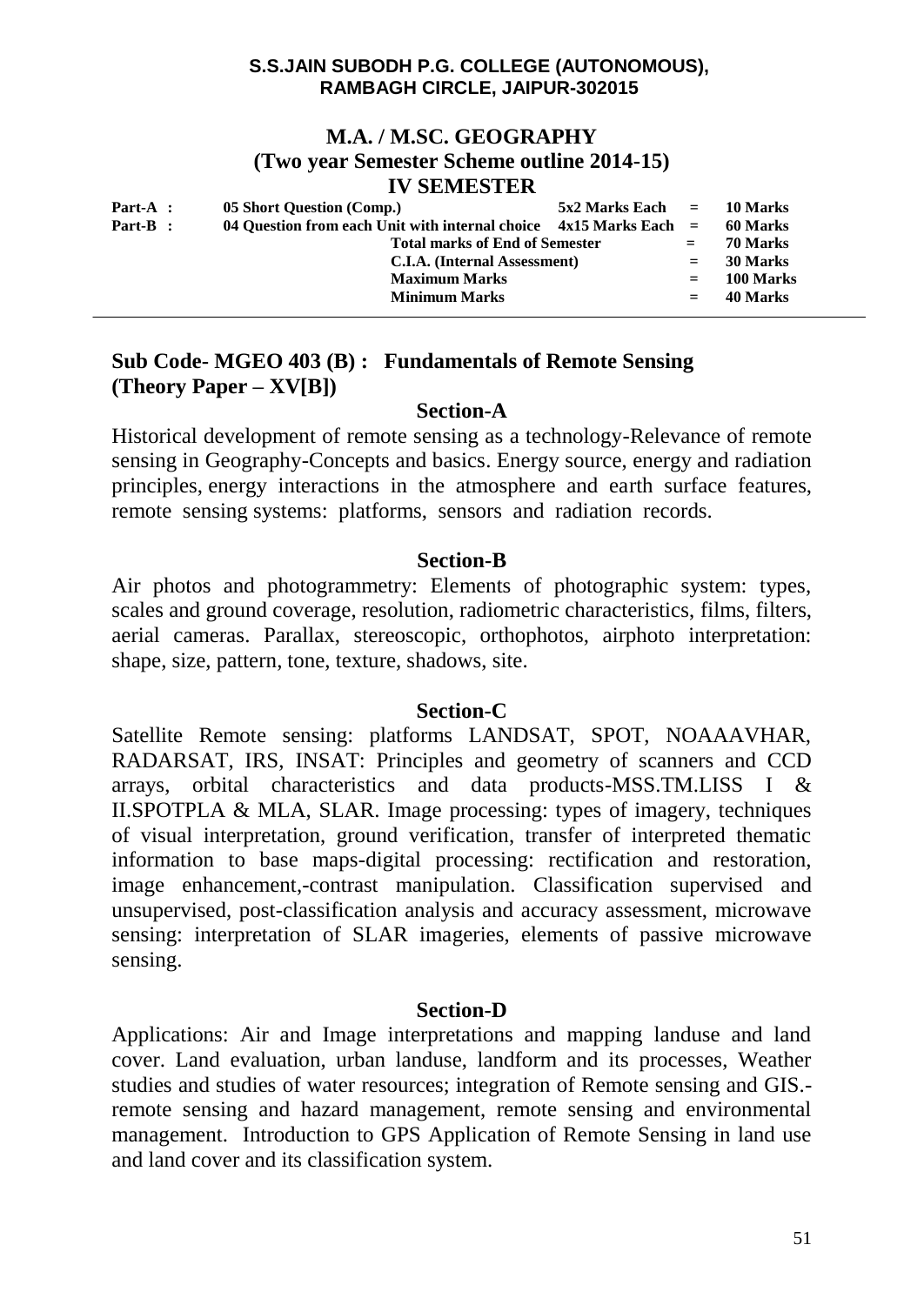| Kiefer, R.W. and  | : Remote Sensing and Image Interpretation, John                                                                                                           |
|-------------------|-----------------------------------------------------------------------------------------------------------------------------------------------------------|
| Lillisand T.M.    | Velley Sons, ILC, New York.                                                                                                                               |
| Doi, R.D.         | : Remote Sensing and its Application – A<br>Monograph Monitoring Vegeted and Land Cover<br>Desertification - 2002, University Book House<br>Ltd., Jaipur. |
| Sabins Floyd F.   | : Remote Sensing Principal and Interpretation W.H.<br>Freeman and Company, New York.                                                                      |
| Jonnen, John R.   | : Remote Sensing of the Environment - An Earth<br>Resource Perspective, Pearson Education<br>(Singapore) Pvt. Ltd., India Branch, New Delhi.              |
| चौनियाल, देवीदत्त | :  सूदुर संवेदन एवं भौगोलिक सूचना प्रणाली, शारदा पुस्तक<br>भवन, इलाहाबाद।                                                                                 |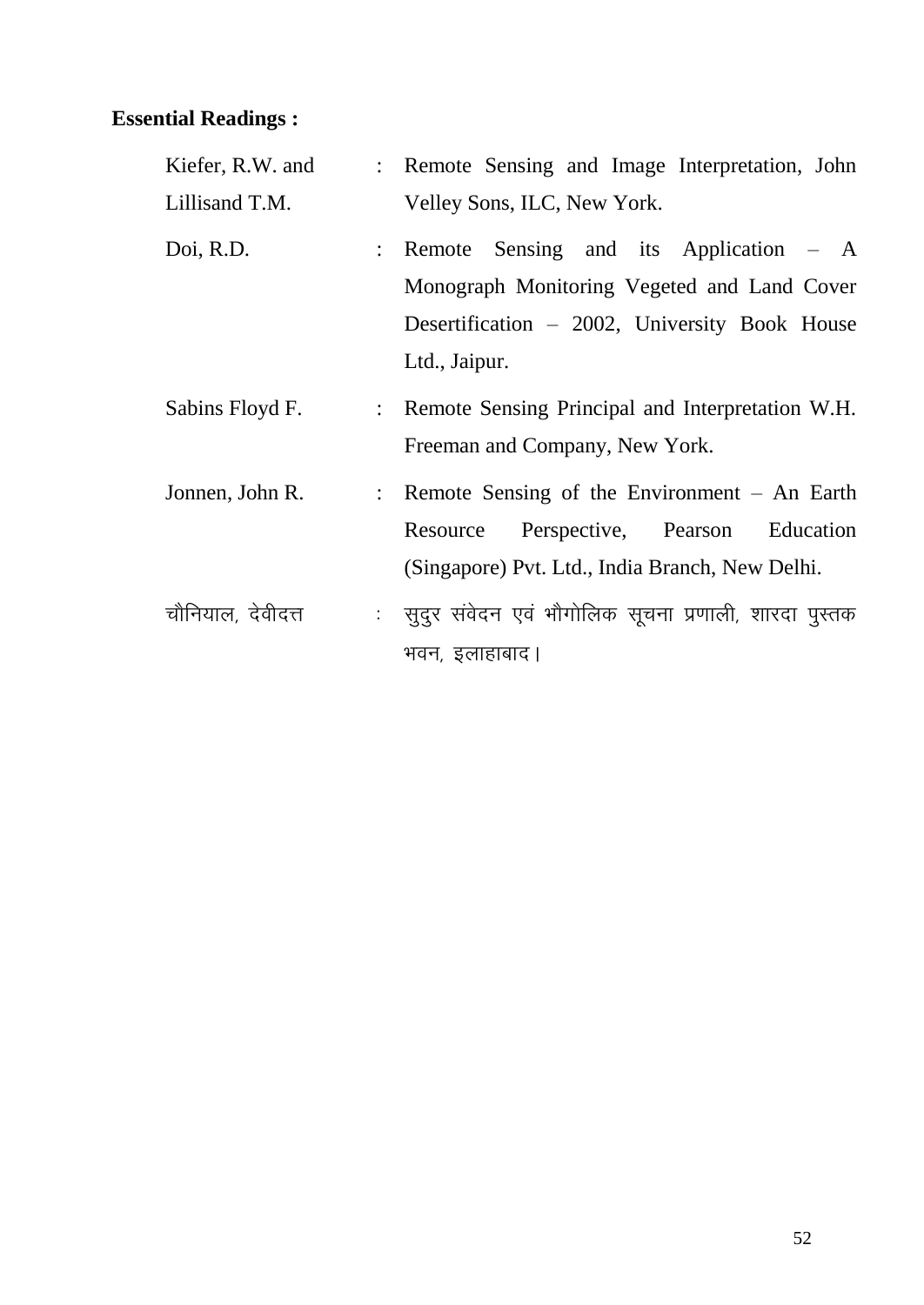# **M.A. / M.SC. GEOGRAPHY (Two year Semester Scheme outline 2014-15) IV SEMESTER**

| $Part-A$ : | 05 Short Question (Comp.)                                             |  | $5x2$ Marks Each $=$ 10 Marks |           |
|------------|-----------------------------------------------------------------------|--|-------------------------------|-----------|
| Part-B :   | 04 Ouestion from each Unit with internal choice $4x15$ Marks Each $=$ |  | 60 Marks                      |           |
|            | <b>Total marks of End of Semester</b>                                 |  | $=$                           | 70 Marks  |
|            | C.I.A. (Internal Assessment)                                          |  | $=$                           | 30 Marks  |
|            | <b>Maximum Marks</b>                                                  |  | $=$                           | 100 Marks |
|            | <b>Minimum Marks</b>                                                  |  | $=$                           | 40 Marks  |

## **Sub Code- MGEO 404(A) : BIOGEOGRAPHY (Theory Paper – XVI[A])**

## **Section-A**

Meaning and scope of Bio-geography, History of Zoo-geography and plant geography. Plant and Animal Ecology, Ecosystems-with special reference to mountain and desert. Energy flow in ecosystem.

#### **Section-B**

Plant response to environment, the habitat and climatic factors, Taxonomic and Ecological classification of plant. Ecological succession. Concept of Biome, Ecotone and community Factors controlling forest distribution. Characteristics and distribution of tropical forest and grassland.

#### **Section-C**

Origin of Fauna and Flora, Taxonomic classification of animals, Animals classification according to general characteristics of Environment. Barriers to distribution and means of dispersal of terrestrial animals. The effect of environment selection on animal distribution of animal; graphical isolation distribution of Animals : The Zoo-Geographical region.

#### **Section-D**

Aquatic environment and life, Marine and fresh water fauna Distribution of world fisheries in India. Conservation of natural resources : Forests and wild life and their management and conservation (with reference to India). Process of desertification, its consequences and management principles. Environmental pollution, courses and control with special reference to air and water. Bio-Geochemical cycles.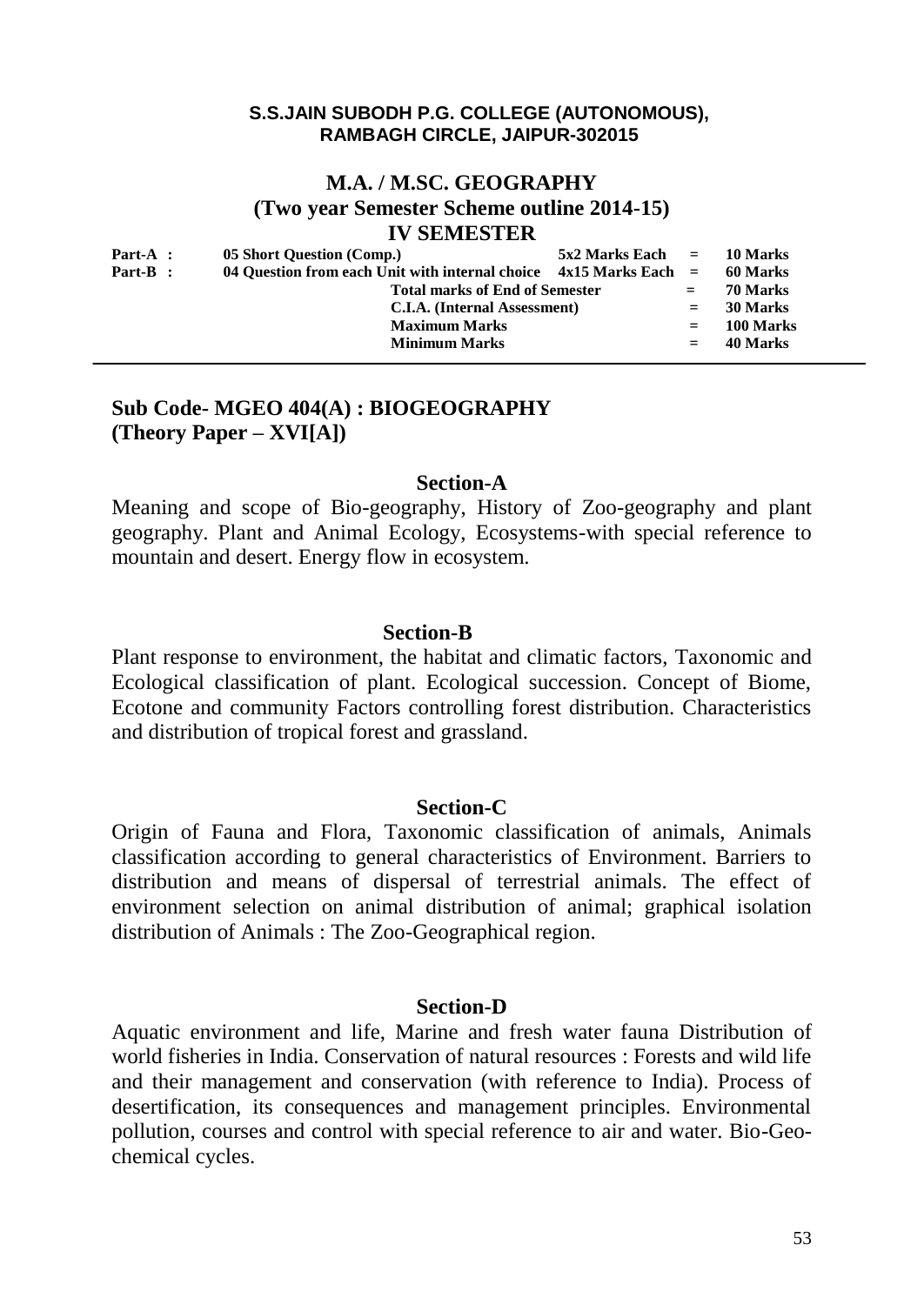| Robinson, H. | $\ddot{\cdot}$ | Biogeography, Eles, Mc. Donald and Evans   |
|--------------|----------------|--------------------------------------------|
|              |                | London, 1982.                              |
| Odum, E.P.   | $\ddot{\cdot}$ | Fundamentals of Ecology, W.B. Sanders.     |
| Mathur, H.S. | $\ddot{\cdot}$ | <b>Essentials of Biogeography, Pointer</b> |
|              |                | Publishers, Jaipur, 1988.                  |
| Newbegin     | $\ddot{\cdot}$ | Plant and Animal Geography.                |
| Alar Schmid  | $\ddot{\cdot}$ | Economical Animal Geography.               |
| Cline        | $\ddot{\cdot}$ | Foundation of Plant Geography.             |
| G. Ponald    | $\ddot{\cdot}$ | The Geography of flowering plants          |
| Newbegin     | $\ddot{\cdot}$ | <b>Animal Geography</b>                    |
| Darlington   |                | Zoo Geography                              |
| Schimper     | $\vdots$       | <b>Plant Geography</b>                     |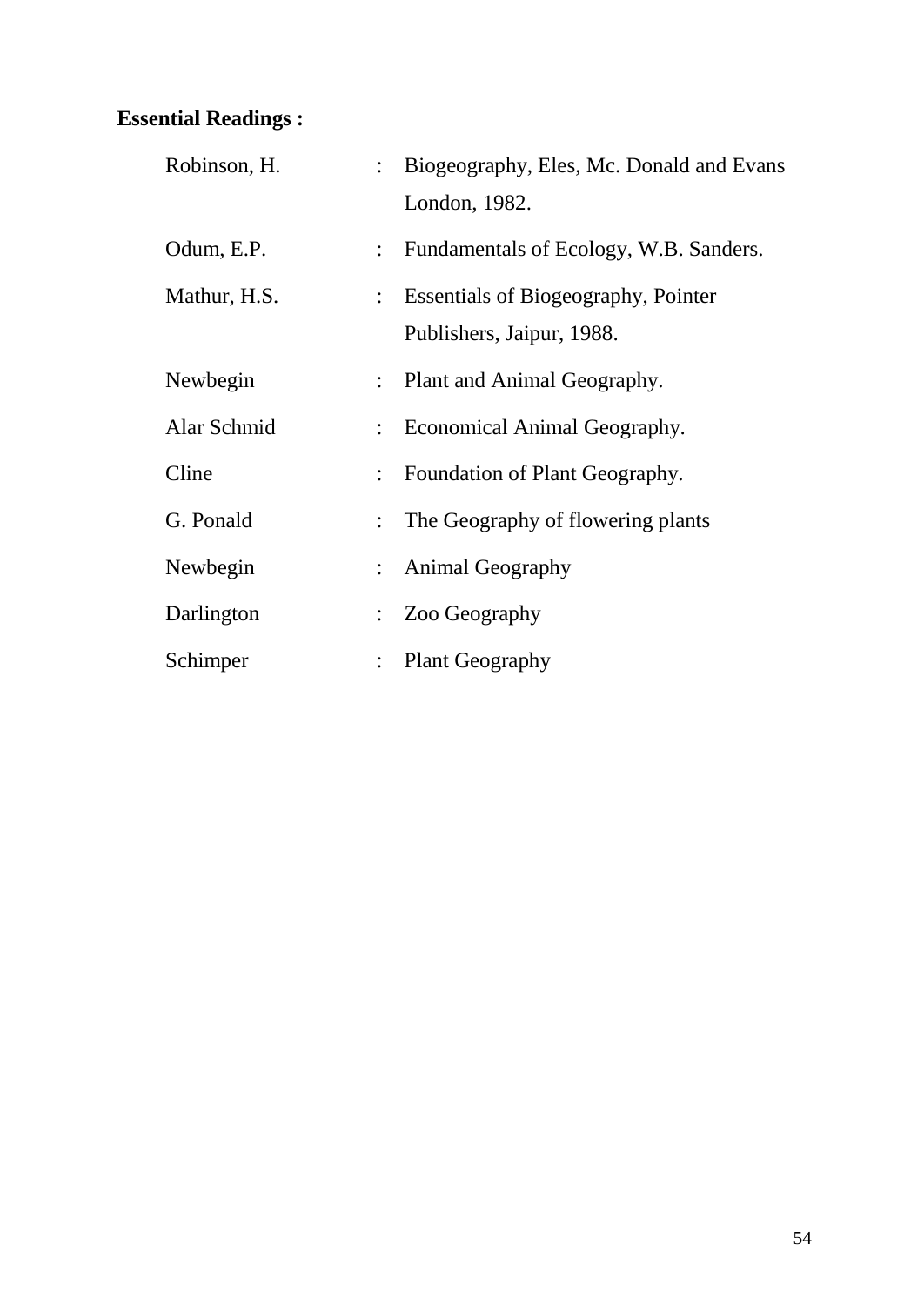# **M.A. / M.SC. GEOGRAPHY**

**(Two year Semester Scheme outline 2014-15)**

## **IV SEMESTER**

| Part-A : | 05 Short Question (Comp.)                                           | $5x2$ Marks Each $=$ |     | 10 Marks  |
|----------|---------------------------------------------------------------------|----------------------|-----|-----------|
| Part-B : | 04 Question from each Unit with internal choice $4x15$ Marks Each = |                      |     | 60 Marks  |
|          | <b>Total marks of End of Semester</b>                               |                      | $=$ | 70 Marks  |
|          | C.I.A. (Internal Assessment)                                        |                      | $=$ | 30 Marks  |
|          | <b>Maximum Marks</b>                                                |                      | $=$ | 100 Marks |
|          | <b>Minimum Marks</b>                                                |                      | $=$ | 40 Marks  |
|          |                                                                     |                      |     |           |

# **Sub Code- MGEO 404 (B) : WATER RESOURCE AND THEIR MANAGEMENT-II**

## **(Theory Paper-XVI[B])**

### **Section-A**

Industrial use of water: methods of estimation; demand for water in the industrial factor of India. Municipal use of water: general trends in water supply to the urban and rural communities in India, Internal navigation, hydro power and recreation.

## **Section-B**

Problems of water resource management Floods-magnitude/ frequency, structural and non structural adjustment of flood hazards; embankments, reservoirs, channel improvement.

## **Section-C**

Soil conservation, afforestation, flood forecasting. evacuation, floodplains; land use regulation and insurance. Case studies of major floods.

## **Section-D**

Droughts- occurrence, major drought management with reference to Rajasthan. Conservation and planning for the development of water resources-social and institutional considerations; integrated basin planning conjunctive use of surface and ground water resources; watershed management; international and inter-state river water disputes and some case studies.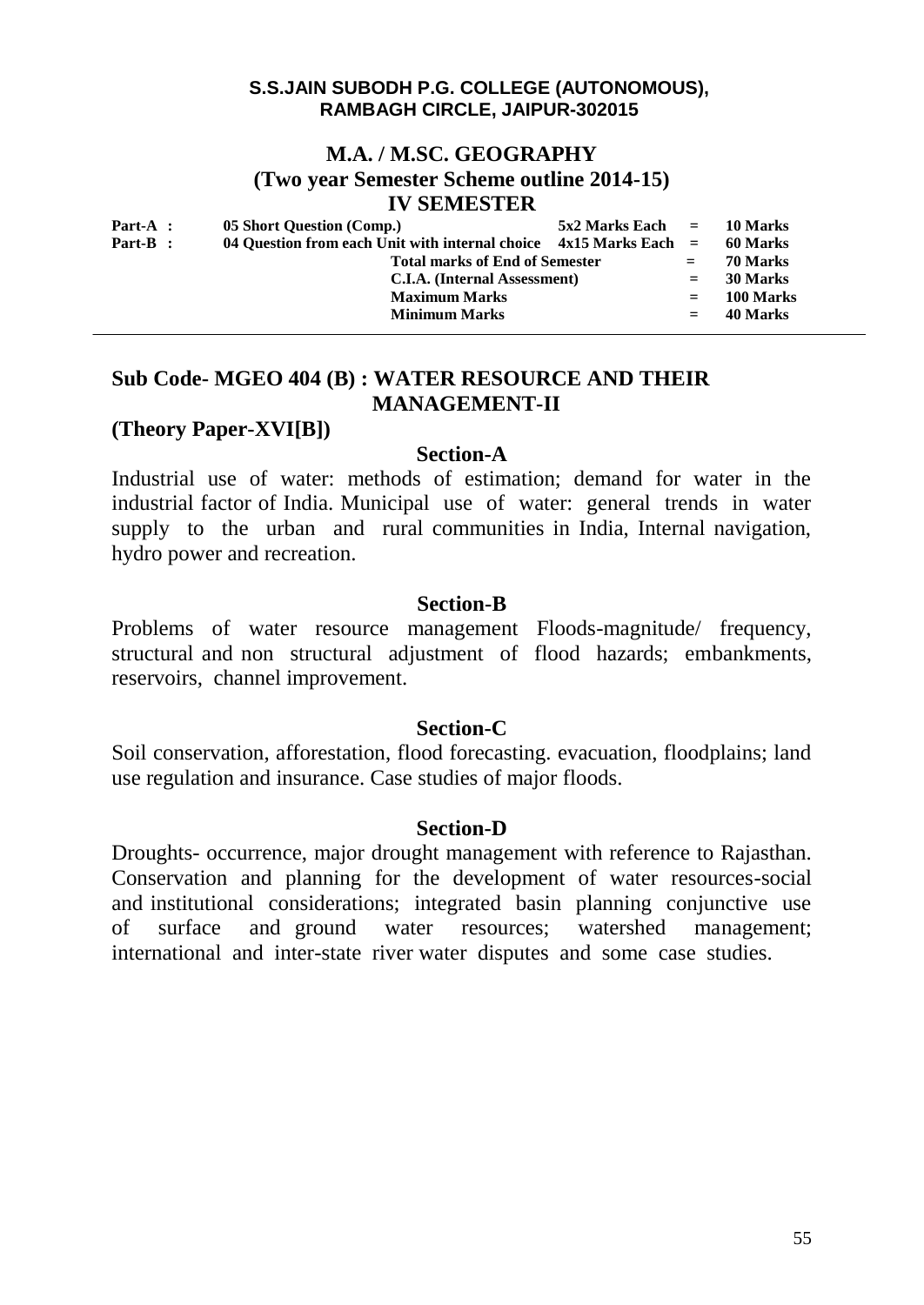| Matter, J.R.        |                           | : Water Resources and Distributors, Use and                         |
|---------------------|---------------------------|---------------------------------------------------------------------|
|                     |                           | Management, John Wiley, Marylane.                                   |
| Rao K.L.            |                           | : India's Water Wealth, Orient Longman, New<br>Delhi.               |
| Jones, J.A.         | $\mathbb{R}^{\mathbb{Z}}$ | Global Hydrology: Process Resources and                             |
|                     |                           | Environmental Management, Orient Longman,                           |
|                     |                           | New Delhi.                                                          |
| Athavale R.N.       |                           | : Water harvesting and Sustainable Supply in                        |
|                     |                           | India, Rawat Publication, Jaipur.                                   |
|                     |                           | गूर्जर रामकूमार एवं जाट : जल संसाधान भूगोल, रावत पब्लिकेशन्स, जयपुर |
| बी.सी.              |                           |                                                                     |
| उपाध्याय डी.पी. एवं |                           | : जलवायु एवं जल विज्ञान, वसुन्धरा प्रकाशन,                          |
| रामाश्रय            |                           | गोरखपुर ।                                                           |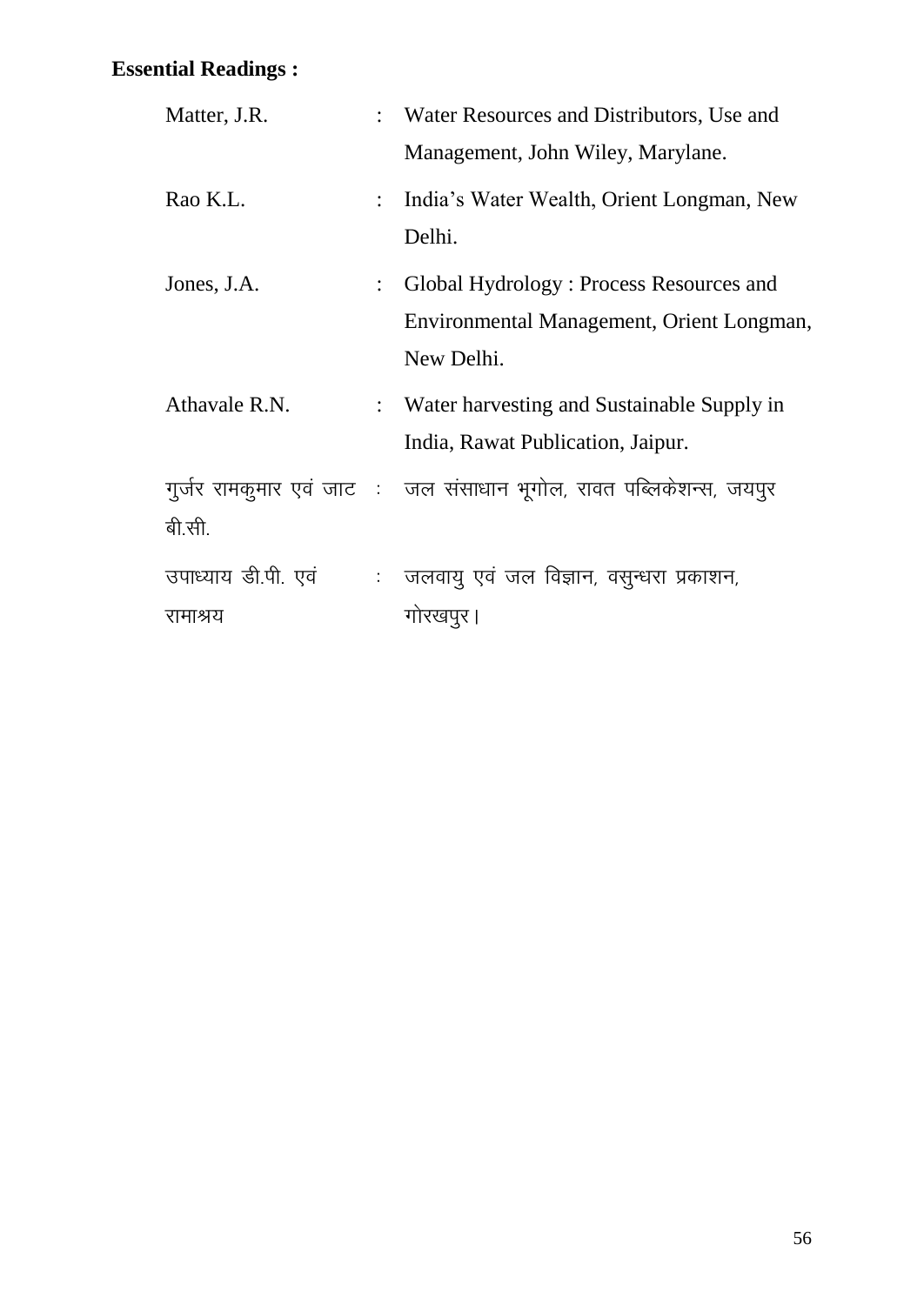## **M.A. / M.SC. GEOGRAPHY (Two year Semester Scheme outline 2014-15) IV SEMESTER**

| Part-A : | 05 Short Question (Comp.)                                           |  | $5x2$ Marks Each $=$ 10 Marks |           |
|----------|---------------------------------------------------------------------|--|-------------------------------|-----------|
| Part-B : | 04 Question from each Unit with internal choice $4x15$ Marks Each = |  |                               | 60 Marks  |
|          | <b>Total marks of End of Semester</b>                               |  | $=$                           | 70 Marks  |
|          | C.I.A. (Internal Assessment)                                        |  | $=$                           | 30 Marks  |
|          | <b>Maximum Marks</b>                                                |  |                               | 100 Marks |
|          | <b>Minimum Marks</b>                                                |  |                               | 40 Marks  |

# **Sub Code- MGEO 404 (C) : APPLIED GEOGRAPHY (Theory Paper-XVI[C])**

#### **Section-A**

Principles and methods, Nature and scope. Application of geographical methods of survey and analysis to contemporary, Physical, Socio-economic and Political Problems with Special Reference to Problems of Agriculture, Population and Settlements.

## **Section-B**

Geographical application of distinctive economic principles including the evolution of Geographical Mapping of Production.

### **Section-C**

Need & Basis of Land Classification, Agricultural land use in India and other countries. (USA, UK).

## **Section-D**

Principles of Urban land use Planning. Delimitation of Urban-fields. Functional zoning of Urban land problems of expansion of Urban Centres. Meaning of Communication and their relation to towns.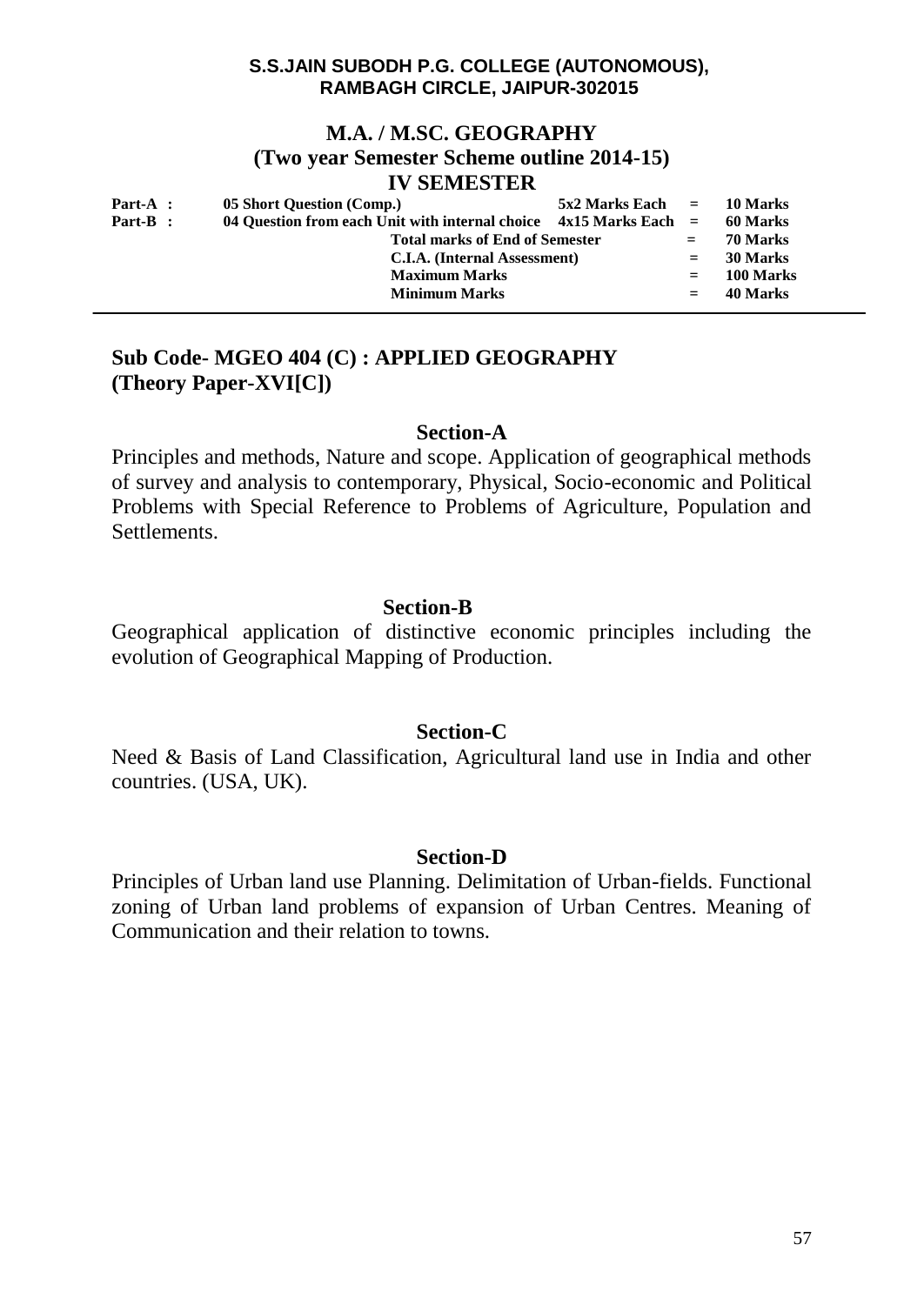| E.W. Zimmerman  | : World Resources and Industries.                                |
|-----------------|------------------------------------------------------------------|
| Freeman, T.W.   | Geography and Planning.<br>$\mathbb{R}^{\mathbb{Z}}$             |
| Grahman         | Natural Principles of Land Use.<br>$\ddot{\cdot}$                |
| Stamp, L.D.     | : History of Land Use in Arid Regions.                           |
| Stamp, L.D.     | The Land of Britain. Its Use and Misuse.<br>$\ddot{\phantom{0}}$ |
| Stamp, L.D.     | : Applied Geography.                                             |
| Stapledon, R.G. | The Land of Tomorrow.<br>$\ddot{\phantom{0}}$                    |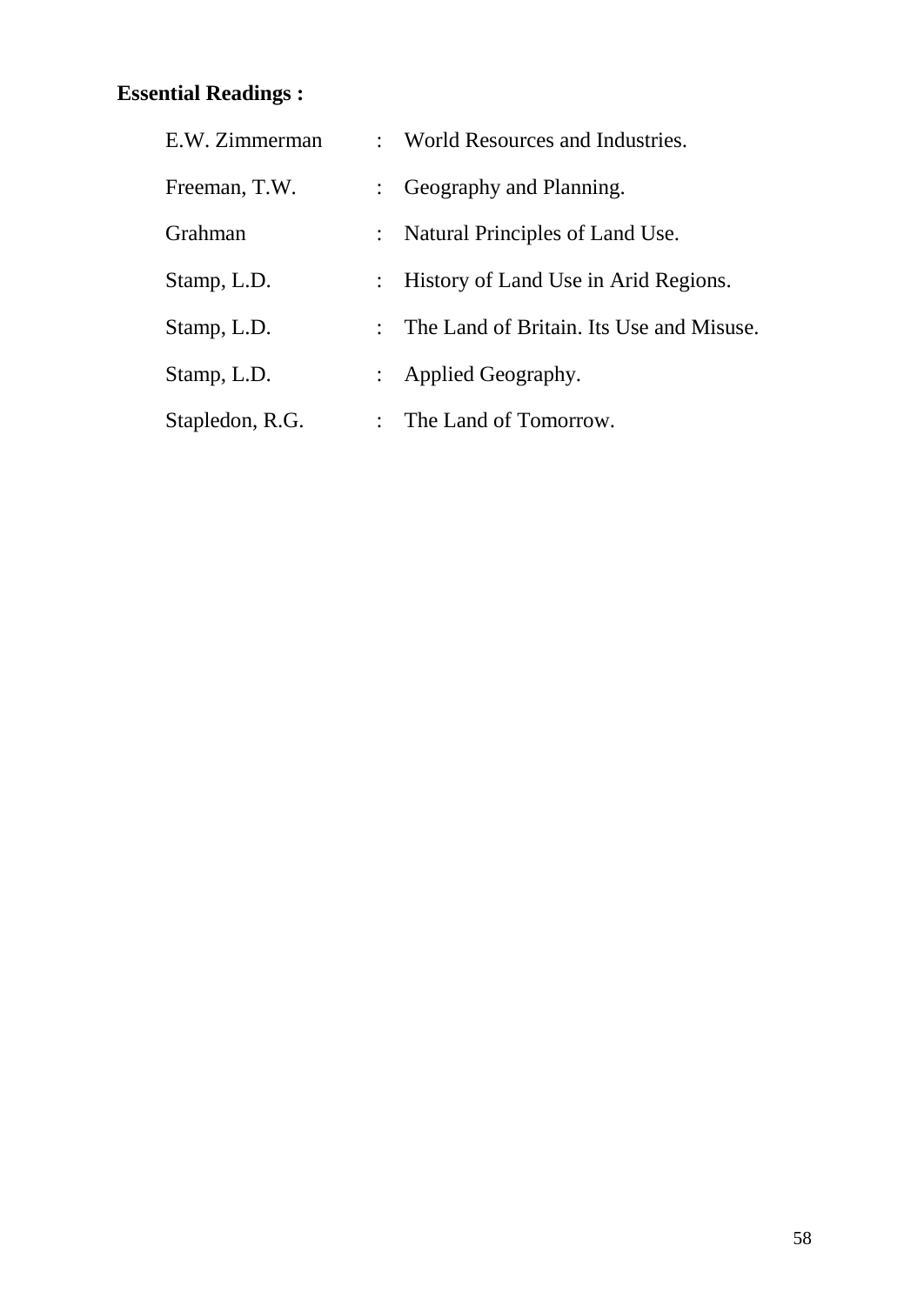# **M.A. / M.SC. GEOGRAPHY (Two year Semester Scheme outline 2014-15) IV SEMESTER**

# **Sub Code- MGEO- 405 : Practical (Practical Paper-V)**

## **Max. Marks - 200 (120 ESE) + (80 CIA)**

|                                                       | Total             | 120 Marks |
|-------------------------------------------------------|-------------------|-----------|
| 4. Camp work & Viva-Voce $(7 \text{ days})$ $(20+10)$ |                   | 30 Marks  |
| 3. Field Survey & Viva-Voce.                          | $(10+05)$         | 15 Marks  |
| 2. Record Work & Viva-Voce.                           | $(10+05)$         | 15 Marks  |
| 1. Written Test on Lab Work.                          | Four hrs $(4Qs.)$ | 60 Marks  |

The Art of surveying History of surveying, scope utility and problems classification of surveying. Study of Geological Maps, Interpretation of Whether Maps.

Field Surveying and Camp Work. Theodolite: Its parts and their function, use of theodolite, theodolite traverse and traverse computation, independent coordinates. Use of Total Station and GPS. Use and application of plane table. Traverse, plane table, resectoning: Two and three point problems of leveling, Classification of leveling. Profile, precise and other types of leveling. Use of dumpy level. Practical contouring cross sectioning.

Note : Camp Work: A topographical survey of a settlement of about 500 acres of land will be done by organizing a camp at least for a week away from the centre of the institution and maps and reports of the same will be prepared.(Students are expected to stay in the camp at night).